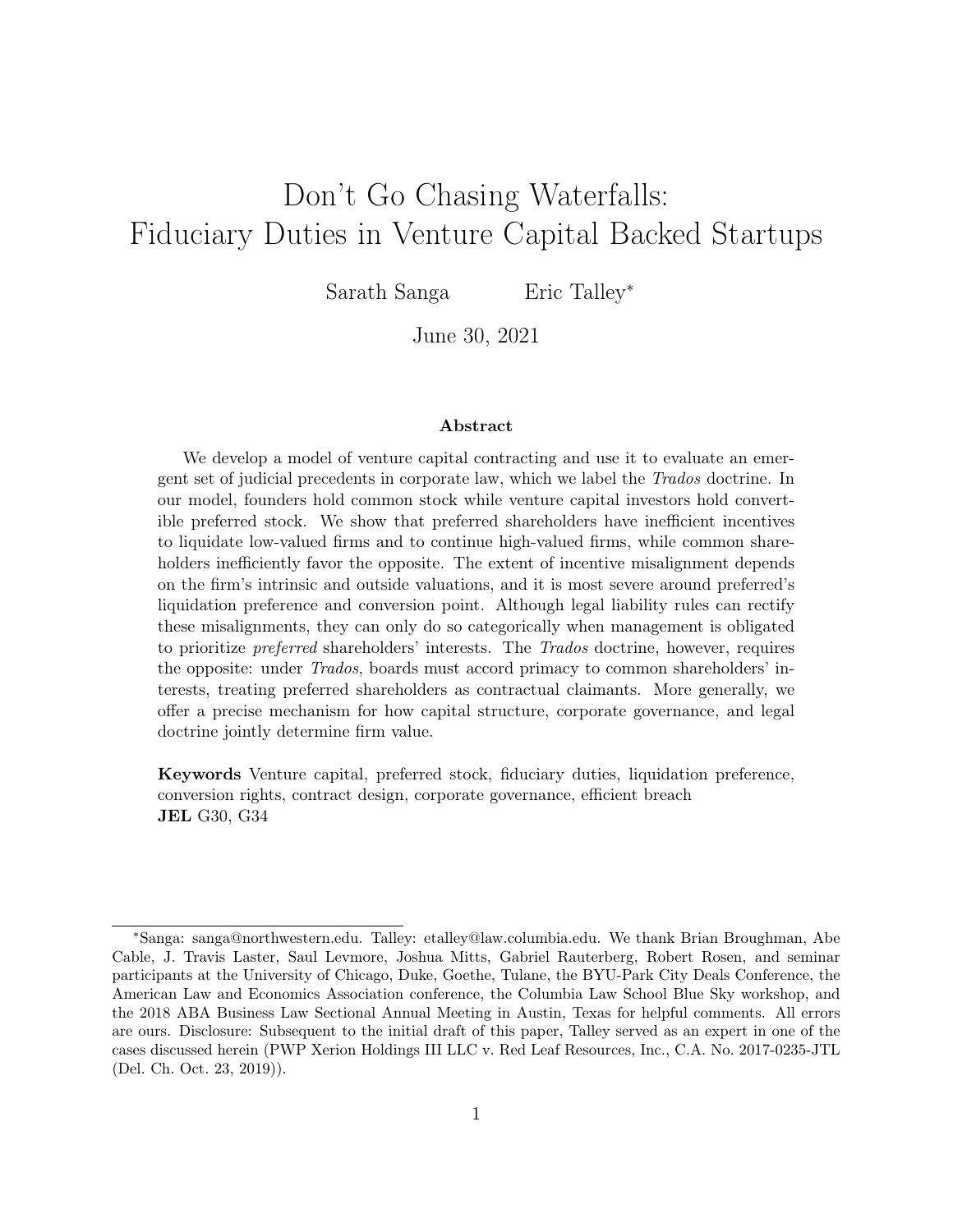## 1 Introduction

Whether a private company backed by venture capital (VC) succeeds or fails depends in large part on its ability to manage intra-shareholder conflicts.<sup>1</sup> Many of these conflicts arise from a double agency problem: a successful startup requires sequential, non-contractable effort from from two distinct types of shareholders – founders and VCs – whose interests do not perfectly align (Schmidt, 2003). Yet an even deeper source of this conflict – and the one we study here – is found within the capital structure of the firm itself: In a typical VC-backed firm, the founders and other early employees hold common stock while VC investors hold preferred stock augmented with a variety of special rights.<sup>2</sup> Such special rights can include, for example, board representation, consent rights, priority payments upon exit, and options to convert preferred shares or redeem them for cash. Problems can (and inevitably do) arise when strategic business decisions also implicate these rights, pitting preferred shareholders against common. In such settings, the board of directors must decide how to honor the special rights of preferred shareholders while discharging its own fiduciary obligations. And, while directors are (in theory) obliged to advance the joint interests of all shareholders,<sup>3</sup> practical realities often militate that they cater to the interest of the class of shareholders – be it preferred or common – that appointed them.

<sup>&</sup>lt;sup>1</sup>The venture capitalist John Doerr is said to have once quipped: "No conflict, no interest." Blodget (March 11, 2011). On legal conflicts in VC-backed firms, see, e.g., Bratton (2002); Fried and Ganor (2006); Bratton and Wachter (2012)

<sup>2</sup>See Kaplan and Strömberg (2003); Gilson and Schizer (2003). Both scholarship and case law also provide many instances of conflicts within a single class of common shareholders. For example, shareholders have conflicting interests when they transact with the company (Kahn v. M & F Worldwide Corp., 88 A.3d 635 (Del. 2014)) when they own (or are) competing businesses (Gilo (2000); Azar, Schmalz and Tecu (2015); Sanga (2018); Sinclair Oil Corp. v. Levien, 280 A.2d 717 (Del. 1971)), when their ownership is intermediated by others (Bartlett, 2006), when they possess disproportionate voting power (Masulis, Wang and Xie, 2009; Bebchuk, Kraakman and Triantis, 2000), when they have different investment horizons (Barzuza and Talley, 2016), and when they promote opposing social objectives (Webber, 2018).

<sup>3</sup>See North American Catholic Education Programming Foundation, Inc. v. Gheewalla, 930 A.2d 92, 101 (Del. 2007) ("The directors of Delaware corporations have the legal responsibility to manage the business of a corporation for the benefit of its shareholders owners.") (internal quotations omitted).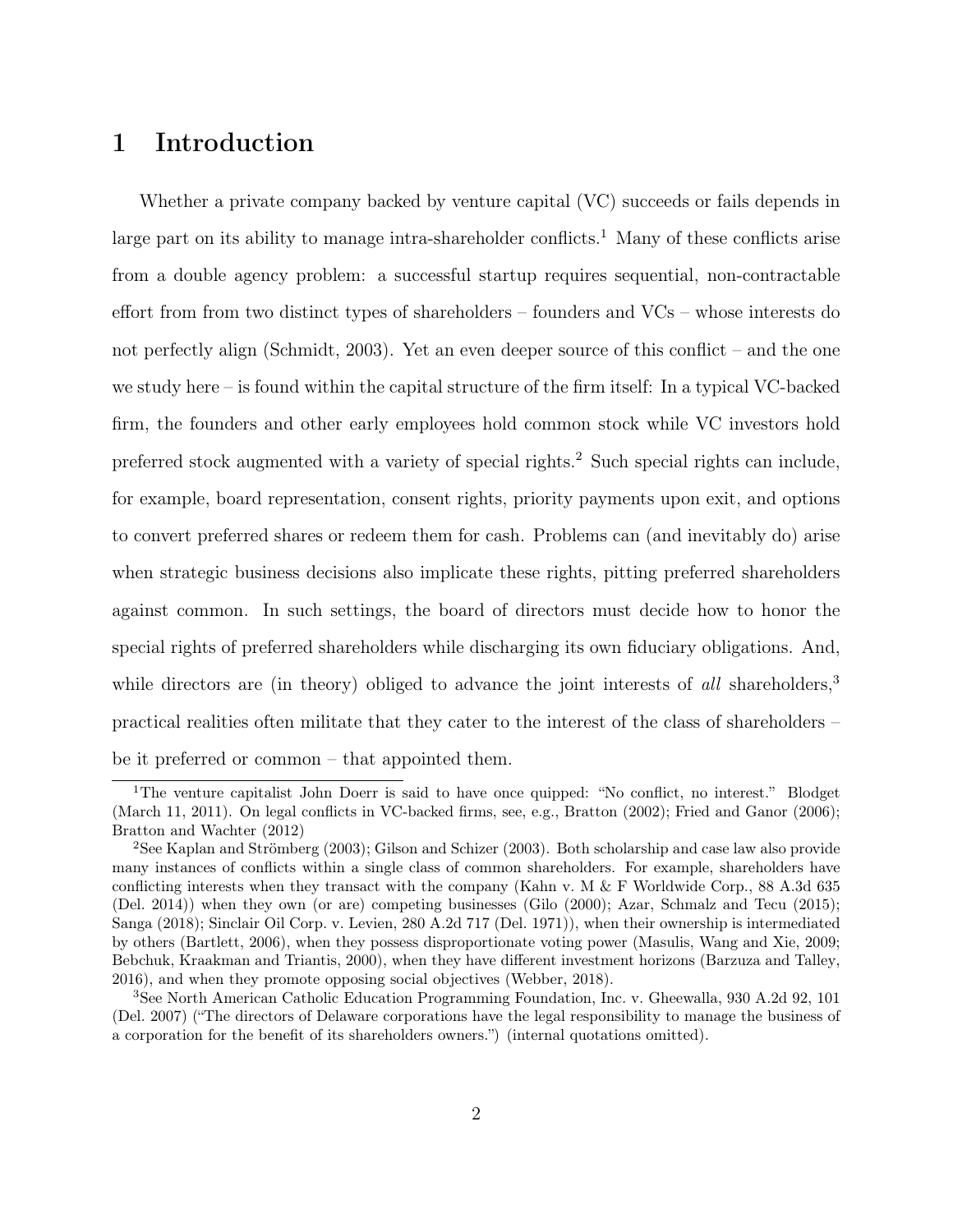The class conflict between common and preferred is particularly acute when the company is deciding whether to continue operations or "exit" (such as by liquidating, scaling down, or being acquired). Exit decisions are an increasingly common source of VC-related litigation. In several recent cases, VCs holding preferred shares have used their special rights to force an exit over founders' objections.<sup>4</sup> Yet in other cases, common shareholders held control and similarly ignored preferred's special rights in resisting exit.<sup>5</sup> These legal disputes arose because both the terms of the VC contract and directors' fiduciary obligations in the presence of multiple classes of stock are incompletely specified; both the VC contract and the applicable law are incomplete. These and other cases thus expose a fundamental uncertainty over whether and how VC firms' special rights circumscribe directors' fiduciary obligations to the corporation and its shareholders *writ large*.<sup>6</sup>

In this paper, we develop a general theoretical framework to study this uncertainty and the preferred-common conflict in general. To animate and focus our analysis, we consider the interaction of two nearly-ubiquitous special rights that are are enjoyed by VC investors: (1) liquidation preferences, which entitle preferred shareholders to a priority claim on the proceeds from liquidating the firm; and (2) conversion rights, which entitle preferred shareholders to exchange their shares for a predetermined number of common shares. We study how these rights – when crossed with directors' fiduciary obligations – affect a board's decision to continue or exit. In our model, a VC firm (the preferred shareholder) makes an investment in a founder's project (the common shareholder). In addition to the special

<sup>4</sup>See, e.g., SV Inv. Partners, LLC v. ThoughtWorks, Inc., 7 A.3d 973 (Del. Ch. 2010), judgment entered, (Del. Ch. 2011), and aff'd, 37 A.3d 205 (Del. 2011). In re Trados Inc. Shareholder Litigation, 73 A.3d 17 (Del. Ch. 2013) (hereinafter "Trados"); Frederick Hsu Living Trust v. ODN Holding Corp., No. CV 12108- VCL, 2017 WL 1437308 (Del. Ch. April 14, 2017), as corrected (Apr. 24, 2017) (hereinafter "ODN"); Basho Technologies Holdco B, LLC v. Georgetown Basho Investors, LLC, No. CV 11802-VCL, 2018 WL 3326693 (Del. Ch. July 6, 2018); Laster and Zeberkiewicz (2014). See also TCV VI, L.P. v. TradingScreen Inc., No. CV 10164-VCN, 2015 WL 1598045 (Del. Ch. Feb. 26, 2015).

<sup>5</sup>See, e.g., PWP Xerion Holdings III LLC v. Red Leaf Resources, Inc., C.A. No. 2017-0235-JTL (Del. Ch. Oct. 23, 2019) (Laster, V.C.).

<sup>&</sup>lt;sup>6</sup>See section 2.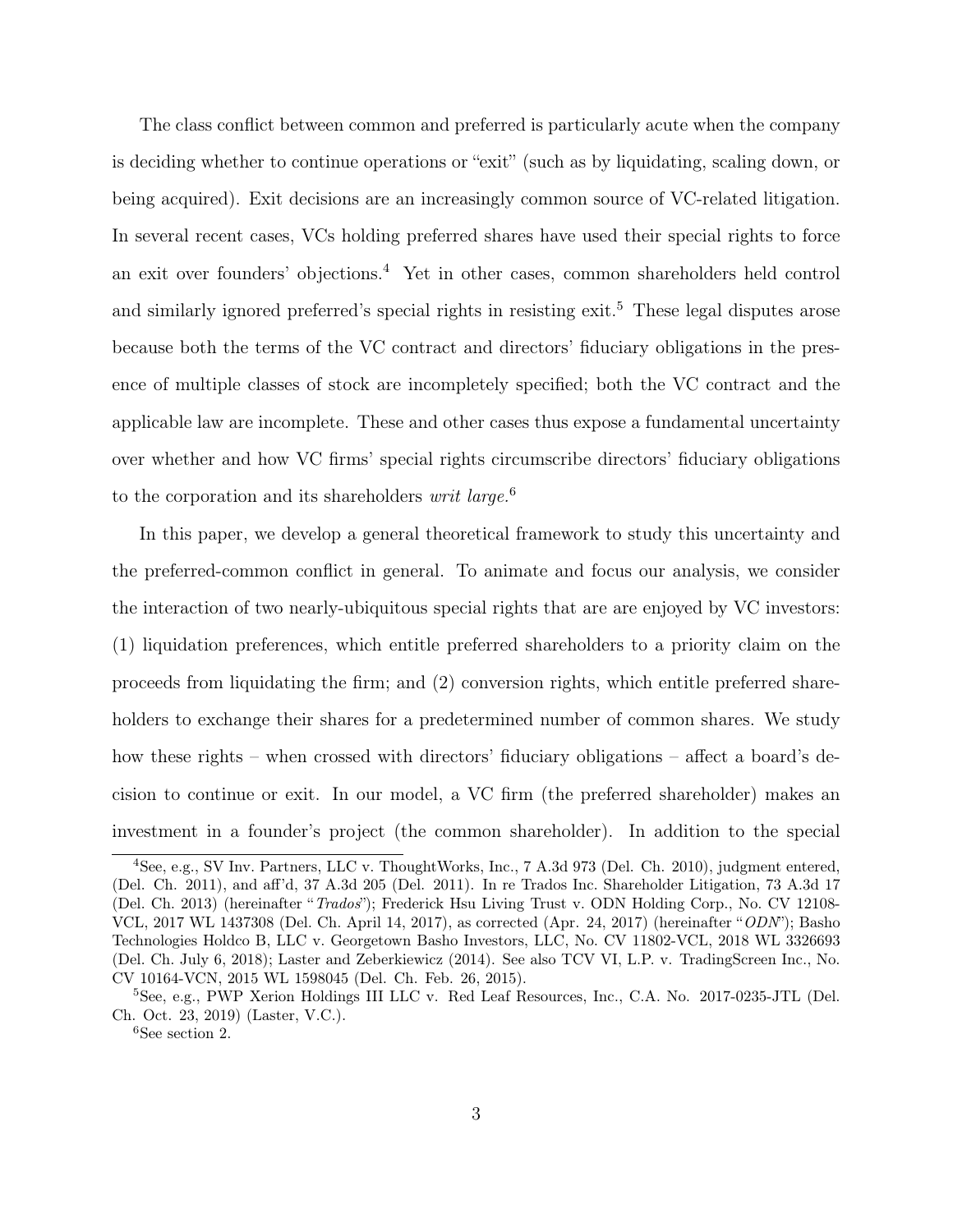rights, the VC-founder contract specifies a governance regime that determines whether preferred or common control exit decisions as well as a liability payment to the non-controlling party when an exit/continue decision is "wrongfully" forced upon them by the controlling shareholder.

Analysis of our model delivers several substantive contributions. First, we show that preferred shareholders' special rights can lead not only to disputes about whether to shut down poorly performing firms (as is well known in the law and finance literature); they also can lead to similar – but inverted – disputes about the stewardship of profitable firms. Preferred shareholders are over-incentivized to liquidate low-valued firms, but also under-incentivized to liquidate high-valued firms. The exact opposite holds with common shareholders: they are too eager to liquidate high-valued firms and too reluctant to liquidate low-valued ones. Viewed in isolation, preferred's liquidation preference is functionally equivalent to a priority debt claim on the firm. Preferred will thus inefficiently shut down low-valued firms because their upside is (locally) bounded by the liquidation preference, while common will inefficiently continue because their downside is bounded at zero. For more profitable startups, however, preferred's conversion right reverses this tendency. As the firm becomes more and more valuable, it becomes increasingly profitable for preferred to convert their position to common stock; preferred once again see upside risk on the horizon, while their downside is still substantially bounded by the liquidation preference. Common, by contrast, are less interested in continuing because marginal upside success invites dilution at the hands of converting preferred shareholders. Common's net position becomes relatively debt-like because it suffers all downside losses but receives only a fraction of (post-conversion) upside gains; it thus switches from being too reluctant to too eager to liquidate. As a general matter, neither common nor preferred shareholders have preferences that align precisely with value maximization.

This last observation spawns a second contribution of our model: it provides a vehicle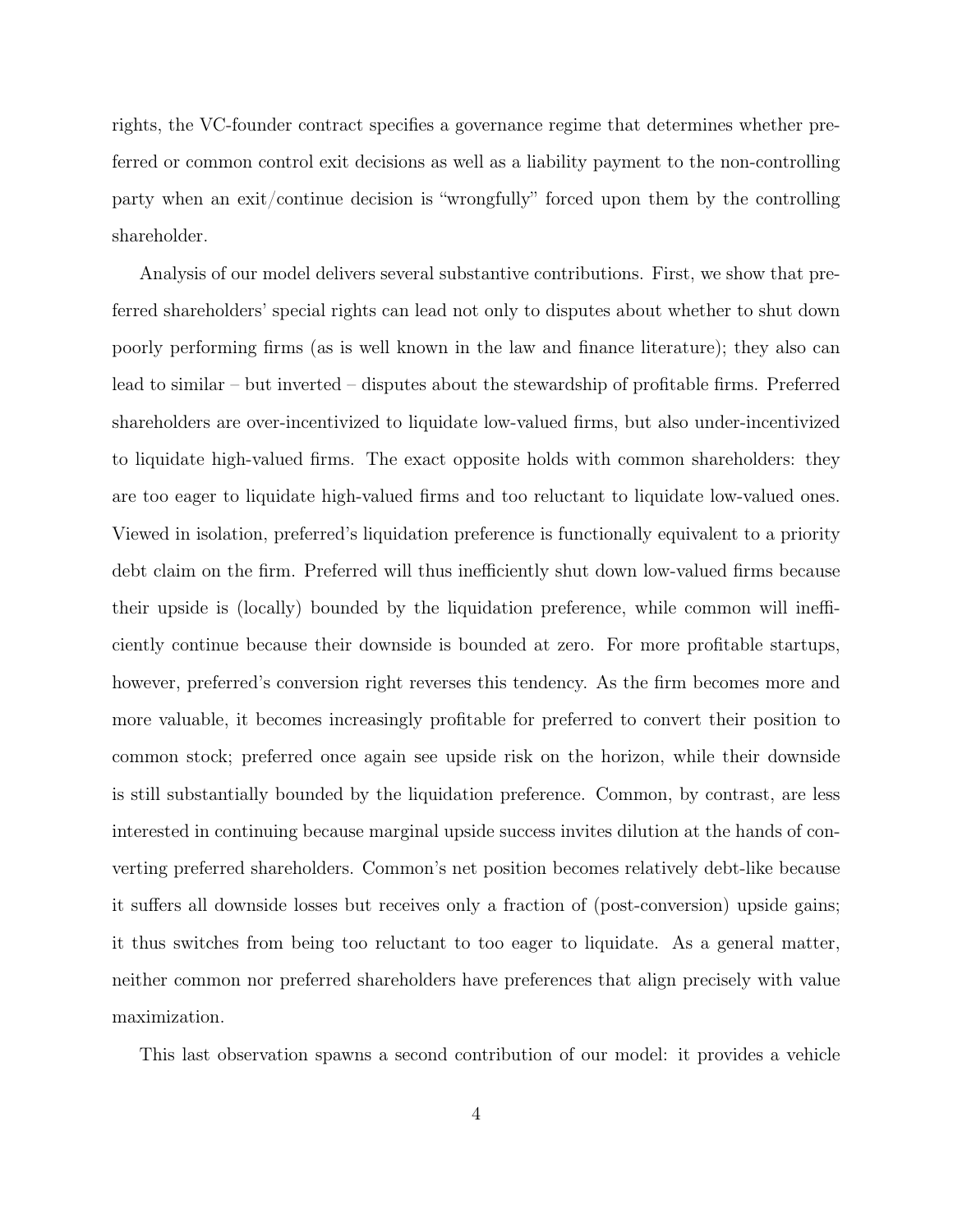for analyzing and evaluating the emerging case law on the preferred-common conflict, which hereinafter we refer to as the *Trados* doctrine.<sup>7</sup> That doctrine advances the prescription that when facing class conflict among equity holders, boards should favor the welfare of common shareholders, treating preferred's special rights as contract claims (compensable through standard contract damages in the event of breach).<sup>8</sup> Our model allows us to analyze the Trados doctrine within a broader set of choices, whereby exit decisions occur in the shadow of alternative governance and liability rules that dictate which shareholder constituency – preferred or common – enjoys "primacy" in the decision and which is relegated to a contract damages claim.

The inversion of preferred and common's incentives described above exposes a fundamental reason why courts have struggled to navigate this terrain: Directors' traditional fiduciary obligations to "the residual interest" are indeterminate because the identity of the relatively residual claimant depends on the value of the firm. Moreover, this dependence applies to the combination of the firm's value as a going concern and its value to potential third-party buyers.

Even so, our model demonstrates analytically that the primacy rule matters for efficiency purposes. We show that courts can more effectively induce value-maximizing decisions through an "anti-Trados" rule that grants primacy to *preferred* shareholders (rather than common). This result stands in stark contrast to the Trados doctrine, which mandates the opposite approach and ultimately achieves less: Our model demonstrates that while the Trados rule can sometimes reconcile private decision making with efficiency, it cannot do so categorically. In fact, in some cases there does not even exist a damages amount under Trados that induces common shareholders to internalize preferred's losses efficiently; and even when one does exist, it often entails supracompensatory damages that are not only

<sup>7</sup> In re Trados Inc. Shareholder Litigation, 73 A.3d 17 (Del. Ch. 2013). <sup>8</sup>See section 2, infra.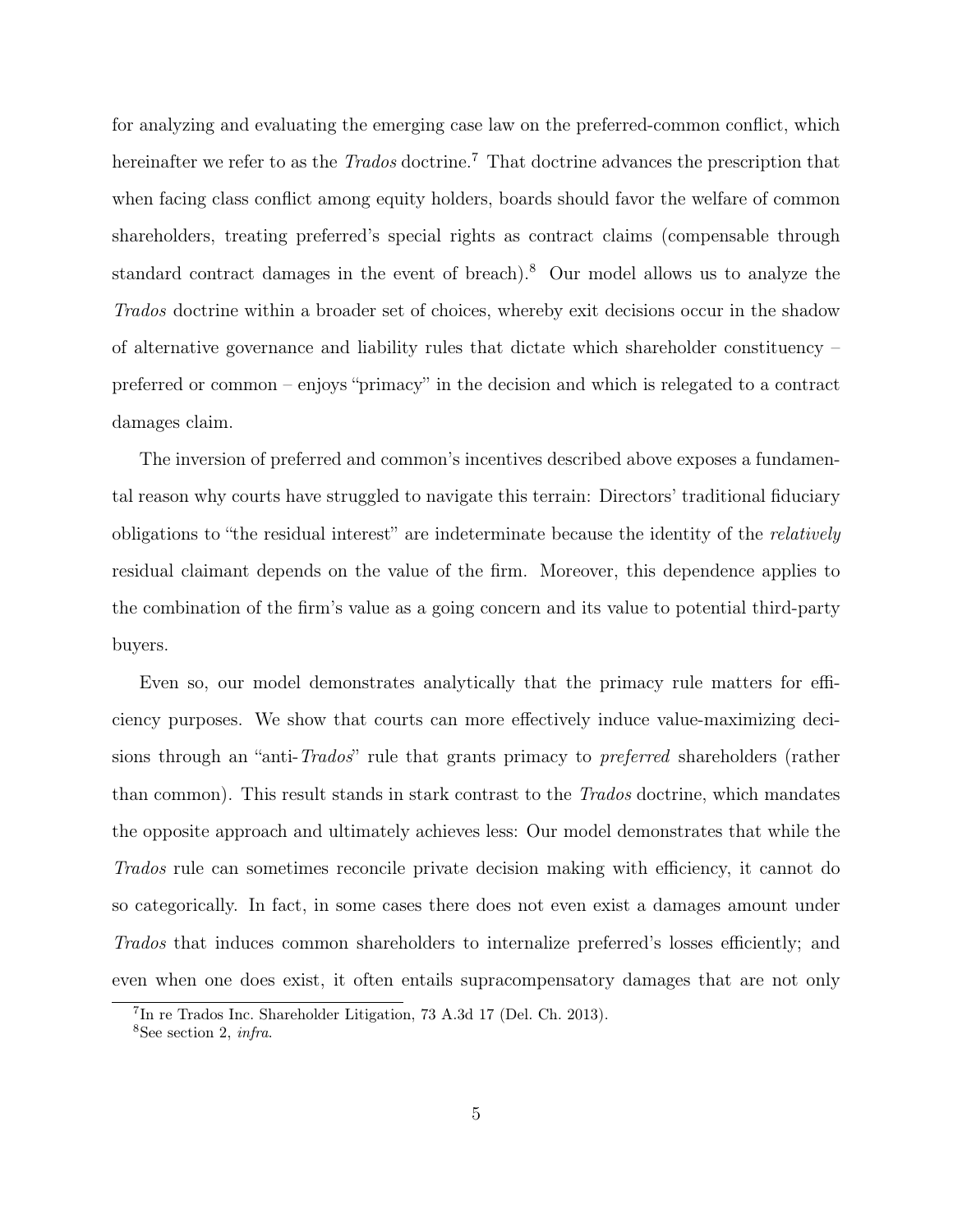inconsistent with common law contract principles, but also beyond the authority of many (if not most) courts hearing such claims.<sup>9</sup>

A third contribution of our analysis is to demonstrate the imperfect nature of a legal regime that prescribes immutable contours to fiduciary obligation (rather than allowing investors to tailor fiduciary duties to their specific setting). Although it is conceivable that some venture-backed firms might favor the Trados doctrine for independent reasons (and we posit several below), our analysis suggests that mandating the doctrine comes at a direct economic cost that would need to be justified by indirect benefits. Such benefits are – in our estimation – *sui generis* and contingent, and even when present may not be sufficiently large to overcome the direct costs we identify. Outside of such scenarios, VC-backed companies could enhance value by contracting out of the Trados doctrine – an option that appears cumbersome (if not impossible) at present. Our analysis thus exposes both the theoretical and practical limits of a mandatory fiduciary regime, and the second-best nature of a regime in which shareholders can tailor fiduciary duties: under the latter, shareholders may not always form first-best agreements, yet mandating certain fiduciary protections can sometimes make matters worse.<sup>10</sup>

Finally, our paper contributes to a large literature that studies the design of venture capital contracts (Sahlman, 1990; Hart, 2001), and particularly the role of convertible securities (Kaplan and Strömberg, 2003; Schmidt, 2003; Hellmann, 2006). By jointly considering the legal, financial, and corporate governance features of the contract design problem, our analy-

<sup>&</sup>lt;sup>9</sup>One possible implication of this finding – discussed below – is that preferred's harm from breach cannot be adequately compensated with expectation damages, thereby justifying injunctive relief under common law principles. See Chesley (forthcoming 2021) (arguing in favor of injunctive relief of preferred stockholders' consent rights). The anti-Trados rule we propose accomplishes a similar end more cleanly because it accords preferred stockholders fiduciary primacy (and a presumptive right to equitable remedies) and protects common with a damages rule that is adequately compensatory.

<sup>&</sup>lt;sup>10</sup>See Rauterberg and Talley (2017). The *Trados* opinion briefly muses about the possibility of "contracting" out" of common's primacy through a charter provision, but Vice Chancellor Laster ultimately punts on the question. See Trados, n.32 ("This decision provides no opportunity for expressing a view as to the effectiveness of any such mechanism or realignment, and it does not intimate one").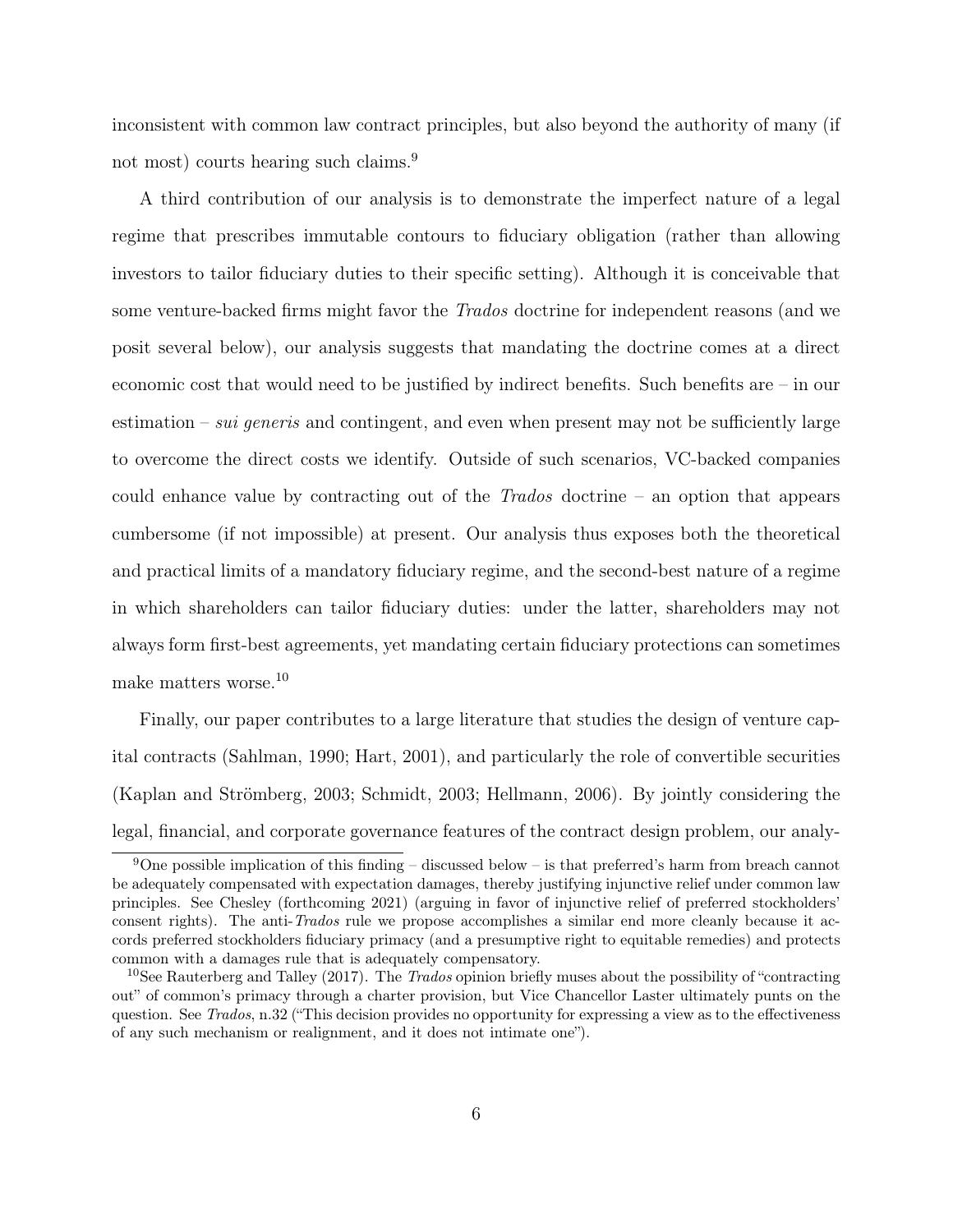sis connects with several strands of this literature. For example, Schmidt (2003) argues that successful startups require sequential effort from both the entrepreneur and VC firm and that VCs use convertible securities to induce efficient levels of this effort (see also Berglof (1994)). Our model highlights the governance cost of this design: by driving a wedge between the founders' and VC's exit payoffs, it leaves VC-backed firms susceptible to inefficient exits; in particular, a VC that controls a relatively unsuccessful startup becomes over-incentivized to exit by acquisition. Similarly, firms in which VCs have stronger control rights are more likely to replace the founder with an outside CEO (Hellmann and Puri, 2002) and more likely to exit by acquisition (Cumming, 2008). A standard explanation of such findings draws on the large literature documenting founders' private benefits of control – and positing that such benefits lead to hold-out problems at the moment of an IPO (Aghion and Bolton, 1992; Berglof, 1994; Hellmann, 1998). While such private benefits are no doubt important, we offer an alternative explanation based squarely on a startup's capital structure: even in the absence of private benefits to control, the structure of the VC contracts can over-incentivize VCs to choose exit whenever the firm's intrinsic and outside valuations are relatively low.

The rest of this paper is organized as follows. Section 2 situates our analysis in the case law. Section 3 sets up the model and shows how common and preferred's interests diverge. Section 4 characterizes the liability rules that guarantee ex post efficient decisions. Section 5 uses the model to critique Delaware's emergent Trados doctrine; it also posits circumstances that might still justify the doctrine. Section 6 concludes.

## 2 Legal Setting

This section motivates and situates our analysis by describing the emergent case law on preferred-common conflicts, which we collectively refer to as the Trados doctrine. Section 2.1 first compares the preferred-common conflict to the facially similar (and more familiar)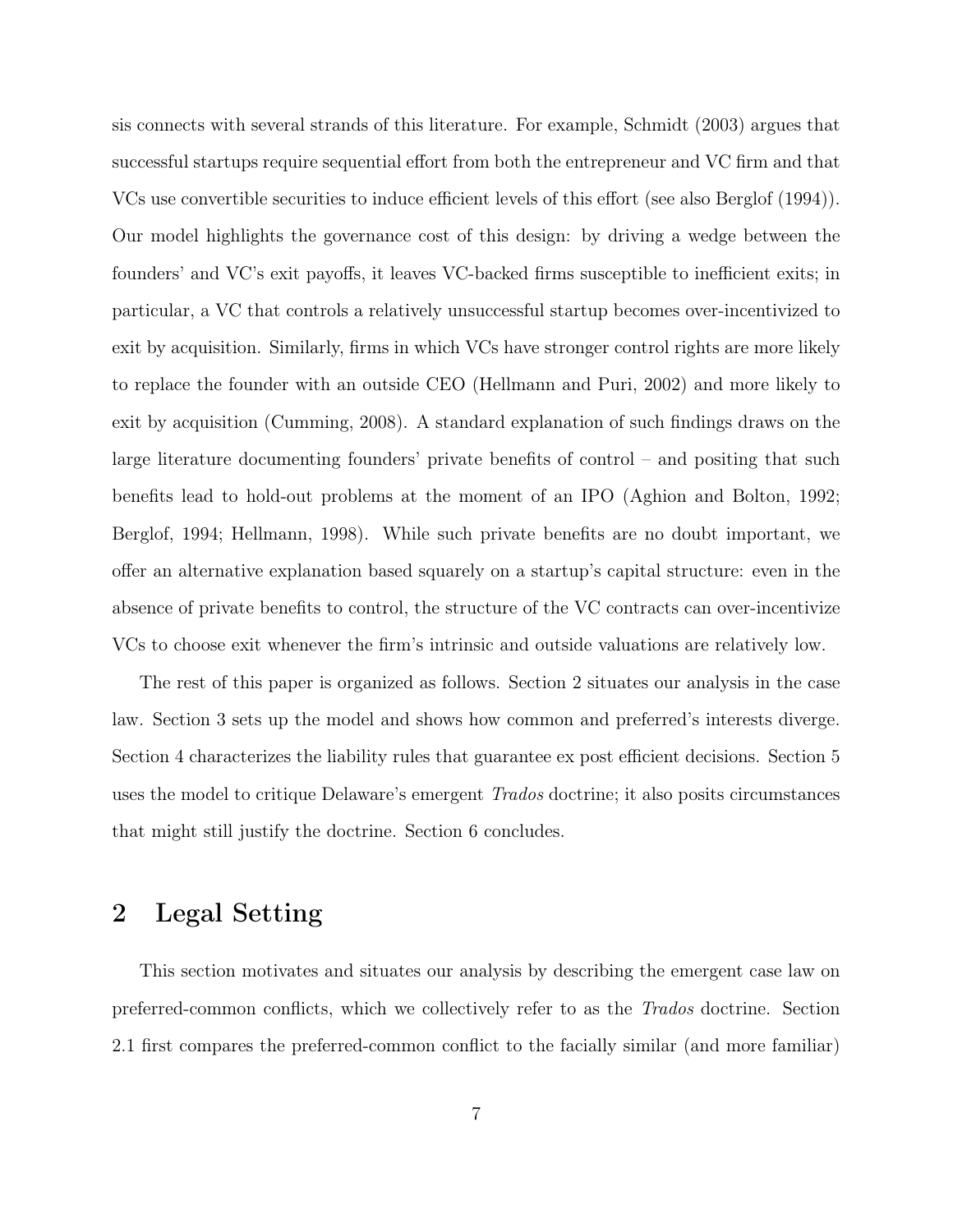conflict between shareholders and creditors in the so-called "zone of insolvency." Section 2.2 then distinguishes the preferred-common conflict from the debt-equity conflict. Section 2.3 canvases potential legal solutions to the preferred-common conflict.

#### 2.1 The Debt-Equity Conflict

If the legal conflict between preferred and common sounds familiar, it is because we have been here before – at least approximately. Over a quarter-century ago, Delaware courts dealt with a similar set of disputes between shareholders on the one hand and junior creditors on the other. These conflicts concerned corporate actions that were taken while the firm was in the so-called "zone of insolvency." For firms in financial distress, boards must often decide between actions that benefit creditors (such as liquidating a firm with little or no payout to stockholders) and actions that benefit stockholders (such as continuing a firm but at the risk of losing its remaining assets). The usual question in these shareholder-creditor disputes was whether directors should be obliged to maximize a firm's total value, or merely its shareholders' residual claim. And in a famous footnote to the 1991 Delaware case of Credit Lyonnais v. Pathe Communications, then-Chancellor William Chandler suggested the former: In nonbinding *obiter dictum*, he suggested that within the zone of insolvency, directors' fiduciary obligations run to the "community of interests that the corporation represents," even if the corporate actions necessary to advance these interests are inconsistent with actions that maximize shareholder returns.<sup>11</sup>

Significant confusion ensued for many years afterward, as courts grappled with the meaning of this language and creditors brought fiduciary claims against distressed firms, challenging corporate decisions that benefited shareholders at the expense of creditors. More than 15 years passed before the Delaware Supreme Court finally put an end to the debate (or so

<sup>&</sup>lt;sup>11</sup>Credit Lyonnais Bank Nederland, N.V. v. Pathe Communications Corp., No. CIV. A. 12150, 1991 WL 277613, at 36 (Del. Ch. Dec. 30, 1991).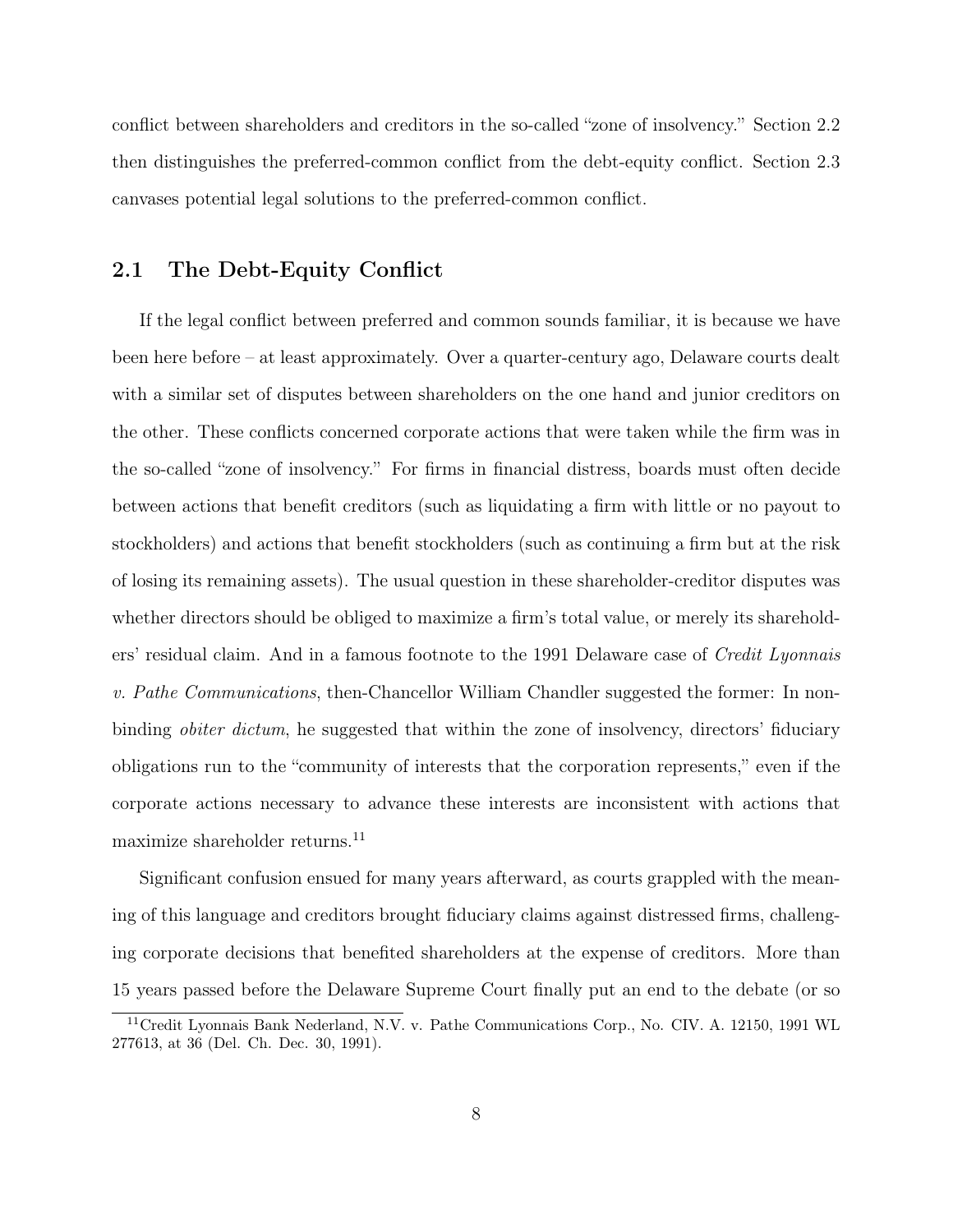it thought). In North American v. Gheewalla, the Delaware Supreme Court reversed course and held that creditors have no rights under fiduciary law so long as the distressed firm remains solvent.<sup>12</sup> Thus, Gheewalla resolved the debt-equity conflict by simply eliminating directors' fiduciary obligations to creditors outside of bankruptcy. It was silent, however, about how to confront conflicts among classes of shareholders.

#### 2.2 The Preferred-Common Conflict

While reminiscent of the *Ghewalla* context, conflicts among common and preferred shareholders are far more vexing; unlike the creditor-shareholder conflict, here *both* constituencies hold equity claims, and each is a beneficiary of the "undivided" loyalty that directors purportedly owe to the corporation (and derivatively to its stockholders). Compounding this challenge is the fact that preferred shareholders bargain for special rights – such as preferential payouts, control rights, and optionality – that tend to obscure the identity of the "true" residual claimant(s). Such special rights thereby obscure the traditional financial rationale (the existence of a residual claimant) that motivate the existence of fiduciary duties in the first place.

Consider three examples. In the 2019 case of Xerion v. Red Leaf, a preferred shareholder had secured the right to veto (i) any material change in the business model, (ii) any interested transaction, and (iii) any buyback or redemption of an equity interest. When the firm's initial business strategy proved unsuccessful, its key business partner paid a hefty sum to exit their joint venture. Common shareholders – who controlled the board – subsequently

<sup>12</sup>Specifically, the court held that:

When a solvent corporation is navigating in the zone of insolvency, the focus for Delaware directors does not change: directors must continue to discharge their fiduciary duties to the corporation and its shareholders by exercising their business judgment in the best interests of the corporation for the benefit of its shareholder owners.

North American Catholic Educational Programming Foundation, Inc. v. Gheewalla, 930 A.2d 92, 101 (Del. 2007).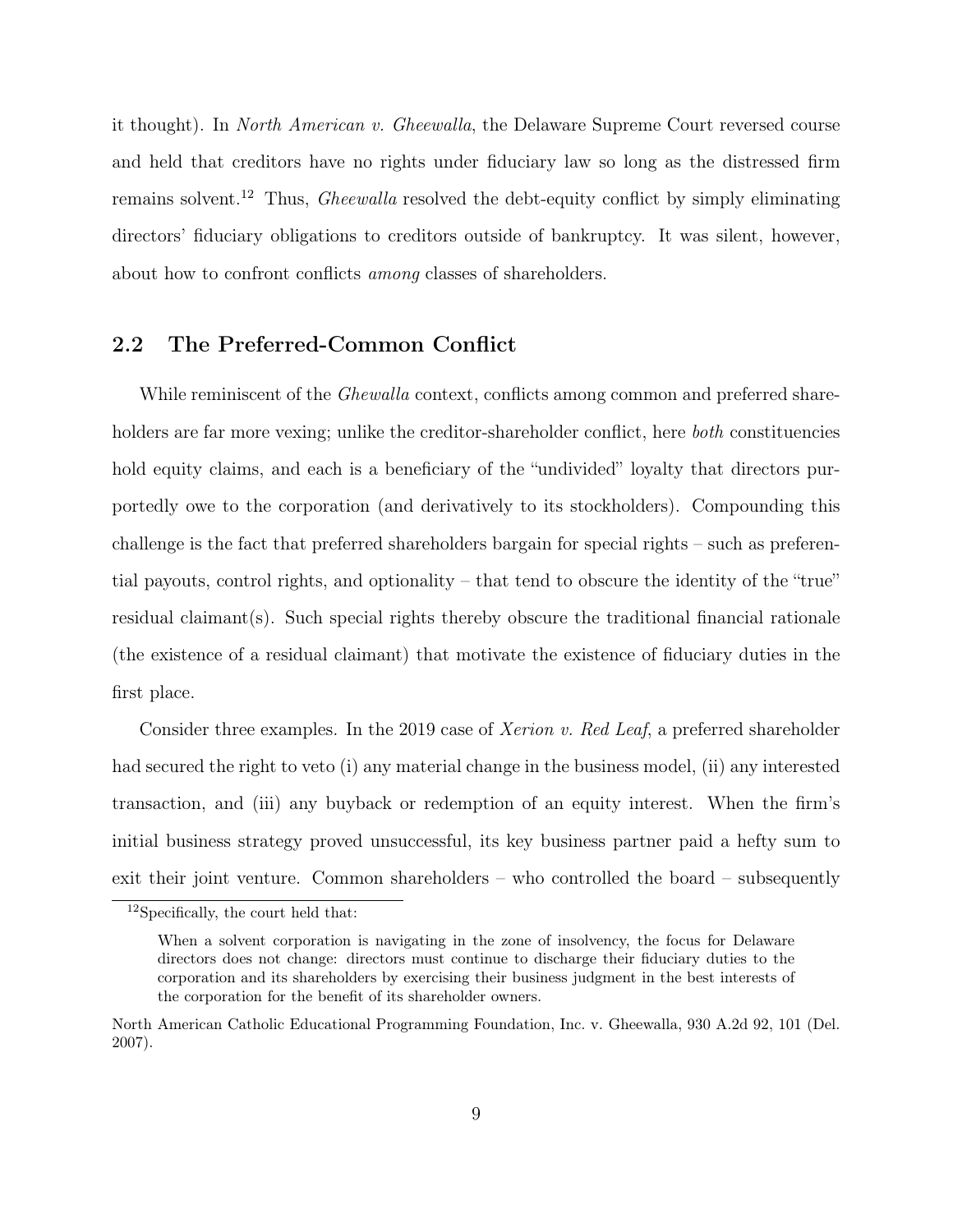attempted to keep the corporation afloat by embracing a different technological approach and thus purportedly changing the business model. The largest preferred shareholder then sued, claiming (inter alia) that it had not given its consent to change the firm's business model. The Delaware Chancery Court found for the plaintiffs at the summary judgment phase, concluding that the firm breached several of the preferred's special rights.<sup>13</sup> Similarly, in the 2018 case of Basho v. Georgetown, a VC firm holding preferred shares accumulated control over the company via a series of preferred stock offerings. The common shareholders then sued the VC after the VC used its control to block additional funding (and thus retain its control). After a lengthy fact-finding investigation, the court concluded that the VC exercised its control unfairly and ordered damages payable to common.<sup>14</sup> Finally, in the 2013 case of In re Trados (which spawned the eponymous doctrine), a VC in control of the board forced a sale for \$60 million; of this, \$52 million went to the VC (to satisfy its preference), \$8 million went to management (a bonus incentive payment for selling the firm), and common was left with nothing.<sup>15</sup> Common shareholders sued for breach of fiduciary duty. This time, the court found no breach of fiduciary duty, and that \$0 was a fair price for common's then-out-of-the-money shares at the time of exit.

These and other cases illustrate the legal uncertainty that obtains when directors' fiduciary obligations interact with preferred's special rights. It is not clear a priori whether and how preferred's special rights circumscribe directors' fiduciary obligations to common shareholders. According to the court, a board could potentially "comply with its fiduciary duties [to all shareholders] while making a decision that breaches [the special rights to preferred]," yet it might also "comply with [the special rights] under circumstances where its fiduciary

<sup>&</sup>lt;sup>13</sup>PWP Xerion Holdings III LLC v. Red Leaf Res., Inc., No. CV 2017-0235-JTL, 2019 WL 5424778 (Del. Ch. Oct. 23, 2019) (hereinafter "Xerion"). Xerion settled before the court could fashion a remedy.

<sup>14</sup>Basho Technologies Holdco B, LLC v. Georgetown Basho Investors, LLC, No. CV 11802-VCL, 2018 WL 3326693 (Del. Ch. July 6, 2018). The court ruled that the preferred shareholder had both acquired control unfairly and that blocking additional funding amounted to an abuse of that control. Other classes of preferred shareholders also joined the suit as plaintiffs.

<sup>15</sup>In re Trados Inc. Shareholder Litigation, 73 A.3d 17 (Del. Ch. 2013).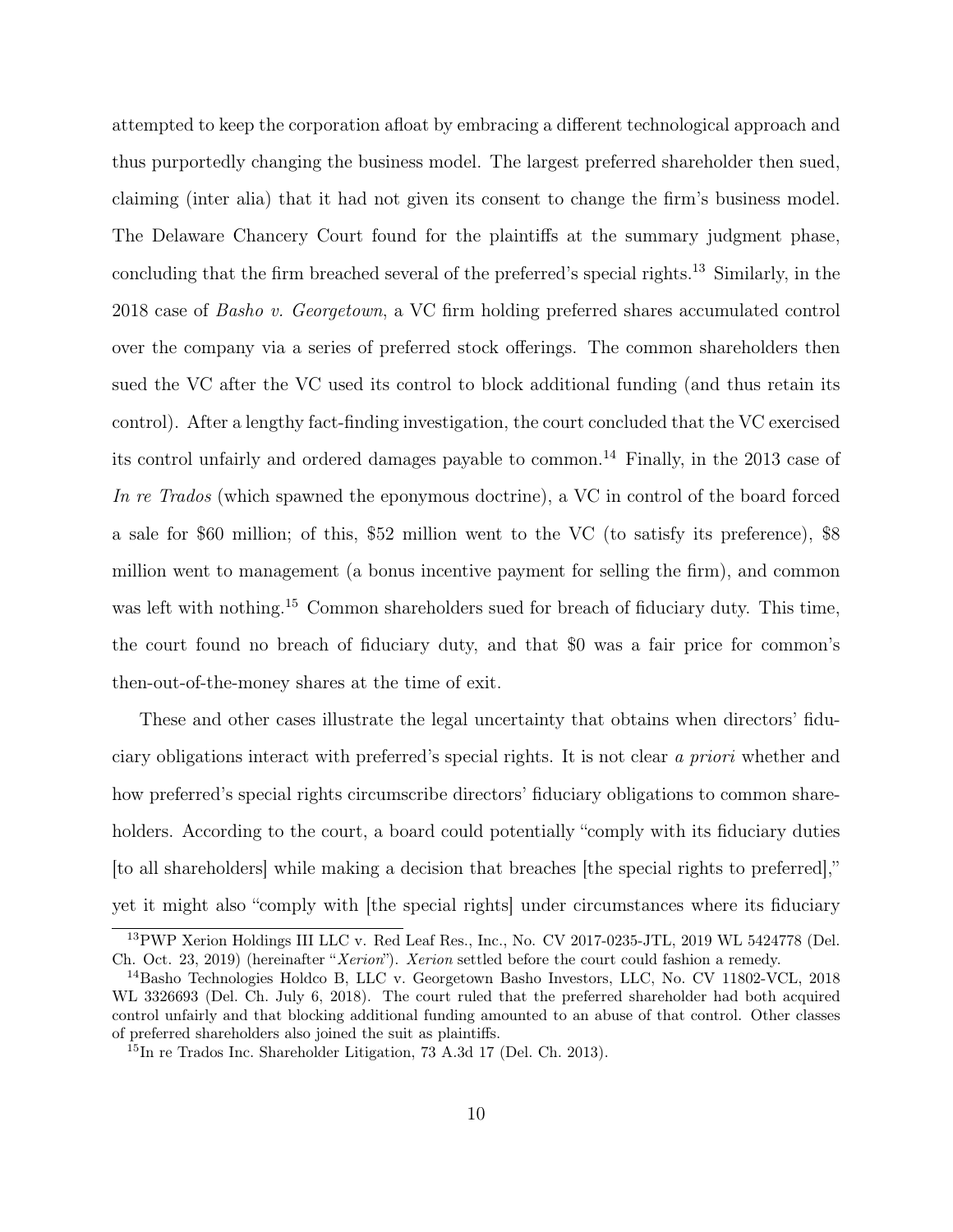duties would call for ... breach."<sup>16</sup> Moreover, the act of exercising a special right can itself compound the uncertainty: because such an act exercises control over the corporation, preferred shareholders may find themselves owing fiduciary obligations to the corporation as a controlling shareholder.<sup>17</sup> Finally, shareholders' attempts to allocate control by contract also create contractual gaps that courts must then fill in with fiduciary obligations.<sup>18</sup> Multiple classes of stock thus generate multiple levels of uncertainty over the fiduciary obligations of directors, officers, and shareholders.

#### 2.3 Potential Legal Solutions

Only recently have Delaware courts begun to explore potential solutions for the corporate governance conundrum detailed above. The overarching theme of this approach is that boards should advance the interests of "stockholders in the aggregate . . . without regard to any special rights" possessed by preferred shareholders.<sup>19</sup> In principle, this approach mandates that directors treat preferred's special rights like any other contractual obligation (akin to the creditors in Ghewalla). But it also requires directors to recognize that preferred

<sup>16</sup>PWP Xerion Holdings III LLC v. Red Leaf Res., Inc., No. CV 2017-0235-JTL, 2019 WL 5424778, at 15 (Del. Ch. Oct. 23, 2019) ("A board can readily comply with its fiduciary duties while making a decision that breaches a contract, just as a board could opt to comply with a contract under circumstances where its fiduciary duties would call for engaging in efficient breach.") (citing Frederick Hsu Living Tr. v. ODN Hldg. Corp., 2017 WL 1437308, at 24 (Del. Ch. Apr. 14, 2017).)

<sup>&</sup>lt;sup>17</sup>See, e.g., Basho Technologies Holdco B, LLC v. Georgetown Basho Investors, LLC, No. CV 11802-VCL. 2018 WL 3326693 (Del. Ch. July 6, 2018) ("It is impossible to identify or foresee all of the possible sources of influence that could contribute to a finding [that a shareholder owes fiduciary obligations as a controller]. Examples include . . . the exercise of contractual rights to channel the corporation into a particular outcome by blocking or restricting other paths.")

 $18$ For example, in the ODN case, redemptions could only be made out of funds that are "legally available," and such funds could only be generated by "reasonable actions (as determined by the [ODN's] Board of Directors in good faith and consistent with its fiduciary duties)." ODN at 4. Neither term was defined in the agreement.

<sup>&</sup>lt;sup>19</sup>Frederick Hsu Living Trust v. ODN Holding Corp., No. CV 12108-VCL, 2017 WL 1437308, at 17 (Del. Ch. April 14, 2017), as corrected (April 24, 2017). Accord In re Trados Inc. Shareholder Litigation, 73 A.3d 17, 39-40 (Del. Ch. 2013) ("A board does not owe fiduciary duties to preferred stockholders when considering whether or not to take corporate action that might trigger or circumvent the preferred stockholders' contractual rights. Preferred stockholders are owed fiduciary duties only when they do not invoke their special contractual rights and rely on a right shared equally with the common stock.")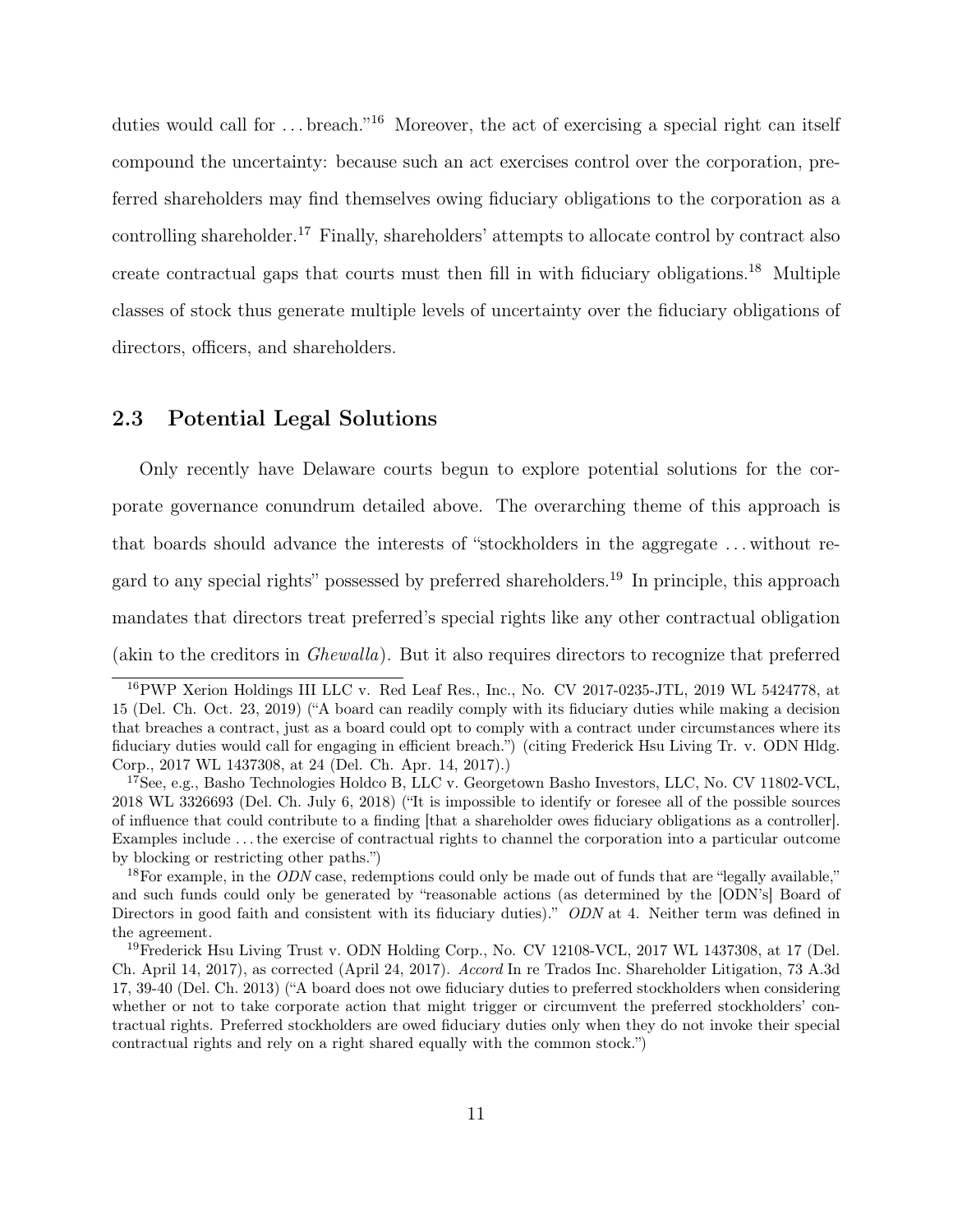shareholders are still equity holders themselves, and thus the board must identify the collective interests that preferred and common shareholders. Intuitive though this admonition may be, it is of limited assistance when  $-$  as in the litigated cases described above  $-$  preferred and common adamantly disagree over which course of action promotes the interests of "shareholders in the aggregate."

In the 2017 case of Hsu v. ODN, however, Vice Chancellor Laster suggested a novel legal solution. He opined that instead of searching within the realm of fiduciary law, a court may find a clearer solution outside of it, specifically within the contract doctrine of "efficient breach." Laster's proposed solution identified common shareholders as the "true" residual claimants of the corporation,<sup>20</sup> and consequently required the board *always* to grant primacy to their interests. In so doing, however, the directors would also account for the firm's legal exposure of breaching any special rights owed to preferred. If such damages for a wrongful decision were properly calibrated to expectation damages, he opined, directors would efficiently internalize the conflict between shareholder classes.<sup>21</sup>

Although not explicitly pondered by VC Laster, the efficient breach solution also suggests an alternative "anti-Trados" rule: instead of letting common's interests control the exit decision (subject to damages owed to preferred), fiduciary duties could mandate that boards act in preferred's best interests (subject to damages owed to common). Both approaches – in which either preferred or common receive primacy – are premised in contract law principles, and both appear plausible. Neither, however, has been thoroughly explored in the academic literature. The next section begins to analyze this approach by developing a model of contracting between preferred and common shareholders.

<sup>20</sup>We question this claim theoretically below.

 $^{21}$ Hsu v. ODN Holding, at 48. Because the directors in Hsu did not follow this approach, the litigation proceeded the merits. In 2020, Vice Chancellor Laster found for the defendants, holding (similar to Trados) that the frozen out common shareholders received a fair price for their out-of-the-money call option. See Frederick Hsu Living Trust v. Oak Hill Capital Partners III, L.P., 2020 WL 2111476 (Del. Ch. 2020).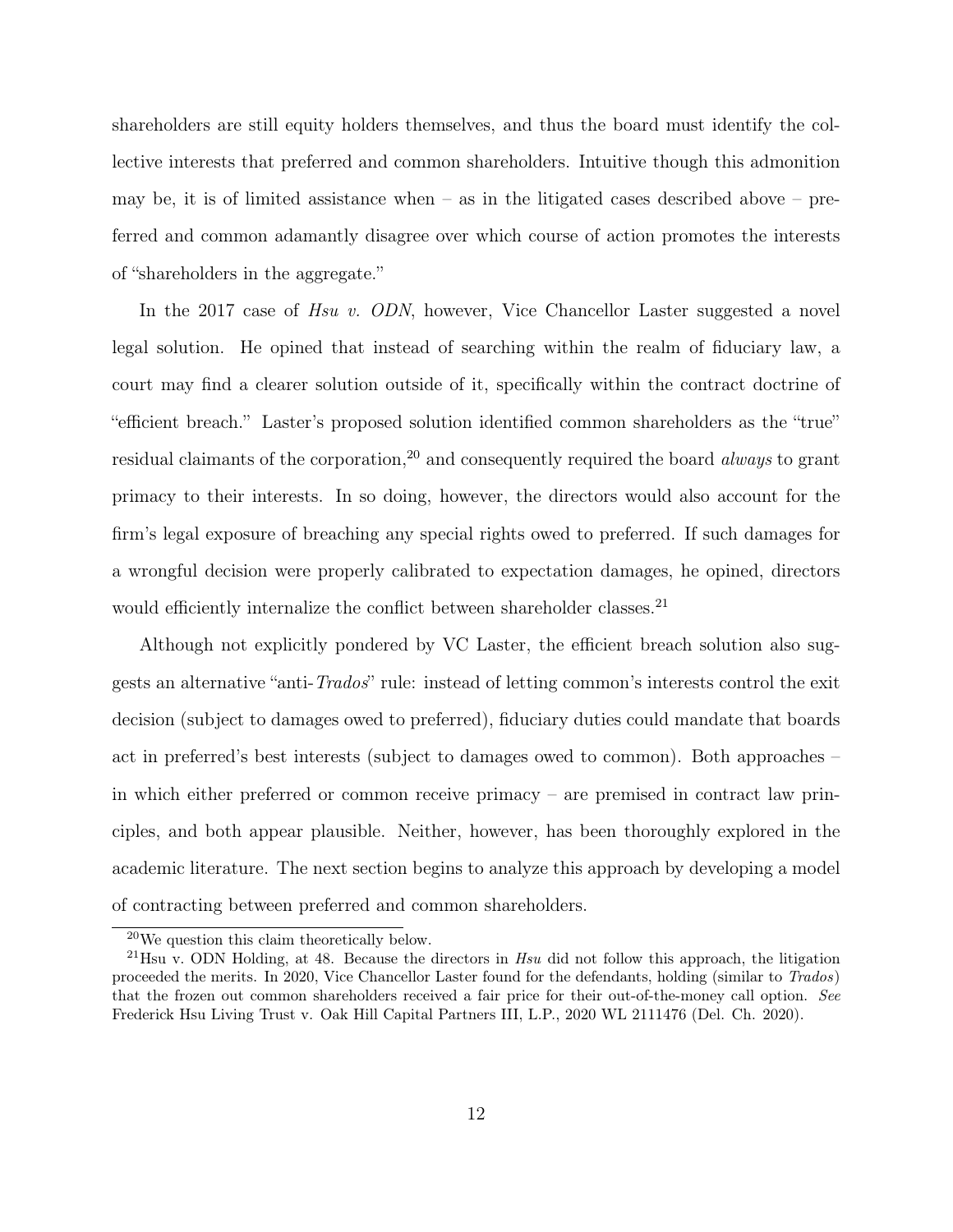## 3 A Model of the Preferred-Common Conflict

In this section, we develop a model of the preferred-common conflict and use it to analyze whether and how the imposition of liability can mediate that conflict. Section 3.1 lays out the ex ante bargaining setting. Section 3.2 shows how common and preferred's incentives diverge in the absence of legal intervention. Section 4 characterizes the liability rules that promote efficient breach. All proofs are in the appendix.

#### 3.1 Setup of the Model

A single firm with no debt is capitalized with common and preferred stock. The firm requires a fixed investment, I, to begin operations. The firm's founder (holding common stock) is capital constrained and so all startup costs must come from an outside VC investor (holding preferred stock). All actors are risk-neutral and discount time continuously at rate r. There are three relevant stages in the model, denoted  $t = -1$ ,  $t = 0$ , and  $t = T$ . All material decisions are made during the first two stages; the firm's terminal value (if no exit has previously occurred) is realized in the last stage.<sup>22</sup>

In the first stage  $(t = -1)$ , the VC makes a take-it-or-leave-it offer to the founder. In addition to the initial investment  $I$ , the terms of this offer include: (i) a liquidation preference,  $K \in (0,\infty)$ , entitling the VC to the first K dollars when the firm is liquidated, (ii) a conversion right,  $\gamma \in [0, 1]$ , entitling the VC to convert its preferred shares to a  $\gamma$ -share of the total (post-conversion) common stock,<sup>23</sup> (iii) a transfer payment of  $\tau \geq 0$  from the

$$
\gamma = \frac{n_p \cdot y}{n_p \cdot y + n_c},\tag{1}
$$

<sup>&</sup>lt;sup>22</sup>Note that T and r can take on arbitrary nonnegative values, so that fixing the first stage at  $t = -1$  and the second stage at  $t = 0$  is without loss of generality.

<sup>23</sup>Conversion rights are typically described as a right to exchange each share of preferred stock for a specified number of common shares. This conventional formulation is isomorphic to a right to receive a fixed share of (post-converted) common stock, as we model it here. Specifically, if the conversion right entitles the VC to exchange each preferred share for y common shares, then the equivalent post-conversion ownership fraction for the VC is given by: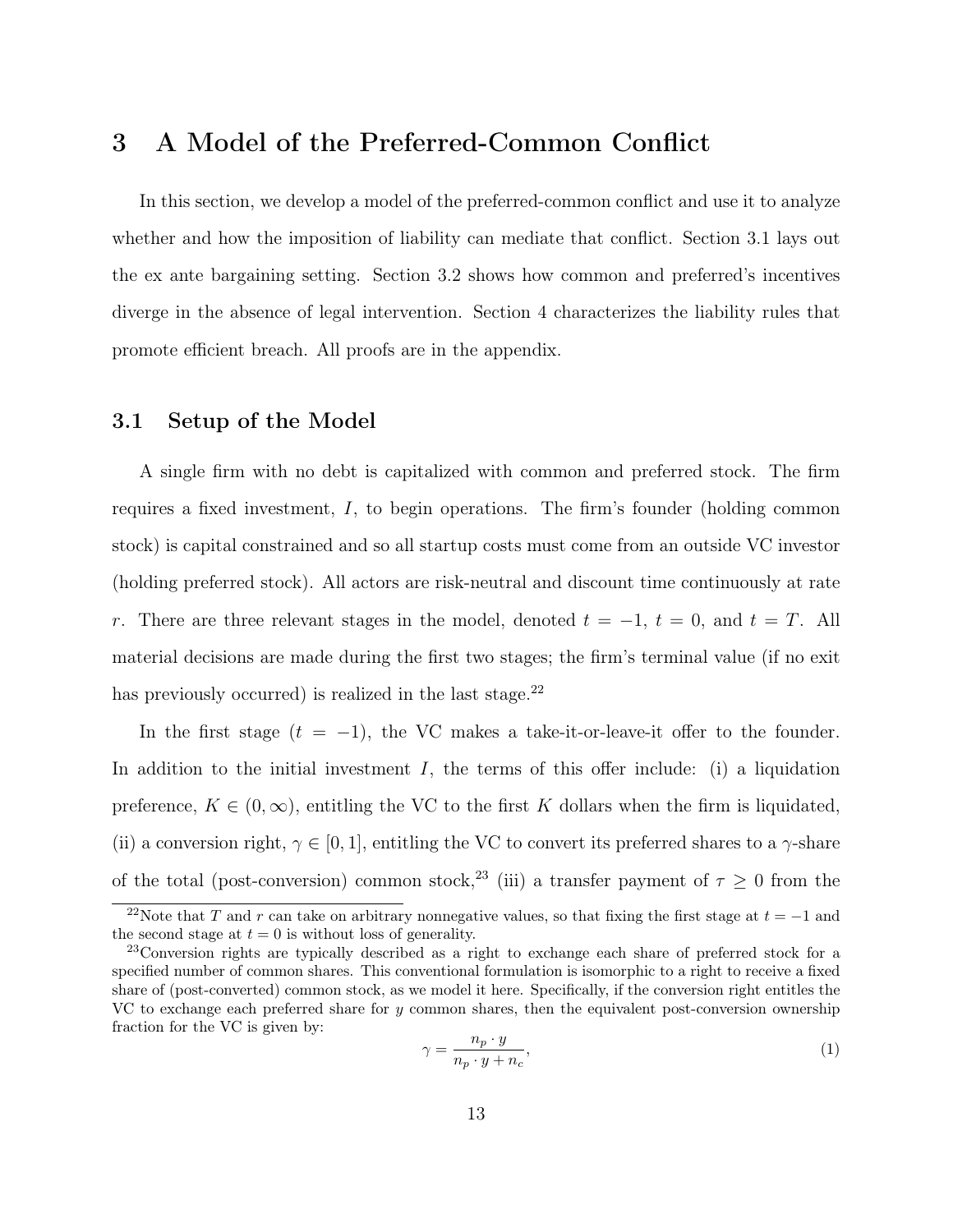VC to the founder (over and above the I invested), (iv) a governance rule,  $g \in \{cc, pc\}$ , specifying whether common controls (" $cc$ ") or preferred controls (" $pc$ ") the decision to exit or continue the firm, and (v) a liability rule,  $D = \{D_c, D_p\}$ , specifying damages paid from the controlling shareholder to the non-controlling shareholder if the controller makes a wrongful decision.

We define a decision as "wrongful" whenever the controlling shareholder selects a course of action that would trigger a damages payment to the other player. Importantly, damages payable by common for "wrongful continuation" decisions  $(D<sub>c</sub>)$  can only be paid out of the firm's future profits because the founder is assumed to be credit constrained. In all other cases, however, damages are immediately payable because either (i) the firm is liquidated for cash; and/or (ii) they are payable from the preferred shareholder  $(D_p)$ , who is not credit constrained. For now, we assume that the governance rule is categorical (not contingent), and that it is prohibitively costly to renegotiate the terms of this agreement.<sup>24</sup> (We discuss the consequences of relaxing this assumption in section 5.2.)

Also during this stage  $(t = -1)$ , the founder decides whether to accept the VC's offer or reject it (and receive nothing). If she accepts it, then she must also decide whether to expend non-contractable effort,  $\omega > 0$ , on behalf of the firm. If the founder expends effort, then the value of the firm is as described below. If the founder does not expend effort, then the value of the firm is zero and the initial capital investment is lost. Thus, for the firm to be viable, the founder must be incentivized to exert this costly effort.<sup>25</sup>

In the second stage  $(t = 0)$ , a third-party buyer emerges and makes an offer to buy the

where  $n_c$  and  $n_p$  denote the number of common and preferred shares prior to conversion, respectively.

 $24$ Case law and the academic literature suggest that renegotiation is costly and prone to failure (e.g., Spier and Whinston (1995)). As repeat players, venture capital firms also have an incentive to cultivate a reputation of never renegotiating capital structure in order to increase the credibility of its commitments. Moreover, in the presence of costless renegotiation, this ceases to be an interesting problem.

<sup>&</sup>lt;sup>25</sup>Because most of our contribution pertains to the interim and terminal stages ( $t = 0$  and  $t = T$ ), we will generally presume that the parties' ex ante participation and incentive constraints outlined above are satisfied. It is straightforward to show that satisfying those constraints within our model generally requires interior values of K and/or  $\gamma$  – the very case we focus on below.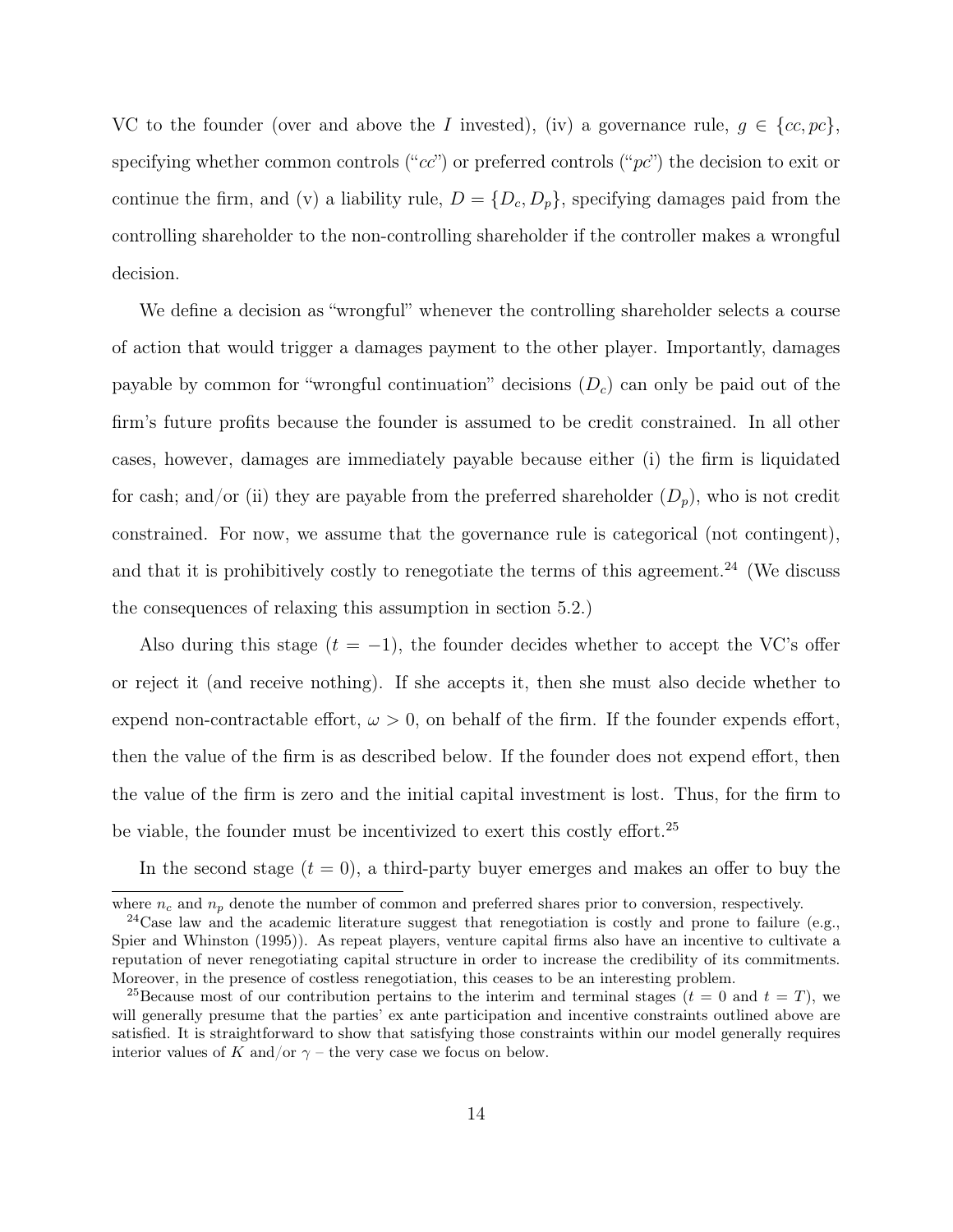firm. The buyer first observes its willingness to pay for the firm, v, from a commonly-known cumulative distribution function  $F(\cdot)$ . The buyer then submits a take-it-or-leave-it offer,  $S_L$ , to purchase the firm. To concentrate on the intra-firm players, we assume that capital markets are competitive and fully efficient, and thus the potential buyer's bid is equal to its valuation  $(S_L = v)^{26}$  Depending on their agreed governance structure, either common or preferred decide whether to accept or reject the buyer's offer. If the bid is accepted, the firm is immediately liquidated and the proceeds are distributed according to the deal terms.

Finally, if the bid is rejected, the firm continues to operate until its last stage  $(t = T)$ , at which point the firm's terminal value is realized. The firm's terminal liquidation value is a random variable  $\psi_T$  drawn from a distribution with c.d.f.  $G(\cdot)$ , which has strictly positive support over the interval  $[0, \infty)$  and is twice-differentiable. Let  $S_T = E(\psi_T)$  denote the expected terminal liquidation value and  $S_0 \equiv PV(S_T)|_{t=0} = e^{-rT}S_T$  the present value of the firm as a going concern as of  $t = 0$ . Also let  $c(K|S_0)$  denote as of  $t = 0$  the value of a call option on the terminal value of the firm at strike price  $K$  and conditional on the firm's present value being  $S_0$ .

#### 3.2 Payoffs and Incentives

Table 1 lists the payoffs to common and preferred shareholders as of  $t = 0$ , in the alternative scenarios where (i) the buyer's bid is rejected and the firm stays in business ("continue"), and (ii) the buyer's bid is accepted and the firm liquidates ("exit").<sup>27</sup> First consider the shareholders' payoffs if the firm continues. If one ignores the conversion right  $(\gamma = 0)$ , then preferred would essentially hold a priority debt-like claim of K. In this case, common's position would be equivalent to a call option on the entire firm at strike price K,

 $26$ Without perfect competition among bidders, the firm's governance structure could affect the expected payoff associated with exit. See, e.g., Aghion and Bolton (1987); Spier and Whinston (1995). We address this possibility in section 5.3.

<sup>&</sup>lt;sup>27</sup>Payoffs are calculated as of the time that the exit/continue decision is made  $(t = 0)$ .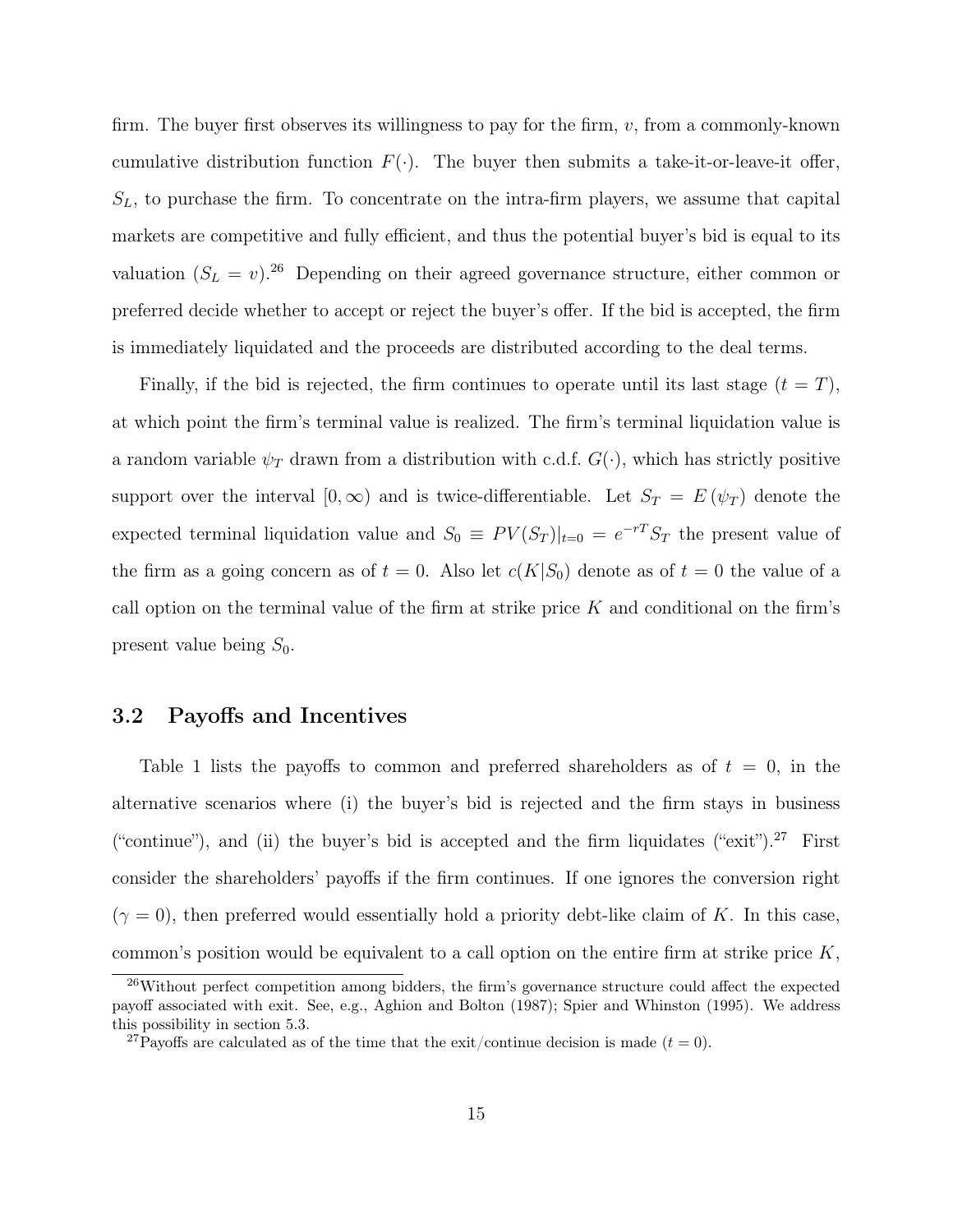and its payoff to continuing the firm would be equal to the value of this option,  $c(K|S_0)$ .<sup>28</sup> In turn, preferred's position would be equivalent to holding the underlying asset (the firm) less a short position in the option:  $S_0 - c(K|S_0)$ . In addition, however, preferred's conversion right grants them an option to exchange their priority claim for a  $\gamma$ -share of the firm. This conversion option remains out of the money until the firm's value at  $t = T$  exceeds  $K/\gamma$ (the so-called "catch-up" point for conversion). Thus, the value of preferred's conversion right is equivalent to a fractional call option on the firm, or  $\gamma \cdot c(K/\gamma|S_0)$ , and common's continuation payoff is similarly reduced by the corresponding short position.<sup>29</sup>

|                    | Action                                            |                                     |
|--------------------|---------------------------------------------------|-------------------------------------|
| <b>Shareholder</b> | Continue firm                                     | Liquidate firm ("exit")             |
| Common             | $c(K S_0) - \gamma c(\frac{K}{\gamma} S_0)$       | $\min\{\max\{v-K,0\},(1-\gamma)v\}$ |
| Preferred          | $S_0 - c(K S_0) + \gamma c(\frac{K}{\gamma} S_0)$ | $\max\{\min\{v,K\},\gamma v\}$      |

Table 1: The Payoffs of an Early Exit

Next consider the shareholders' payoffs if the firm liquidates. The shareholders' marginal payoffs now depend on the size of the buyer's bid, v. Preferred receives all marginal proceeds for  $v \in [0, K]$ , no marginal proceeds for  $v \in (K, K/\gamma]$ , and a  $\gamma$ -share of marginal proceeds for  $v \in (K/\gamma, \infty)$ . Common have the complementary stakes, receiving nothing for  $v \in [0, K]$ , the full marginal proceeds for  $v \in (K, K/\gamma]$ , and a  $(1 - \gamma)$  share of the marginal proceeds for  $v \in (K/\gamma, \infty)$ .

The structure of common and preferred shareholders' payoffs spawns a generic inefficient misalignment of incentives. The allocatively efficient decision would be to liquidate the firm whenever the external bid from the buyer exceeds the firm's present value  $(v > S_0)$ , and continue the firm when the bid falls short  $(v < S_0)$ . When  $v = S_0$ , exit and continuation are efficiency neutral, and either decision can be justified on efficiency grounds.

 $28$ See Merton (1973); Black and Scholes (1973). For an application of this approach to the bankruptcy context, see Casey (2011).

<sup>&</sup>lt;sup>29</sup>Note that the sum of the payoffs in each of the respective columns for Table 1 is equal to  $S_0$  (if the firm continues) and  $v$  (if the firm liquidates).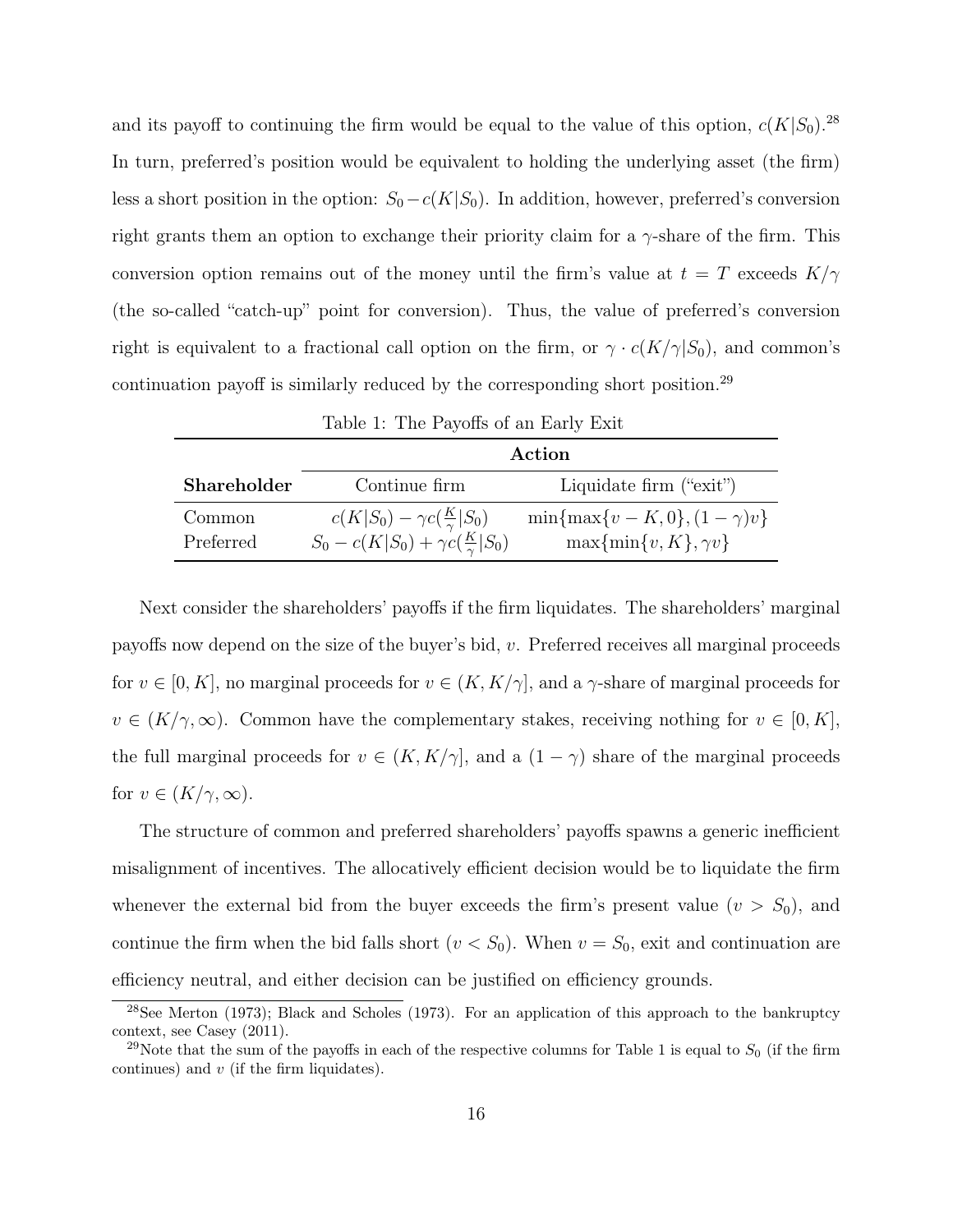

(b) Liquidation preference and conversion rights ( $K > 0$ ,  $\gamma = 1/2$ )

#### Figure 1: The Payoffs of an Early Exit, with and without Conversion Rights.

A third-party buyer makes a bid for the firm. Both panels graph shareholders' payoffs as a function of the buyer's valuation (v) and the firm's present value  $(S_0)$ . Panel a: Without a conversion right, preferred shareholders sometimes inefficiently accept and liquidate the firm while the common shareholders sometimes inefficiently reject and continue the firm. Panel b: With a conversion right, preferred shareholders inefficiently liquidate low-valued firms (region I) and inefficiently continue high-valued firms (region II); common shareholders do the opposite. Efficient decisions are guaranteed only in the knife-edge cases when  $v = S^*$  or  $S_0 = S^*$ .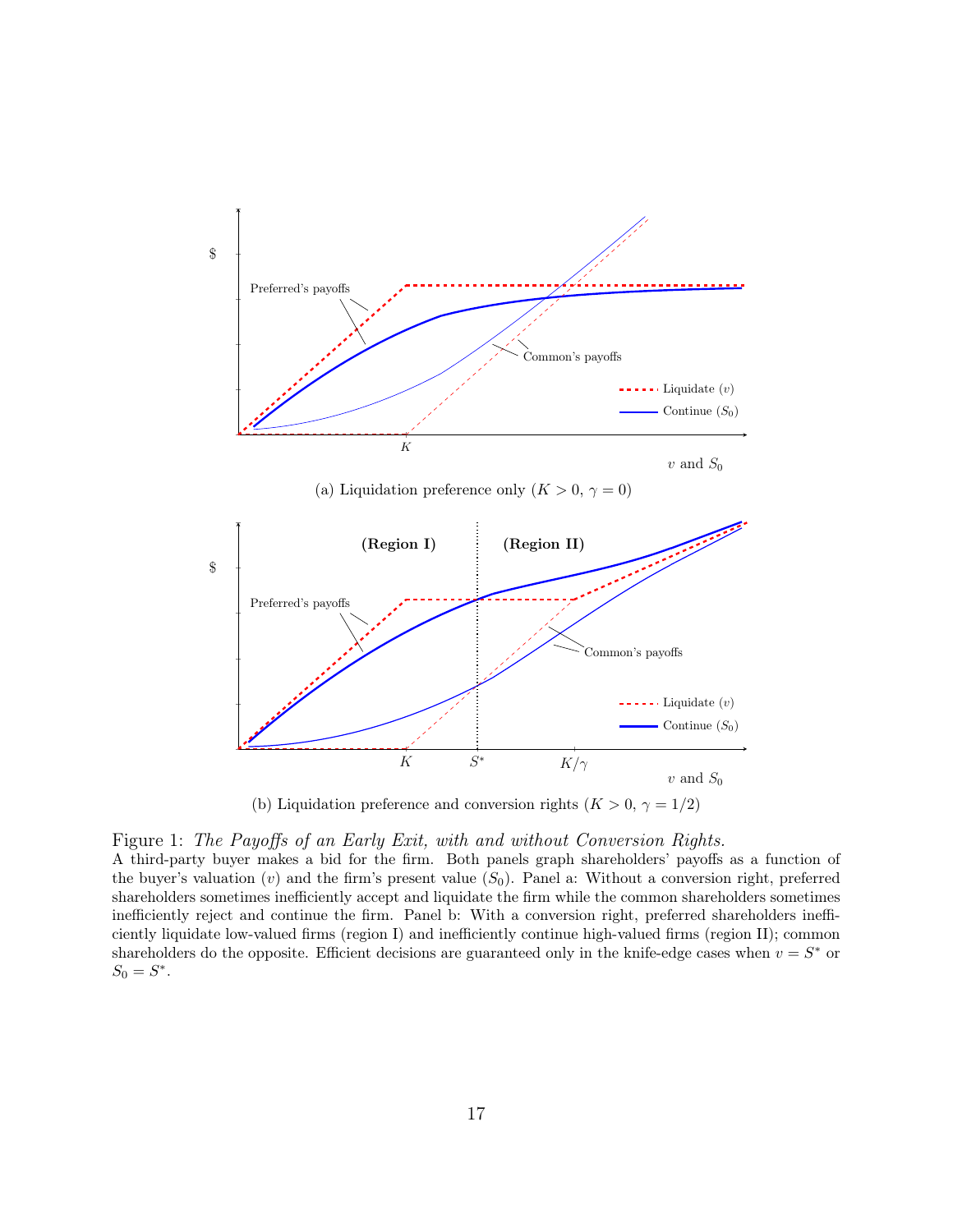Nevertheless, neither common nor preferred shareholders – if left to their own devices – would pursue the efficient course (Figure 1). If preferred held only a liquidation preference and no conversion right (Figure 1a), then it would always strictly prefer to liquidate when  $v = S_0$ , while common would always strictly prefer to continue when  $v = S_0$ . Preferred would thus tend to inefficiently exit too soon while common would tend to inefficiently continue and exit too late.

Adding a conversion right to the mix does not eliminate these skewed incentives; it does, however, invert the incentives for high-valued firms (Figure 1b). When firm value is relatively low (Region I), the same dynamic as above obtains, with common favoring exit too rarely and preferred favoring exit too often. With higher firm valuations (Region II), preferred and common's relative positions effectively switch, with common now favoring exit too readily and preferred likewise wanting continuation too frequently.

In general, the shareholder holding a long "call-option-like" position prefers to continue, while the shareholder that writes the option prefers exit. In Region I, preferred effectively writes the option to the common: it bears all downside losses but receives no upside gains (at least locally). It thus tends (inefficiently) to favor exit. In Region II, however, preferred's conversion right puts it long in a fractional call-option-like claim: it bears no losses on the margin, but receives a share of gains. Here, preferred tends to lean inefficiently towards continuation. Common shareholders' incentives move in the opposite direction: locally long in a call option on the firm within Region I, but short the conversion option in Region II. In the latter region, common bears a disproportionate loss from continuation because its upside gains are diluted by the conversion. In the absence of a liability rule for wrongful decisions, preferred and common would almost always be prone to inefficient decisions (and in opposing directions).

The sole exception to the above reasoning occurs at a single, knife-edge firm valuation, denoted  $S^*$ . This value marks the boundary between Regions I and II where common and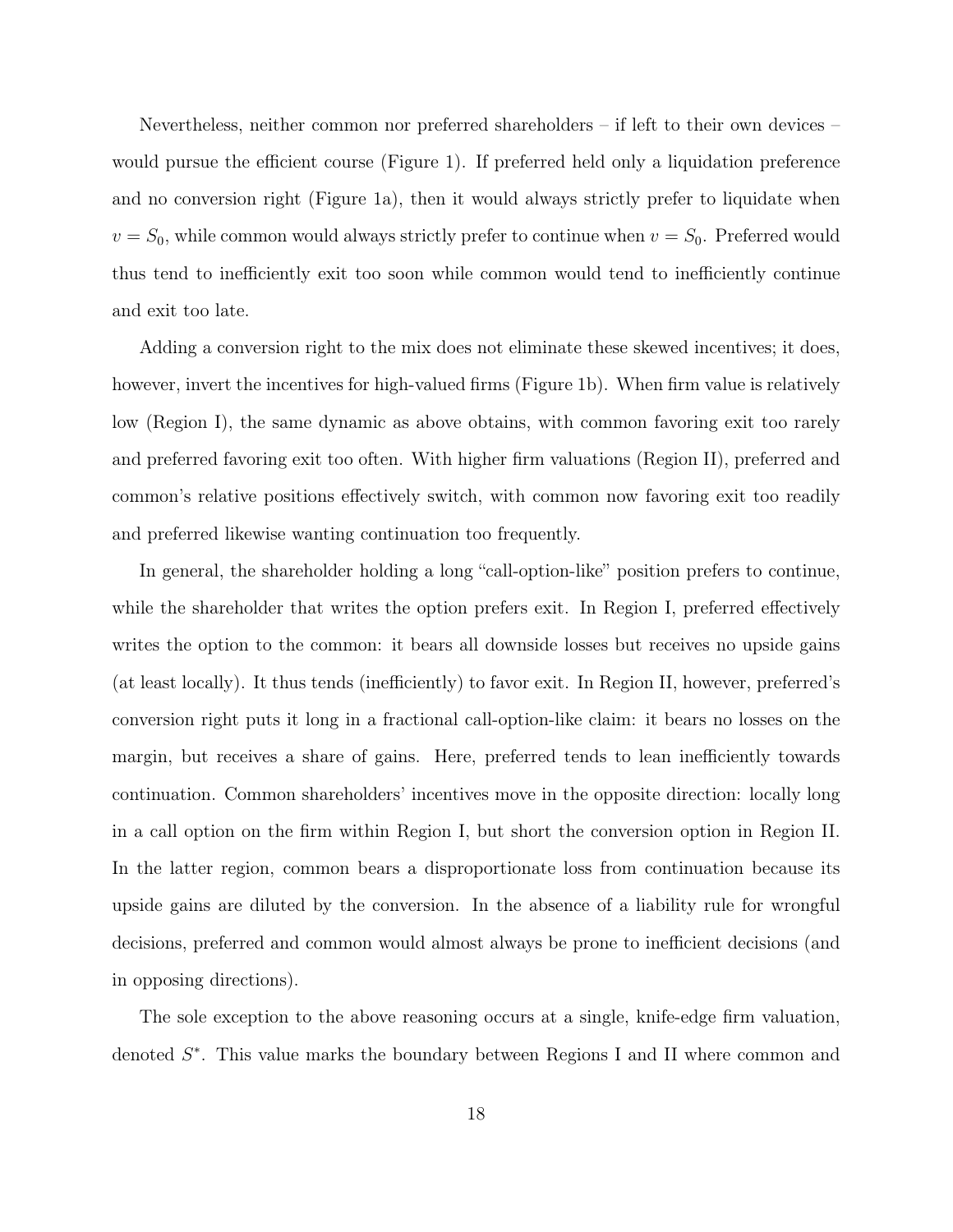preferred shareholders' relative incentives switch. At the boundary, common and preferred are both indifferent between liquidating and continuing when  $v = S_0 = S^*$ . Thus,  $S^*$  is implicitly defined as the point at which both (i) the firm's value and the buyer's bid are equal ( $v = S_0$ ) and (ii) both shareholders are indifferent between exiting and continuing:<sup>30</sup>

$$
S^* - K = c(K|S^*) - \gamma \cdot c(K/\gamma|S^*).
$$
\n(2)

Only in this knife-edged condition (when either  $v = S^*$  or  $S_0 = S^*$ ) will shareholders agree and make efficient decisions without legal incentives. Otherwise, given any firm value  $S_0 \neq S^*$ , there always exists a range of bids over which shareholders will disagree on whether to exit or continue; similarly, given any bid  $v \neq S^*$ , there always exists a range of firm values over which shareholders will disagree on whether to exit or continue.

While the conflict between preferred and common is indeed generic, its magnitude can hinge on differing circumstances and may respond to governance incentives (including damages exposure). Figure 1b shows how the underlying stakes of the preferred-common conflict evolve over the firm's valuation. The wedge between each shareholder's liquidation and continuation payoff captures both the range over which that shareholder would make an inefficient decision and the range over which shareholders disagree with one another. In the absence of conversion rights, this wedge has a single peak; it is maximized when the firm's value is near the liquidation preference. With conversion rights, the wedge has two local peaks: (i) near liquidation preference  $(K)$  and (ii) near the catch-up point  $(K/\gamma)$ . Thus, the magnitude of the conflict is most acute for firms whose value is at the point where one of the two option-like-payoffs is at the money. The conflict is weakest, by contrast, when these options are deep out of the money (low value firms), deep in the money (high value firms),

<sup>&</sup>lt;sup>30</sup>This equation is derived from the payoffs in table 1: It comes from substituting  $S^*$  for both v and  $S_0$ , and then finding the point at which common and preferred are indifferent. (Since payoffs are zero-sum, the indifference condition is the same for both.) It is straightforward to show the existence and uniqueness of  $S^*$  given the functional form assumptions behind  $c(\cdot)$ .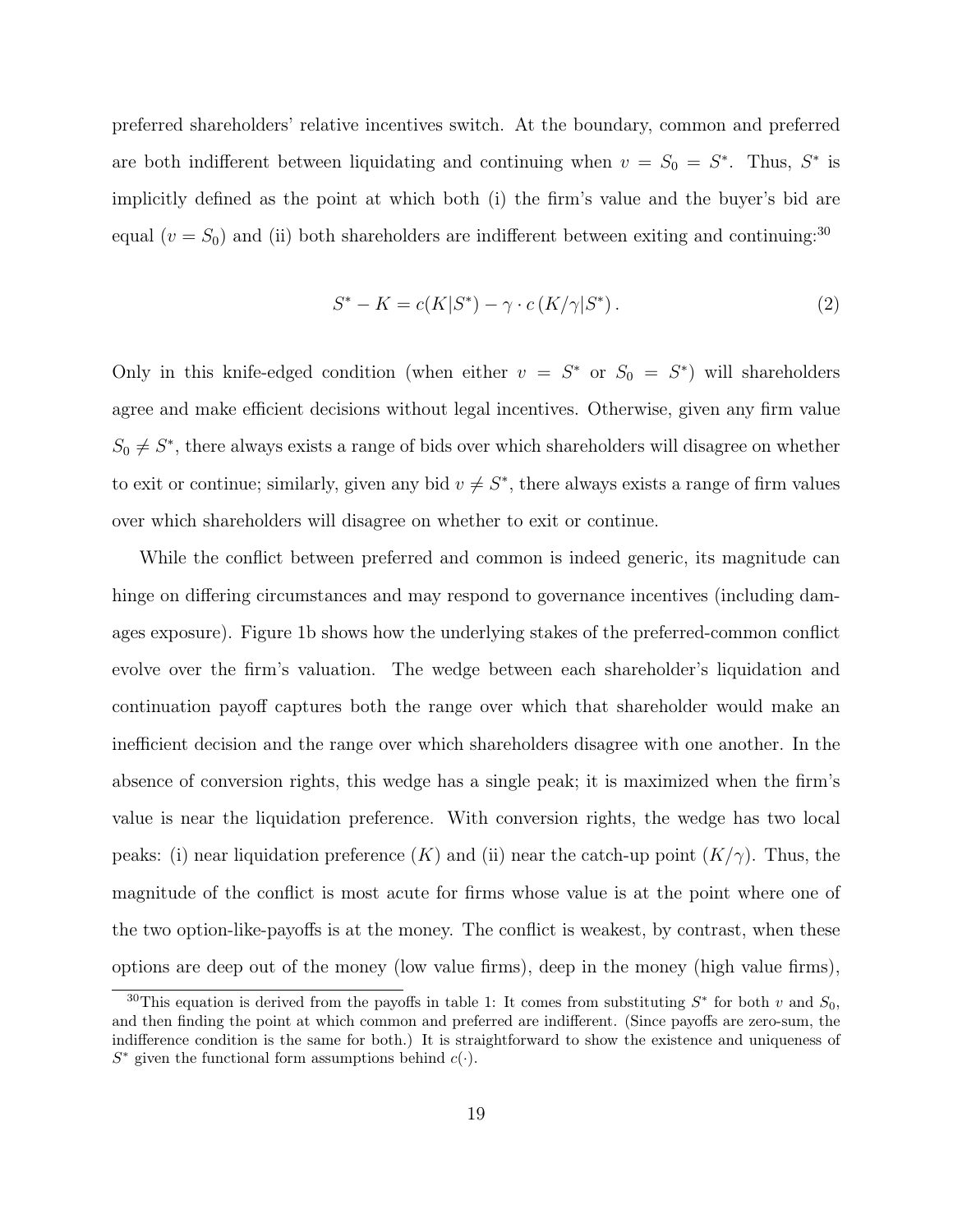or exactly offsetting (the knife-edge boundary  $S^*$ ).

## 4 Ex Post Efficiency and Damages

We now consider how the imposition of legal liability affects the above incentive problems, and specifically whether damages for wrongful decisions can achieve ex post efficient decisions. An ex post efficient contract is a set of terms that leads to value-maximizing decisions at the exit / continue stage  $(t = 0)$ . It is important to note that an ex post efficient allocation need not always maximize shareholders' joint payoff measured ex ante – that is, at the time of contract formation. Nevertheless, the ex post inquiry is important because (a) a failure of ex post efficiency, all else constant, generates welfare losses; and (b) much of the emerging case law of VC-financed startups centers around efficient breach of contract – and efficient breach is an ex post concept. (We return to the ex ante problem in section 5.3.)

This section thus asks three questions: (1) Under what conditions does an ex post efficient damages regime exist? (2) When an efficient regime exists, how are damages computed? And (3) does the regime's structure comport with permissible judicial rules? To characterize efficiency, we must specify – at minimum – which class of shareholder enjoys fiduciary "primacy" (so that a decision violating its wishes results in liability), and what damages amount (if any) the primacy shareholder owes to her non-primacy counterpart. The analysis holds fixed the contract terms determined prior to  $t = 0$  (pertaining to liquidation preferences and conversion options, K and  $q$ ).<sup>31</sup>

#### 4.1 No Conversion Rights

We start with the simplest case where preferred shareholders have liquidation preferences but no conversion rights  $(K > 0 \text{ and } \gamma = 0)$ . (We later extend the analysis to allow

<sup>&</sup>lt;sup>31</sup>The up-front transfer,  $\tau$ , also can be ignored because it is sunk at the decision juncture.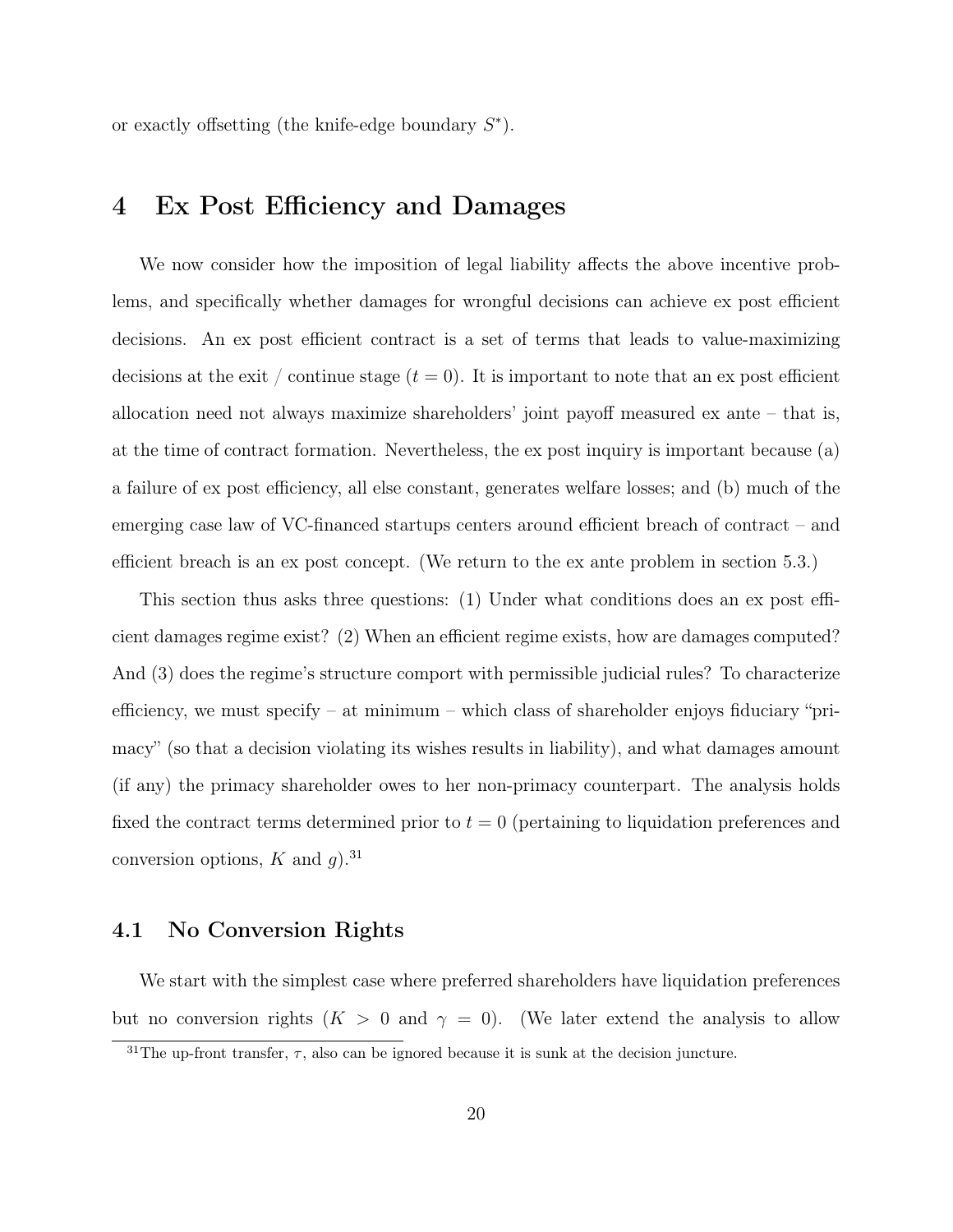for conversion rights parameterized by  $\gamma > 0$ ). For fixed K and  $\gamma$ , an ex post efficient governance and liability rule regime is one that maximizes the sum of the parties' expected payoffs as of  $t = 0$ . Proposition 1 characterizes the conditions under which, in the absence of conversion rights, there exist liability rules that induce efficient exit / continuation decisions.

Proposition 1. (Ex Post Efficiency without Conversion Rights) Suppose the contract provides for no conversion rights, so that  $\gamma = 0$ . The expost efficient liability and governance terms are characterized as follows:

1. When preferred control  $(g = pc)$ , the ex-post efficient damages are equal to common's expectation damages (what it would have received by continuing minus what it actually receives in a sale):

$$
D_p^* = c(K|S_0) - \max\{v - K, 0\}.
$$
\n(3)

2. When common control  $(g = cc)$ , there does not exist an ex-post efficient damages amount when  $v \leq K$ . When  $v > K$ , efficient damages exist, but are unique only when  $S_0 > K$ . The ex-post efficient damages rule is:

$$
D_c^* = \begin{cases} \varnothing & \text{if } v \leq K \\ \{D_c \mid D_c \geq D_c^{min}(v, K, S_0)\} & \text{if } v > K \text{ and } S_0 \leq K \\ D_c & s.t. \quad K + c(K + D_c^* | S_0) = S_0 & \text{if } v > K \text{ and } S_0 > K, \end{cases}
$$
 (4)

where  $D_c^{min}(v, K, S_0)$  is implicitly defined as

$$
v - K = c(K + D_c^{min}|S_0).
$$
\n(5)

When preferred stockholders control the exit / continue decision (part  $(1)$ ), an ex post efficient damages rule always exists and is unique. The rule requires preferred to pay common expectation damages upon forcing an exit, whenever such an exit would harm common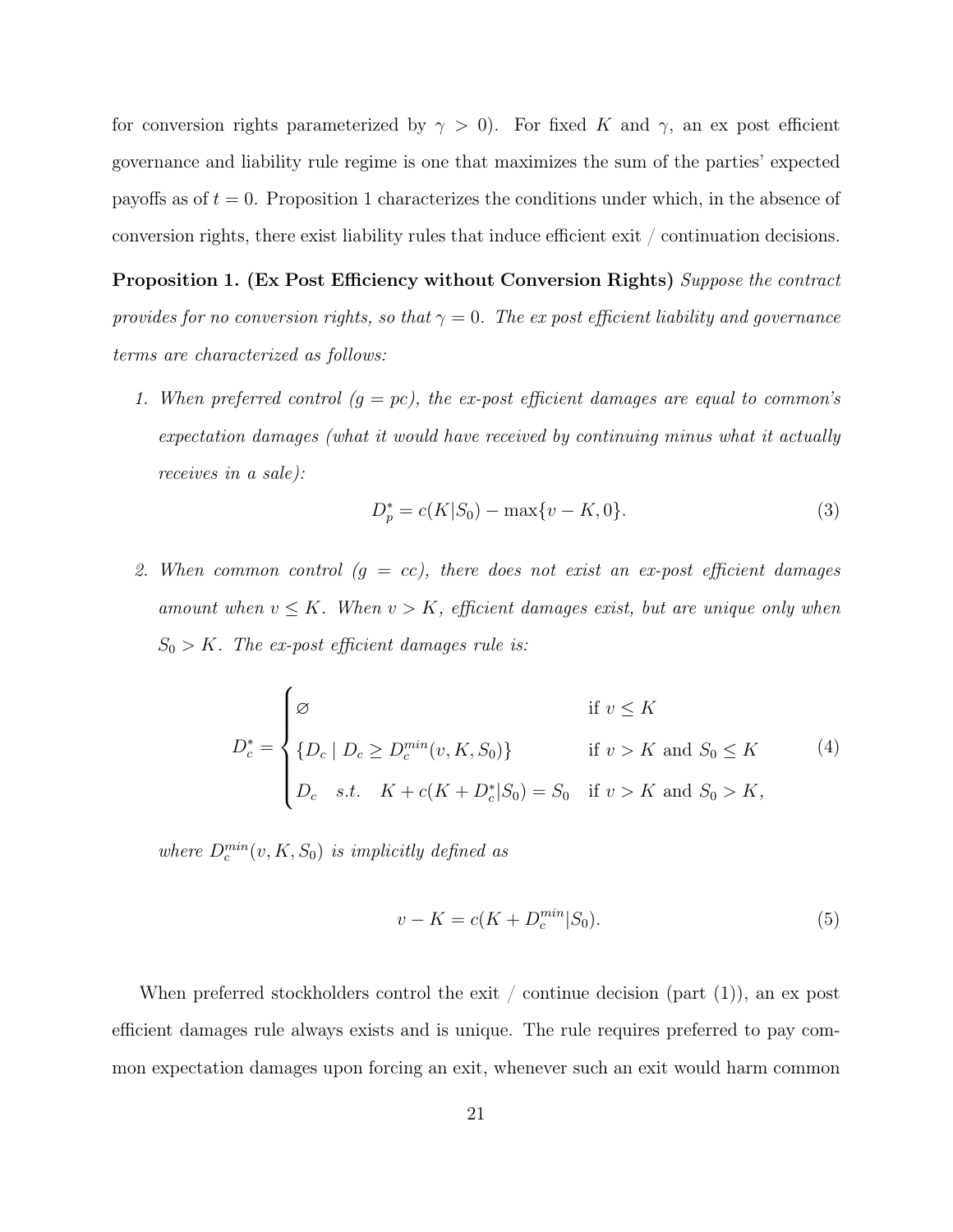

(a) Liquidation preference only  $(K > 0, \gamma = 0)$ 



(b) Liquidation preference and conversion rights ( $K > 0, \gamma > 0$ )

#### Figure 2: Ex Post Efficient Damages, with and without Conversion Rights

A third-party buyer makes a bid for the firm. The jointly optimal decision is to accept when the bid exceeds the firm's present value  $(v > S_0)$ . For v-S<sub>0</sub> combinations that fall in the gray regions, damages for wrongful decisions are unnecessary because both preferred and common shareholders make efficient decisions. In color regions, preferred and common's preferences conflict. Conversion rights – which enable preferred shareholders to convert to common stock – reduce but do not eliminate the conflict (panel b). Common shareholders make inefficient decisions in regions  $\{c, c', c''\}$ , and preferred make inefficient decision in regions  $\{p, p'\}$ . Expectation damages always induce preferred to make efficient decisions, but only sometimes for common (green). Otherwise, efficient damages for common either bear no relationship to the expectation measure (orange) or do not exist at all (red). 22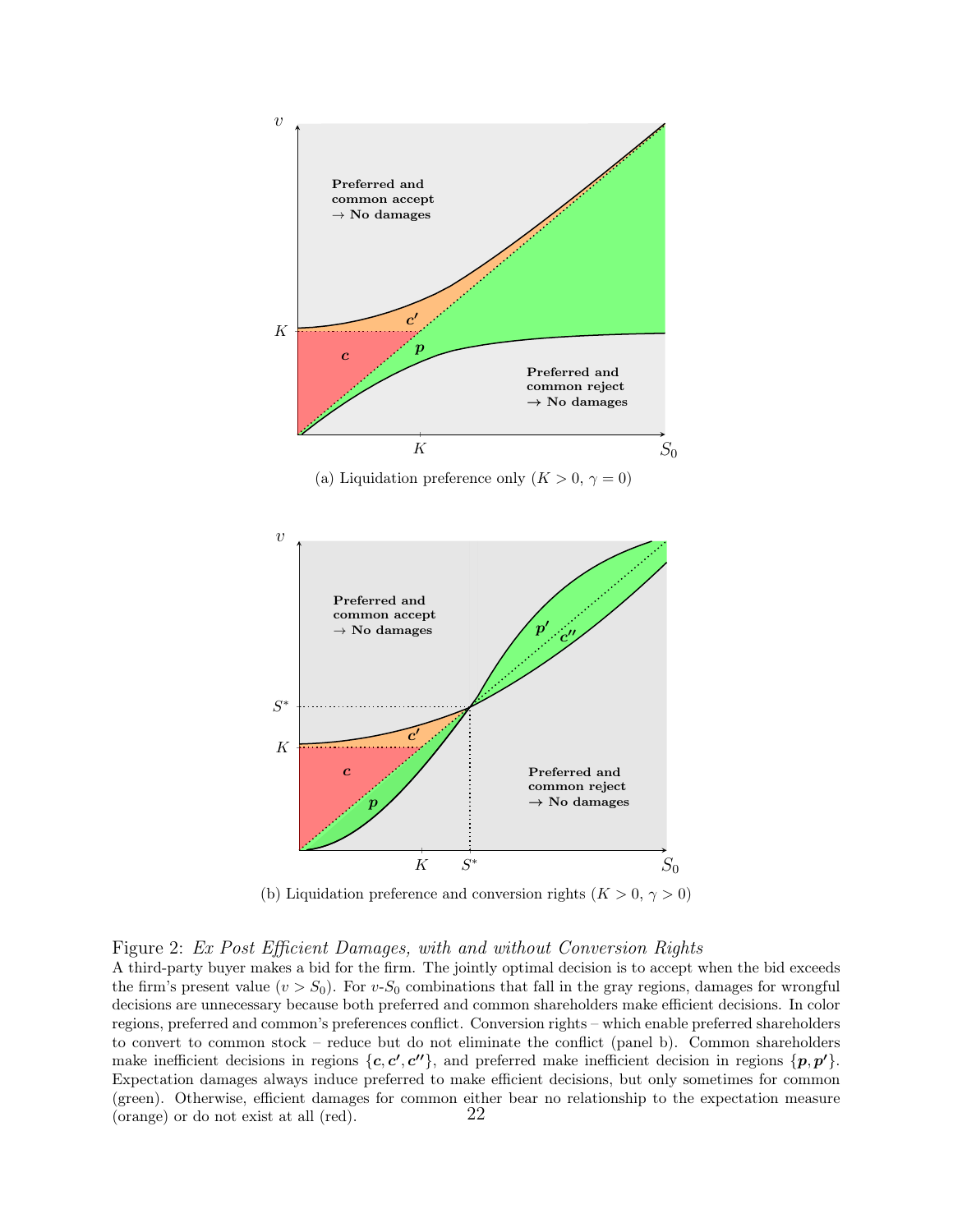relative to the status quo (that is, whenever  $\max\{0, v - K\} \le c(K|S_0)$ ). Common's expectation is the value of its foregone call option on the firm  $(c(K|S_0))$  less any beneficial payment that it receives from exit  $(\max\{0, v - K\})$ . Common's damage award is maximal when the buyer's bid is less than or equal to the liquidation preference  $(v \leq K)$ . The award diminishes linearly thereafter and hits zero at the boundary for liability, where  $v = c(K|S_0) + K$ . Since exit is a liquidity event (and preferred shareholders are not credit constrained), damages can be paid out immediately from the sale's proceeds.

Things become more complicated when common shareholders control the exit / continue decision (part 2). Here, an ex-post efficient liability rule does not exist when  $v \leq K$ . This is because common shareholders are liquidity constrained, and so any damages awarded to preferred from wrongful continuation must come from the terminal value of the firm; common effectively have the ability to lock up not only the preferred's investment but also their damages claim until  $t = T$ . Consequently, when the outside bid falls short of preferred's liquidation preference  $(v \leq K)$ , common's claim is completely underwater, rendering nothing if they opt to exit; continuing can never be worse, even if forcing continuation incurs an arbitrarily large damages amount upon termination. In other words, no finite damages amount can incentivize common to exit if  $v \leq K$  (regardless of whether exit is efficient). When  $v > K$ , in contrast, common have at least some upside from exiting, and thus a sufficiently large damages amount can deter continuation. But even when such damages exist, they may not be easy to measure, and they typically will diverge from expectation damages. For example, as the going concern value of the firm approaches the liquidation preference from above  $(S_0 > K \text{ and } S_0 \to K)$ , the damage level necessary to equate common's reservation price  $(K + c(K + D_c | S_0))$  with the efficient reservation price  $(S_0)$  grows arbitrarily large. This is because continuing always yields some benefit  $(c(\cdot))$  is always greater than zero) and so it becomes increasingly difficult to motivate common to exit. Moreover, in some cases, efficient damages are not even unique. Specifically, when the bid exceeds the firm's value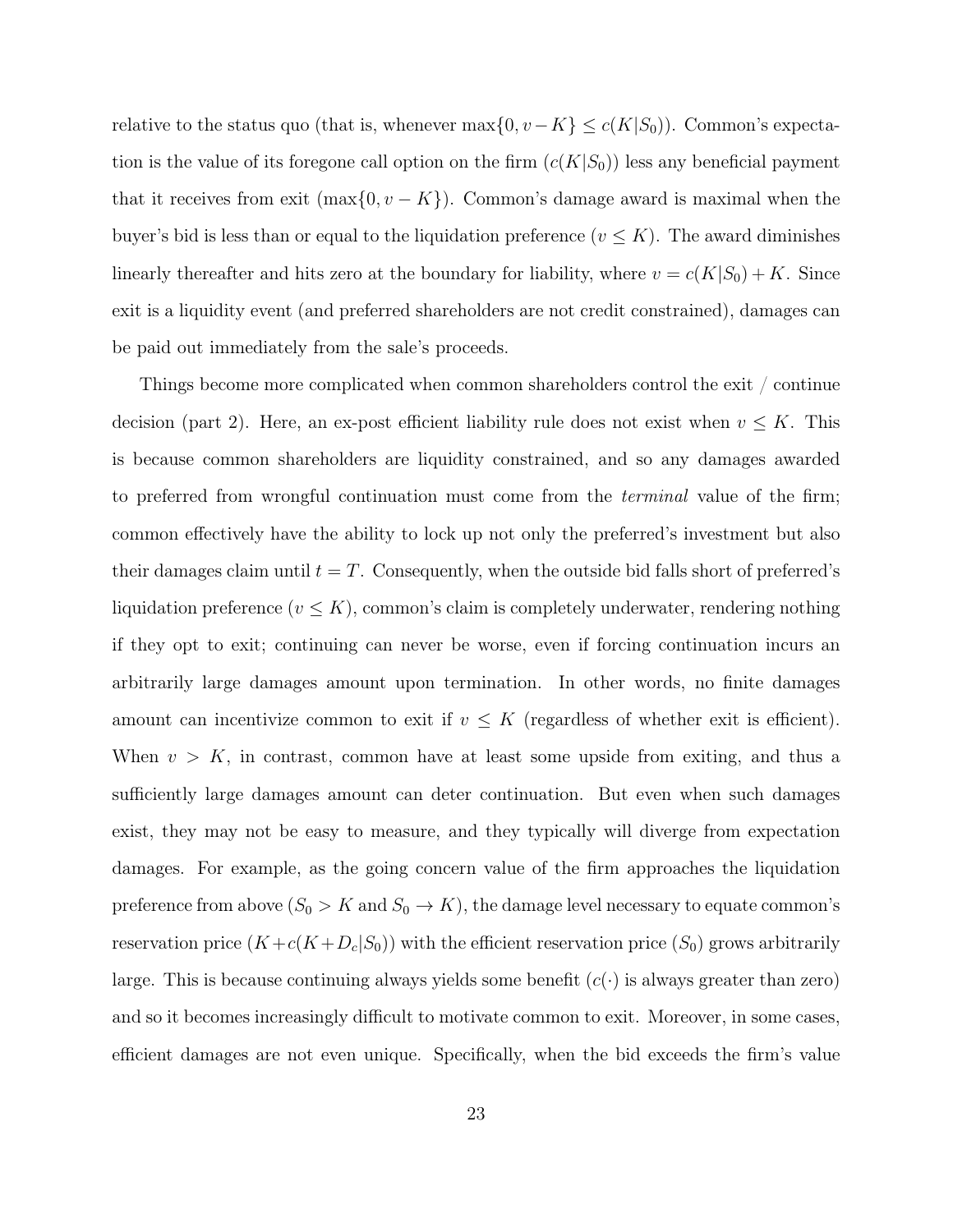and the firm's value is less than the preference  $(S_0 \leq K \lt v)$ , efficient damages need only be large enough to induce common to sell. In summary, the best possible liability does not guarantee first-best efficiency because common pay damages out of the future value of the firm; when efficient damages exist, they generally do not resemble the expectation measure.

#### 4.2 With Conversion Rights

Now consider the more general case where preferred also have conversion rights ( $\gamma > 0$ ). As illustrated in Figures 1b and 2b above, a conversion option can potentially mitigate the conflict between common and preferred because it helps to align the shareholders' interests, at least when the firm is relatively successful. At the same time, conversion has little role to play when the firm is struggling.

It is relatively straightforward to extend our analysis to allow for general conversion options (that is, for any  $\gamma \in [0, 1)$ ).<sup>32</sup> First note from Figure 1b that conversion rights introduce a second "kink" in both shareholders' cash flow positions when firm value is equal to  $K/\gamma$ . Also recall that a key inflection reference point in Figure 1b is at  $v = S^*$ , where both players are indifferent about exiting. In Region I (when  $v < S^*$ ), preferred are inclined to exit, while common wish to continue. In Region II (when  $v > S^*$ ), a near mirror-image emerges, with common favoring exit and preferred favoring continuation. Analysis of this extension leads to the following proposition.

Proposition 2. (Ex Post Efficiency with Conversion Rights) Suppose the contract provides for a conversion option with  $\gamma \in [0,1)$ . The expost efficient liability and governance terms are characterized as follows:

1. When  $v < S^*$  (Region I):

<sup>&</sup>lt;sup>32</sup>We omit the boundary case where  $\gamma = 1$  since that case is equivalent to the trivial case where  $K \to \infty$ (where the entire firm is transferred to preferred).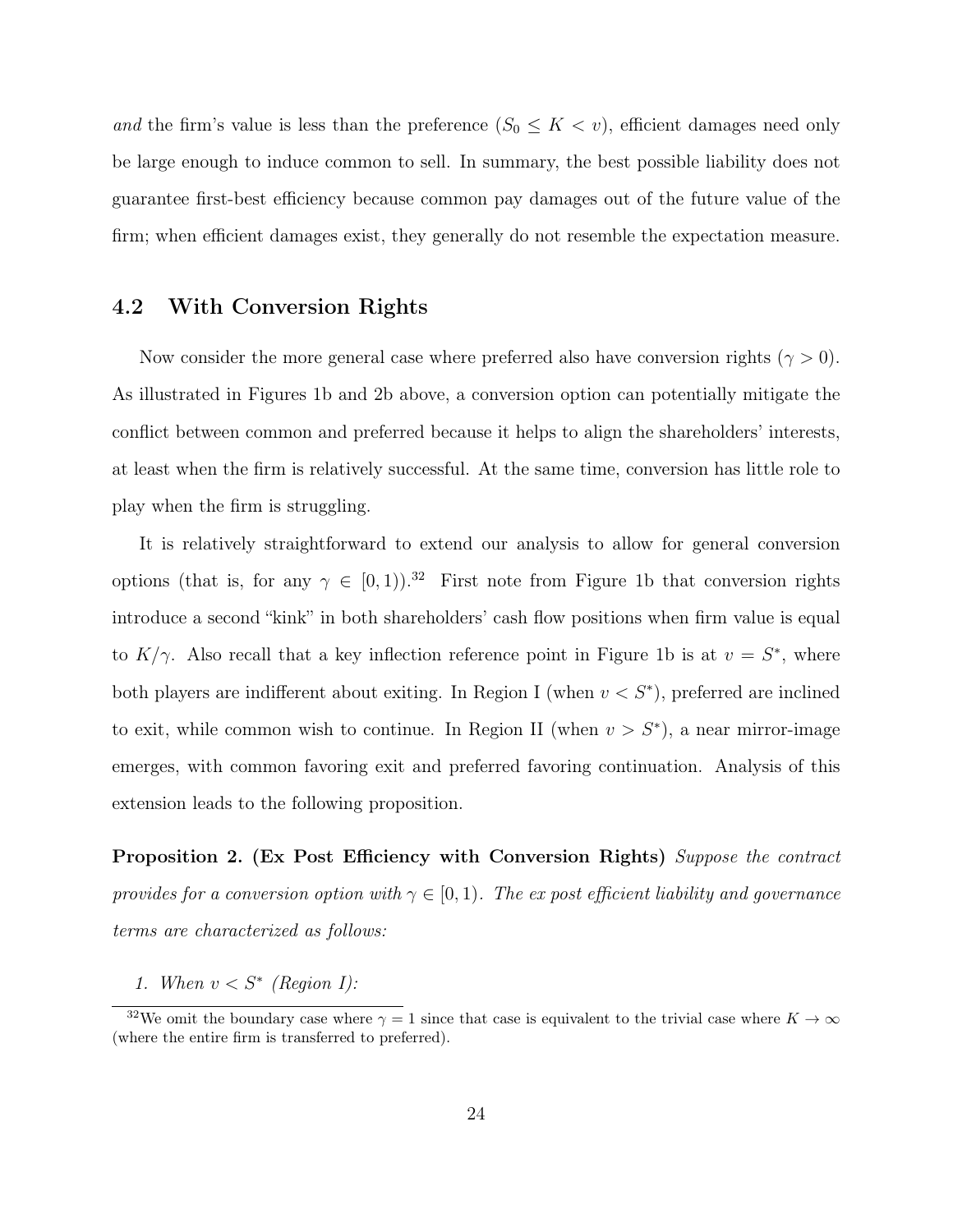(a) When preferred control  $(g = pc)$ , there exists an ex post efficient liability rule that imposes liability on preferred for wrongful exit. Efficient damages are equal to common's expectation damages:

$$
D_p^* = c(K|S_0) - \gamma \cdot c(K/\gamma|S_0) - \max\{v - K, 0\}.
$$
 (6)

(b) When common control  $(g = cc)$ , there does not exist an ex-post efficient damages amount when  $v \leq K$ . When  $v > K$ , efficient damages exist, but are unique only when  $S_0 > K$ . The ex-post efficient damages rule is:

$$
D_c^* = \begin{cases} \varnothing & \text{if } v \le K \\ \{D_c \mid D_c \ge D_c^{min}(v, K, S_0, \gamma)\} & \text{if } v > K \text{ and } S_0 \le K \\ D_c & s.t. \quad S_0 - K = c(K + D_c^* | S_0) - \gamma \cdot c(K/\gamma + D_c^* | S_0) & \text{if } v > K \text{ and } S_0 > K, \end{cases}
$$
(7)

where  $D_c^{min}(v, K, S_0, \gamma)$  is implicitly defined as

$$
v - K = c(K + D_c^{min}|S_0) - \gamma \cdot c(K/\gamma + D_c^{min}|S_0).
$$
\n(8)

- 2. When  $v > S^*$  (Region II):
	- (a) When preferred control  $(g = pc)$ , there exists an ex post efficient liability rule that imposes liability on preferred for wrongful continuation. Efficient damages are equal to common's expectation damages (what common would have received by exiting minus what it actually receives by continuing):

$$
D_p^* = \min\{v - K, (1 - \gamma)v\} - c(K|S_0) + \gamma \cdot c(K/\gamma|S_0). \tag{9}
$$

(b) When common control  $(g = cc)$ , there exists an ex-post efficient liability rule that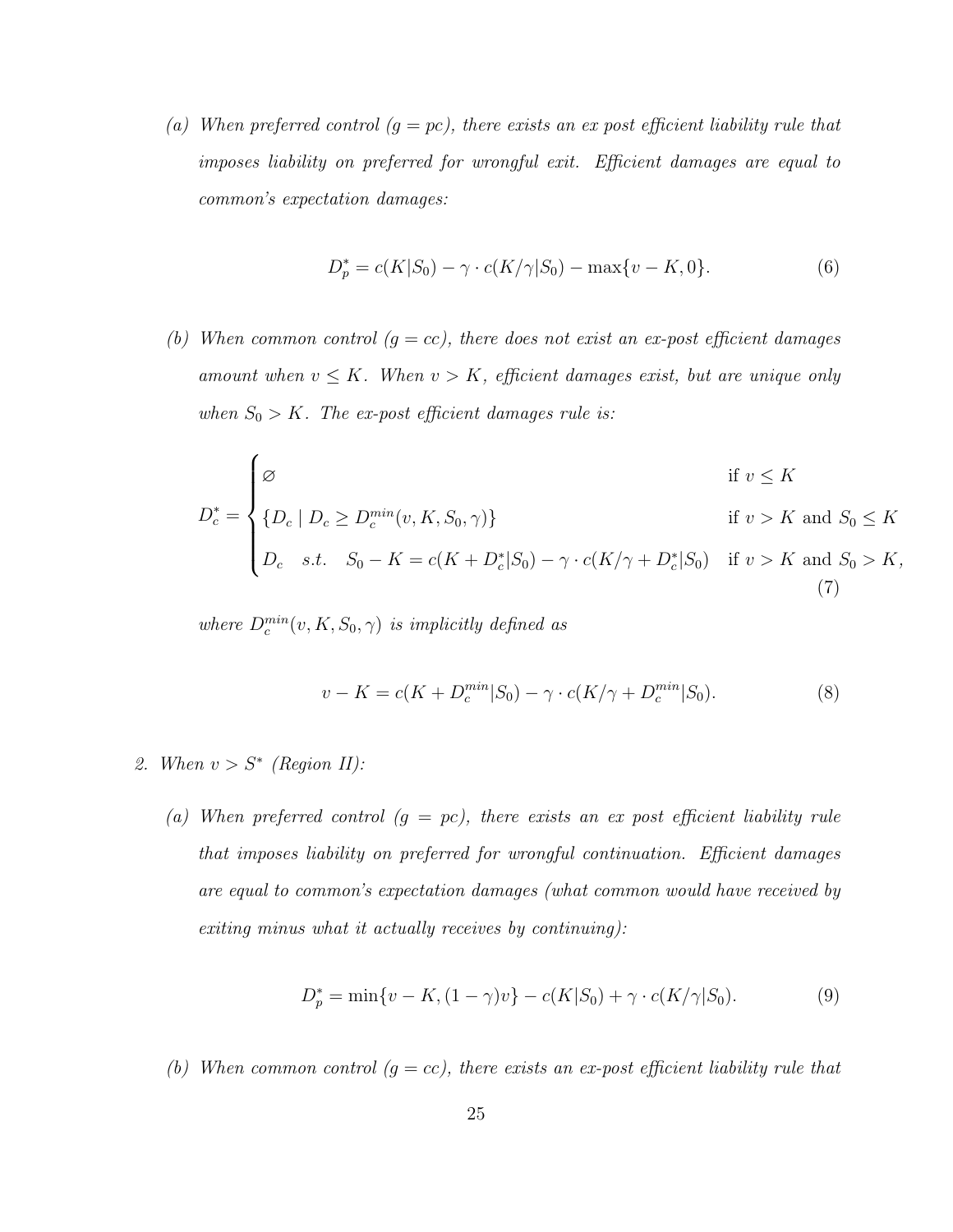imposes liability on common for wrongful exit. Efficient damages are equal to preferred's expectation damages (what preferred would have received by continuing minus what it actually receives by exiting):

$$
D_c^* = S_0 - c(K/\gamma|S_0) + \gamma \cdot c(K/\gamma|S_0) - \max\{\gamma v, K\}.
$$

The intuition behind this proposition builds on the prior analysis. When the firm's present value and the third-party bid are relatively low (part (1)), the strategic situation is substantially similar to that of Proposition 1 (compare the lower left corners of Figure 2a and 2b). In that region, ex post efficiency is guaranteed only when the governance rule allocates control rights to preferred shareholders, subject to expectation-like damages for wrongful exit. When common have control rights, in contrast, efficient damages do not exist when  $v \leq K$ ; efficient liability regimes exist when  $v \in (K, S^*)$ , but they do not correspond to expectation damages (typically exceeding them or even requiring injunctive relief).

When the firm's present value and the third-party bid are relatively high (part (2)), ex post efficient damages exist regardless of whether common or preferred control the exit decision (compare the top right corners of Figure 2a and 2b). Consider first the case where preferred shareholders have control. In Region II, recall that it is now the preferred shareholders who favor continuing (hoping to exploit the upside of their conversion option), while common leans towards exit (since their upside beyond that point is now diluted by conversions). Should preferred force a continuation, they need not pay for those damages out of the terminal value of the firm because, unlike common, they are not credit constrained. Consequently, the ex post efficient damages for wrongful continuation corresponds to expectation damages for common. Conversely, if common control the exit decision and force liquidation, the exit event will provide immediate liquidity from which to pay expectation damages for wrongful exit. Consequently, expectation damages give rise to ex post efficiency regardless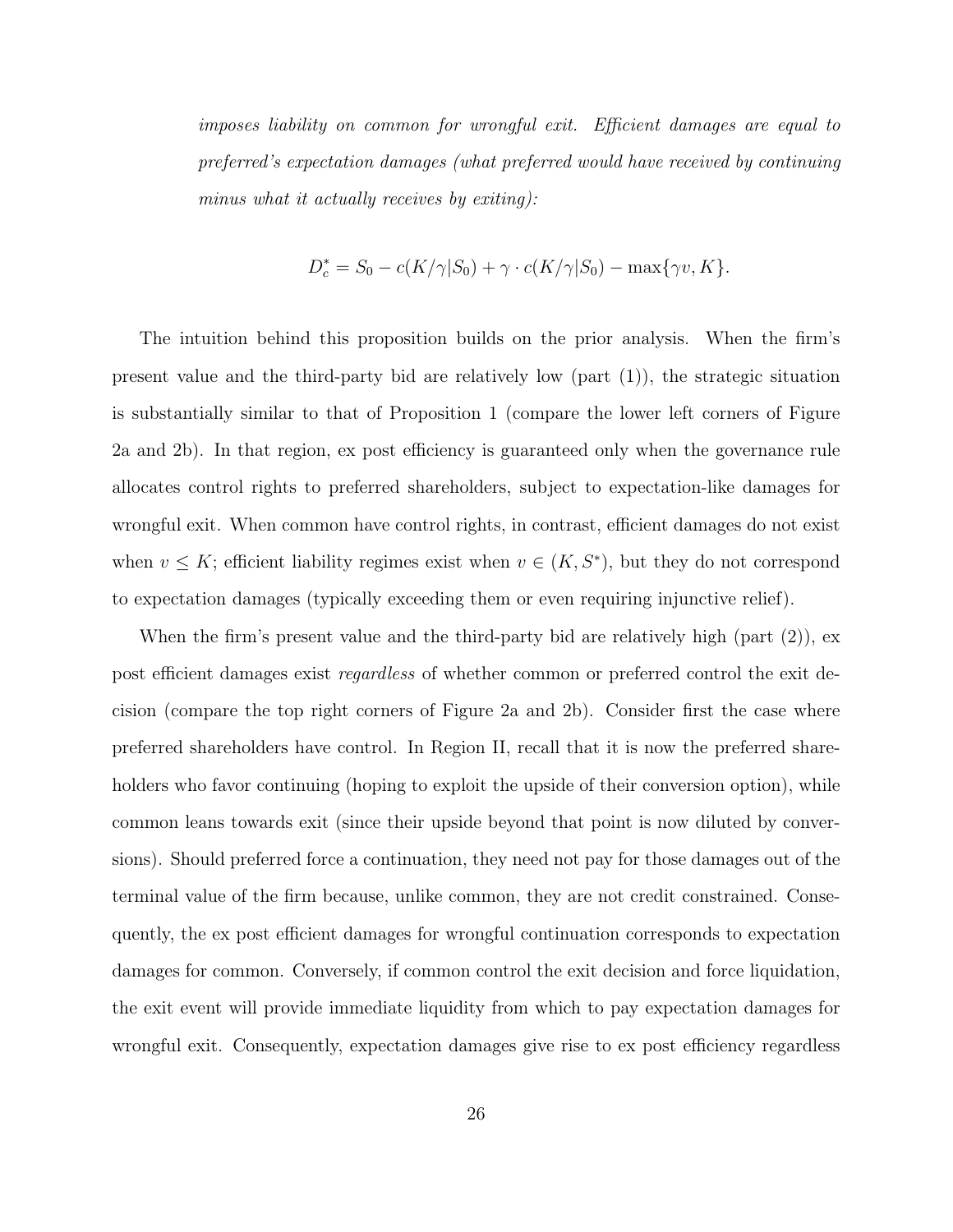of who has control rights in this region.

From a doctrinal perspective, the key results of our analysis concern (1) whether efficient damages exists, and (2) whether the expectation measure is efficient. The following Corollaries, which emerge immediately emerge from Propositions 1 and 2, summarize our conclusions on these two issues:

Corollary 1. The unique governance rule that quarantees ex post efficiency for all values of K and  $\gamma$  allocates preferred shareholders control over the exit decision  $(g = pc)$ , coupled with expectation damages for common shareholders.

Corollary 2. Suppose damages for wrongful decisions are constrained to be measured by the harmed party's expectation interest. When the governance rule accords control to preferred shareholders, preferred will be categorically deterred from effectuating both inefficient exits in Region I and inefficient continuations in Region II. When the governance rule accords control to common shareholders, they will be strictly under-deterred from inefficient continuations in Region I, but are optimally deterred from inefficient exits in Region II.

Both Corollaries have important consequences for the emerging doctrine. For any contract with liquidation and conversion rights, the only governance rule that always induces ex post efficiency (or "efficient breach") accords primacy to preferred shareholders – not common. Put another way, ex post efficiency would relegate common shareholders' interest to that of a contractual damages claim. In contrast, when fiduciary law vests primacy with the common shareholders, efficient damages may not even exist. Even when they do exist, the nature of the remedy can diverge considerably from the standard expectation interest, sometimes requiring injunctive relief. Thus, if contractual damages are limited to the expectation interest (as common law doctrine appears to require) a rule granting primacy to common shareholders will generally under-deter breach in Region I, and low-valued firms will be inefficiently continued.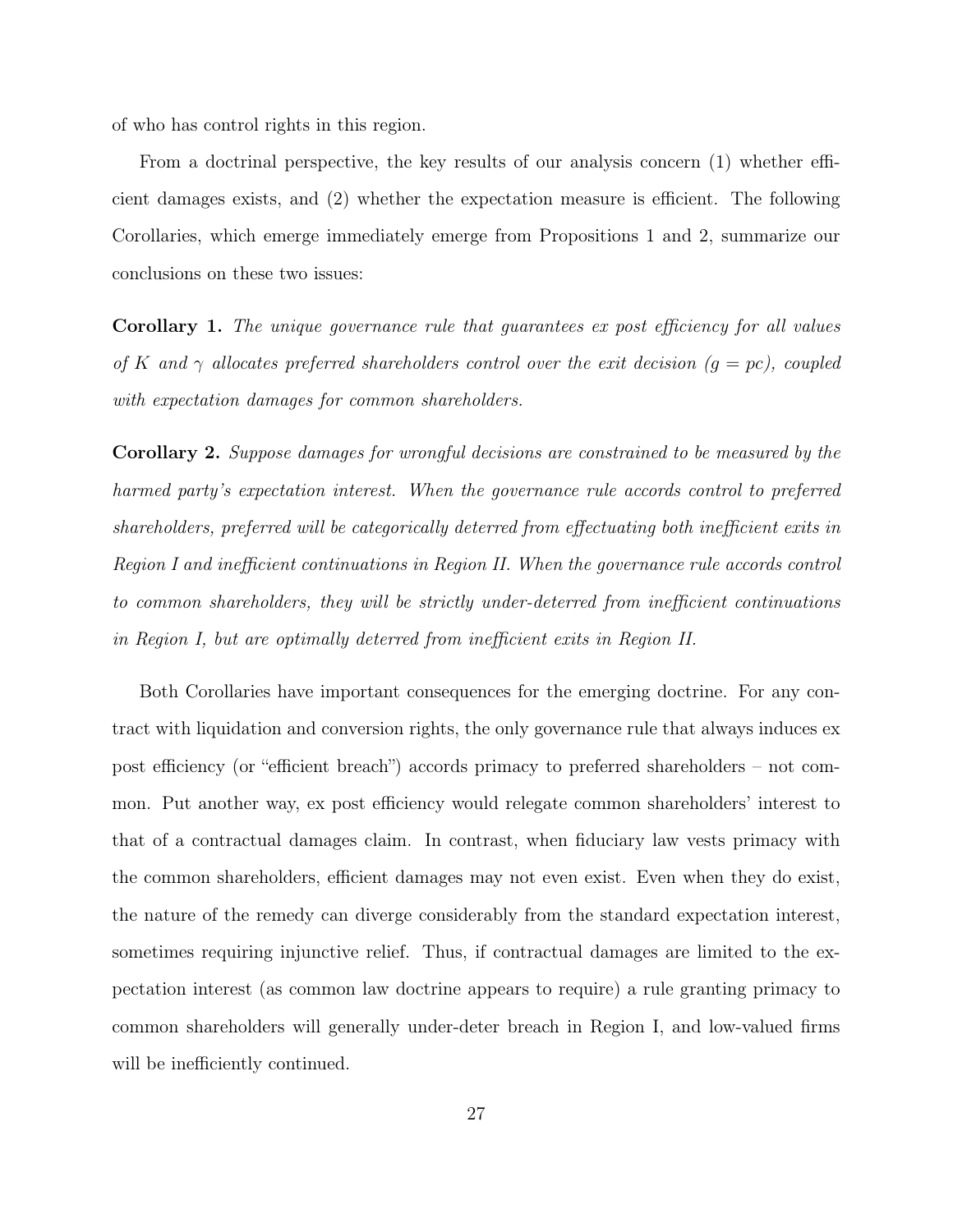These insights hold repercussions for efficiency-minded courts endeavoring to fill the gaps in contracts between common and preferred shareholders. When the exit price is near the liquidation preference, an efficiency-minded court would accord primacy to the preferred shareholders, subjecting them to contract liability should they force through an exit that common shareholders oppose. When the exit price is relatively high, in contrast, courts can induce ex post efficiency with either a common- or preferred-favoring conception of fiduciary duties, so long as both are backstopped by contractual rights for the non-controlling shareholder.

## 5 Implications of the Model

In this section, we explore several of the economic and legal implications of our model. To focus our discussion, recall that our framework delivered four principal findings:

- 1. The conflict between different classes of shareholders is generic within the capital structure of a typical VC-backed company, in which founders hold common shares and VCs hold preferred shares with special rights.
- 2. The conflict is most pronounced around the "kinks" in the cash flow structures for the share classes, specifically, around the liquidation preference,  $K$ , and the catch-up point,  $K/\gamma$ .
- 3. The interests of common and preferred shareholders are reversed as the firm's intrinsic and outside values transition from one kink point to the other. When the firm has relatively low intrinsic and outside valuations, common favors continuing while preferred favors shutting down. When it has relatively high intrinsic and outside valuations, the opposite occurs: common favors shutting down while preferred favors continuing.
- 4. In most (but not all) cases, the preferred-common conflict can be efficiently resolved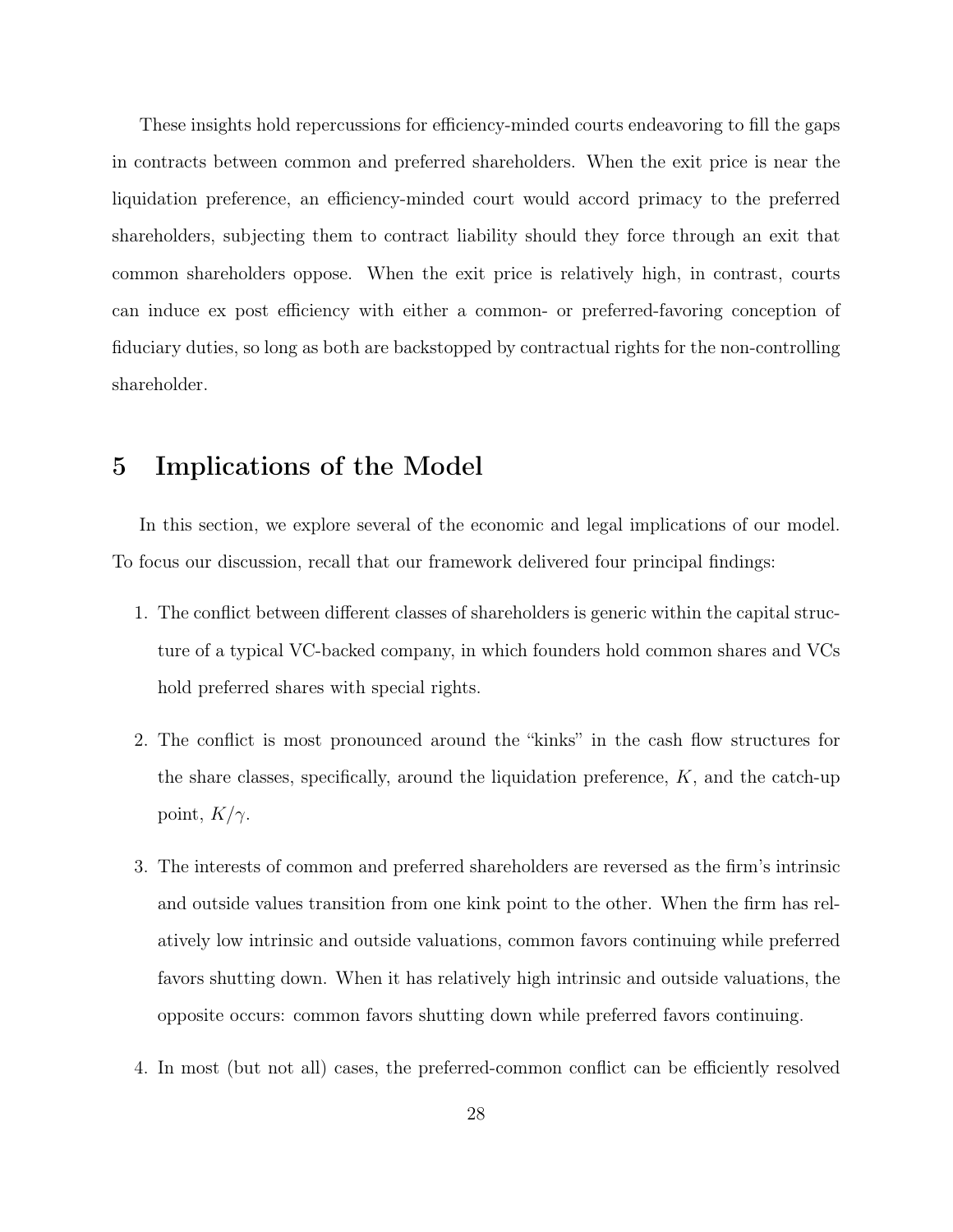by a liability rule that subjects the shareholder controlling the decision to damages payable to the non-controller as compensation for a wrongful decision. When preferred control the decision, expectation damages are always efficient. When common control, value maximization is unattainable with expectation damages alone; courts must make use of injunctive relief and supracompensatory damages (for firms with relatively low valuations).

The next three subsections organize the discussion by separately considering the efficiency implications for ex ante and ex post decisions – that is, before and after the founder and VC form a contract. In section 5.1, we ask whether, in light of our results, the current Trados doctrine promotes efficient breach of preferred shareholders' special rights, thereby promoting ex post efficient decisions to exit or continue the firm. We conclude that it does not, and that the efficient rule – an anti- $Trados$  rule, which grants fiduciary primacy to preferred shareholders – is in fact the opposite of the Trados doctrine.

In section 5.2, we ask whether the *Trados* doctrine could nevertheless promote ex post efficiency by encouraging optimal settlements (that is, renegotiation) between preferred and common. We conclude that it could. By awarding primacy to the credit-constrained shareholder (common), *Trados* effectively awards an entitlement to the party least capable of inducing the other to make efficient decisions – thereby eliminating a substantial barrier to renegotiation. In our view, while this may not be sufficient grounds for a *Trados* regime, it is nevertheless the strongest argument in favor of a *Trados* regime over an anti-Trados regime.

In section 5.3, we take a step back and ask whether the *Trados* doctrine could promote ex ante efficiency in venture capital dealmaking. Here our conclusion is mixed: such benefits are theoretically ambiguous, empirically difficult to measure, and for these reasons more speculative than the clear ex post costs of the *Trados* doctrine. In practice, howevever, there is suggestive evidence that VCs have managed to avoid these costs by (at least partially) contracting around Trados.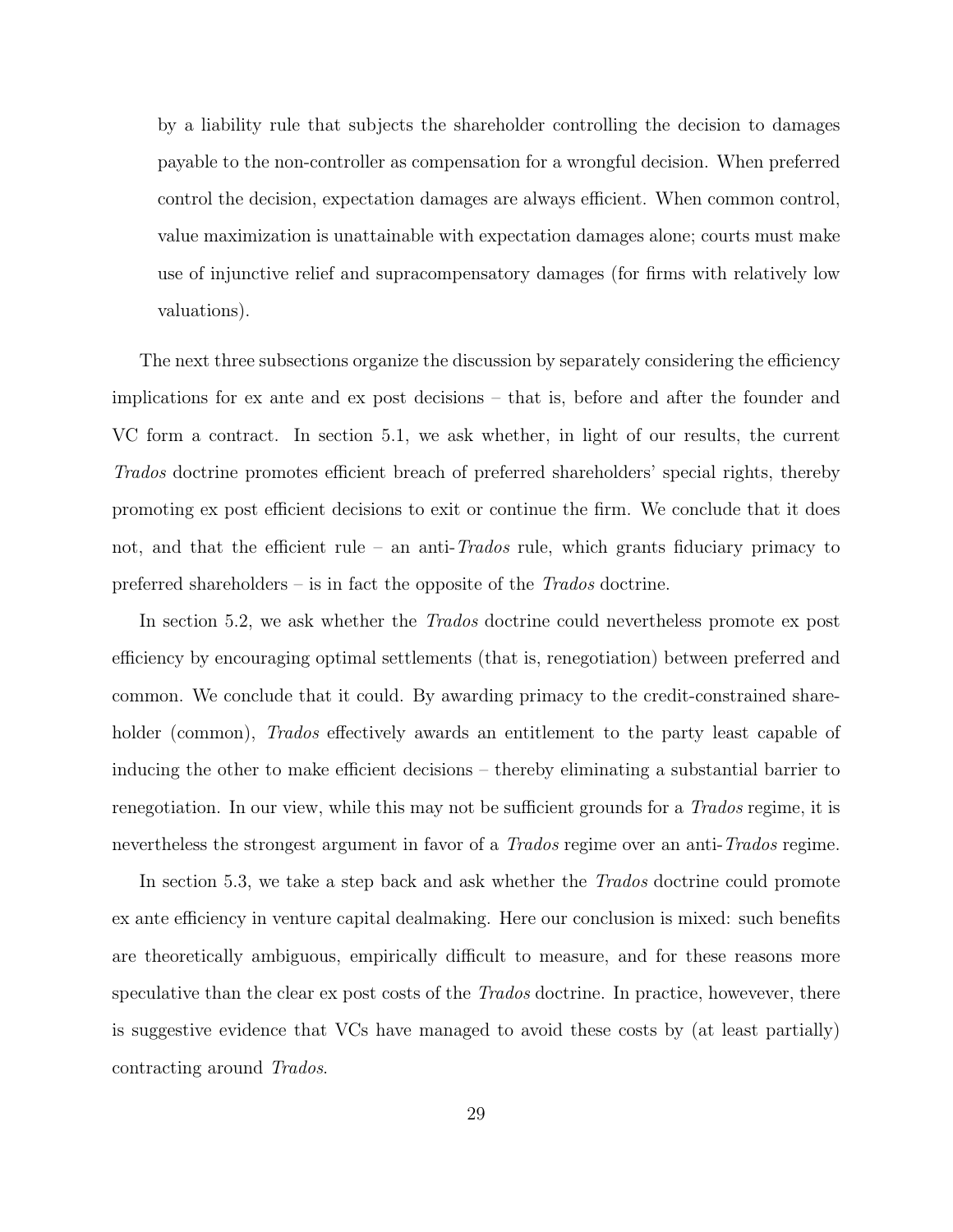#### 5.1 Promoting efficient breach of venture capital contracts

From an ex post perspective, the first question is whether the *Trados* doctrine encourages directors to efficiently breach the special contractual obligations owed to preferred shareholders. In theory, the Trados doctrine, and specifically the remedies it contemplates, could be designed to promote efficient breach. In fact, our analysis above demonstrates that the logic of Trados could be reversed: instead of owing fiduciary obligations to common and contractual obligations to preferred, a court could fashion the opposite rule – the anti-Trados doctrine – in which directors owe fiduciary obligations to preferred and contractual obligations to common. (In the model, we referred to the Trados and anti-Trados regimes as " $cc$ " and " $pc$ ", respectively.) In either case, we demonstrated that, with appropriately defined remedies, both a *Trados* and an anti-*Trados* regime could promote efficient breach.

However, unlike the optimal *Trados* rule, the optimal anti-*Trados* rule is easy to define: directors would pursue preferred's interests, and common shareholders are simply entitled to expectation damages. An anti-Trados rule is thus practically easier to implement. Moreover, for certain combinations of the firm's intrinsic and outside valuations – valuations which are common in real-world Trados-style cases – efficient damages sometimes do not exist under a Trados regime; an efficient remedy requires injunctive relief, specifically, a court order to sell the company. Even when an efficient damages rule does exist (say, when the intrinsic value is slightly above the liquidation preference), efficient damages under a Trados regime may require the equivalent of punitive damages, rendering them legally infeasible. Punitive damages are infeasible because many states, including Delaware, prohibit courts from awarding punitive contractual damages absent statutory authorization.<sup>33</sup> To the best of our knowledge, no state has authorized punitive damages to resolve the kind of preferredcommon conflict we analyze here.

<sup>33</sup>Beals v. Washington International, Inc., 386 A.2d 1156, 1159 (Del. Ch. 1978).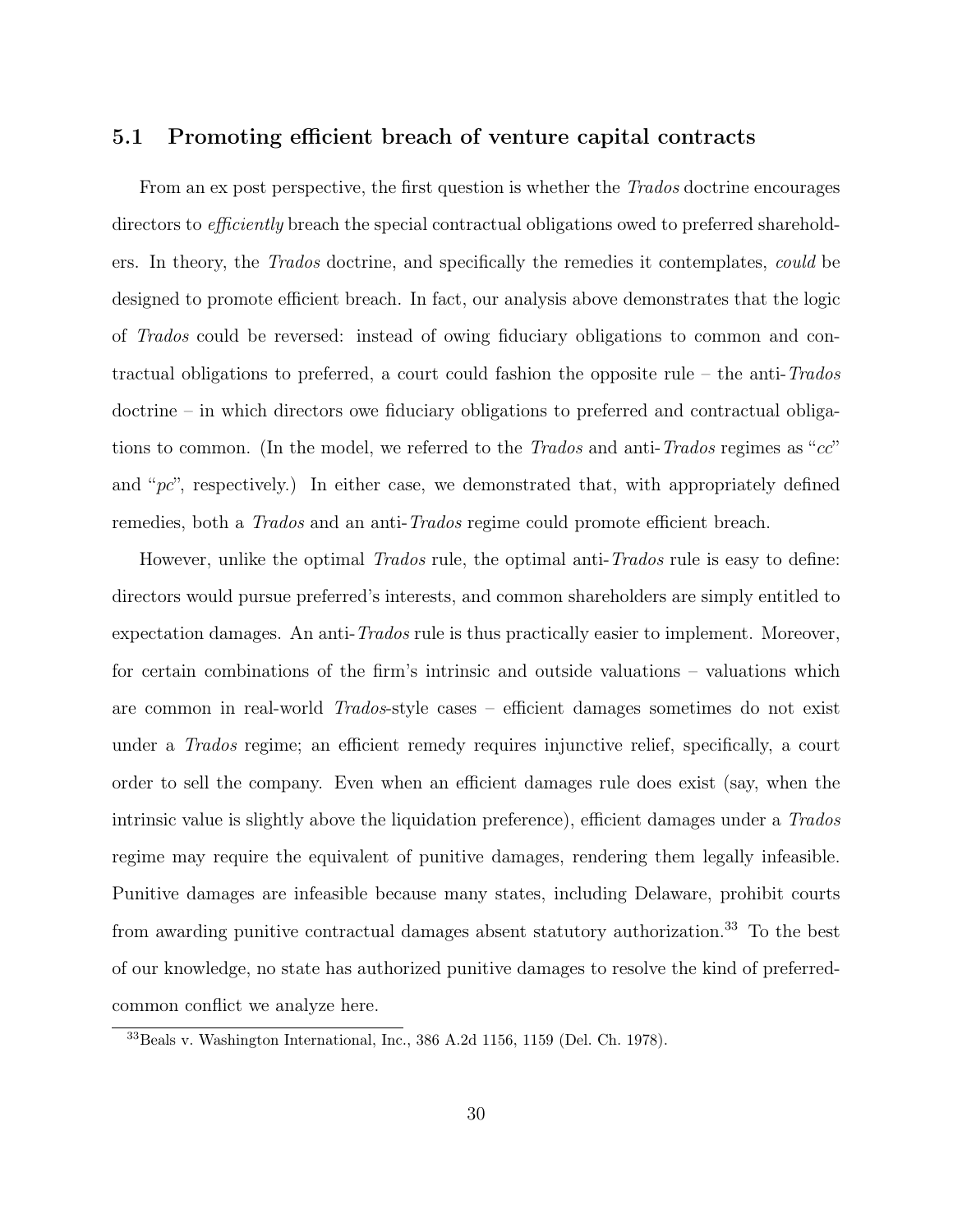Our analysis therefore suggests that the *Trados* doctrine, while possible to optimize in theory, is in practice inferior to an anti-Trados rule. Without properly-calibrated injunctive relief and punitive damages, a Trados-style regime incentivizes some high-valued firms to inefficiently shut down and some low-valued firms to inefficiently continue. An anti-Trados rule, on the other hand, need only rely on expectation damages to promote efficient breach.

#### 5.2 Promoting efficient renegotiation

Although our model does not allow for renegotiation, here we informally consider the impact of a Trados regime in a world where preferred and common can renegotiate their deal (and thus settle out of court). Our argument for an anti-Trados rule has thus far been rooted in common shareholders' credit constraint: in the absence of renegotiation, preferred should have decision rights because, unlike common, preferred can always directly pay damages, and further because their optimal damage measure (the expectation) is easiest to implement. However, even if a *Trados* rule does not lead to optimal results in *litigation*, it could still promote ex post efficiency by encouraging optimal renegotiation outside of court (Ayres and Talley, 1994).

To see this point, consider a simple Coasean setting in which (a) there is an allocation of a property-like entitlement (which gives either preferred or common the absolute right to decide), and (b) preferred and common are permitted to bargain in the shadow of that entitlement. If common have the initial entitlement, then preferred would have to "bribe" common either to exit (for firm values around the liquidation preference) or to continue (for values around the conversion point). Preferred can always pay this Coasean bribe because they are presumed not to be liquidity constrained. If, however, preferred have the entitlement, then common would have to bribe preferred either not to exit (when around the liquidation preference) or to exit (when around the conversion point). In the latter case, common can pay preferred out of the proceeds of the sale upon exit; but in the former case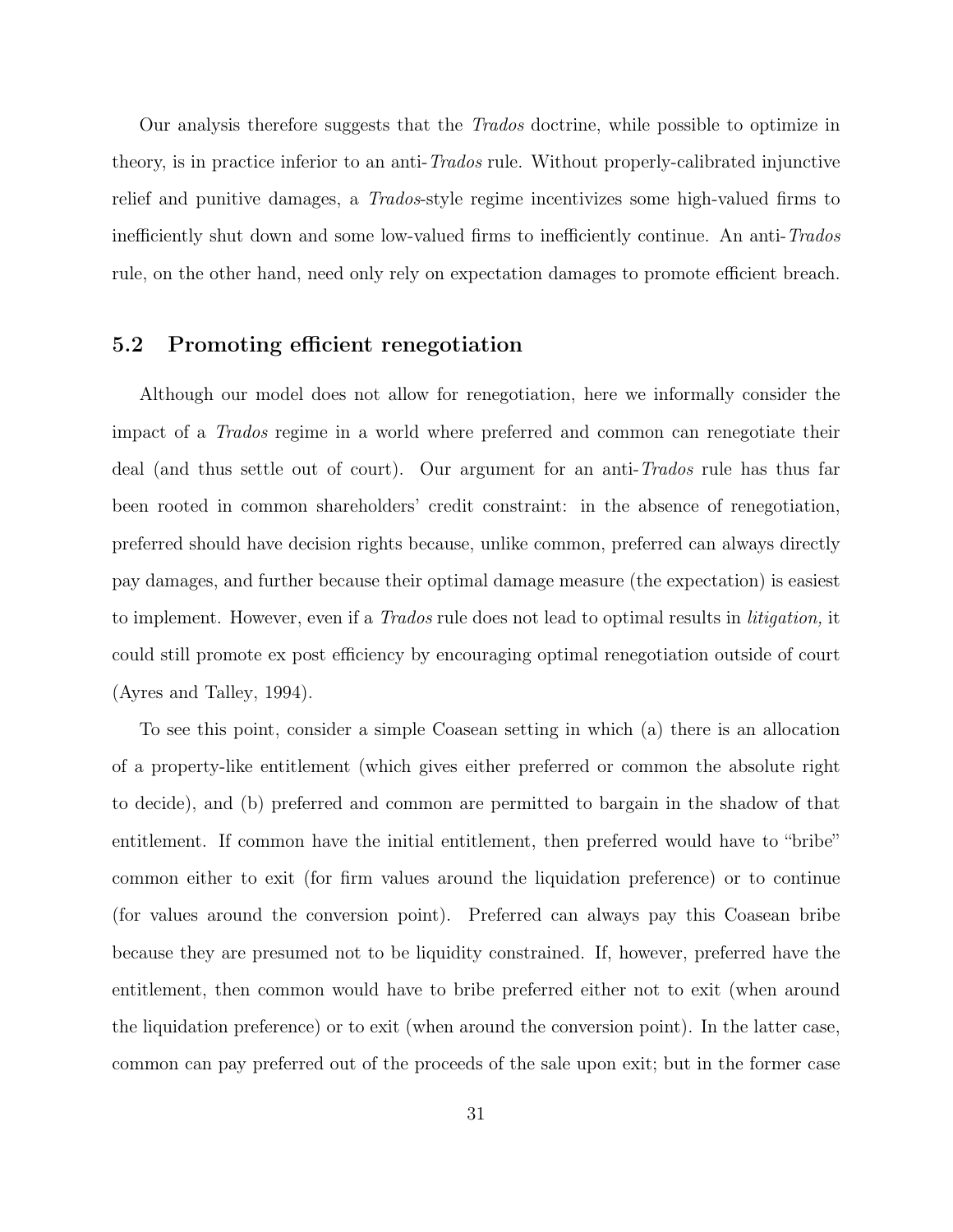(when common want to continue), common are unable to pay directly. Instead, common can only offer preferred a greater share of the terminal value of the firm. One might reasonably suspect, however, that Coasean bargaining would be most likely to break down in precisely such cases when one party (common) has no way of directly bribing the other (preferred) and must instead rely on a dubious equivalency calculation (in this case, the cash-equivalent increase in preferred's share of the firm's terminal value).

The upshot of this observation is that Coasean bargaining may be most likely to break down when preferred have the entitlement – that is, in an anti- $Trados$  regime. Thus, if courts believe that (1) the parties' ability to renegotiate does not depend on the doctrine and (2) courts' damages calculations are generally accurate, then our results follow and an anti-Trados regime is best. If, on the other hand, courts are skeptical about the accuracy of damage calculations and they instead prefer a regime that maximally promotes (optimal) renegotiation, then a Trados regime may be best.

The more general Coasean claim here is that entitlements should go to the party that is least capable of offering financial inducements to others in return for efficient conduct. In our setting, common shareholders are least capable because they lack easy access to credit. By eliminating this barrier to renegotiation, a Trados regime could potentially outperform an anti-Trados regime. In our view, this is the strongest argument in favor of a Trados regime over an anti-Trados regime.

#### 5.3 Promoting efficient dealmaking in venture capital

We have argued above that an anti-*Trados* rule would promote efficient breach of contract. An optimal policy, however, must do more than that – it must also promote efficient formation of contract. In this section, we ask whether the ex post losses introduced by the Trados doctrine may be compensated by ex ante efficiency gains, specifically by promoting efficient formation of venture capital deals.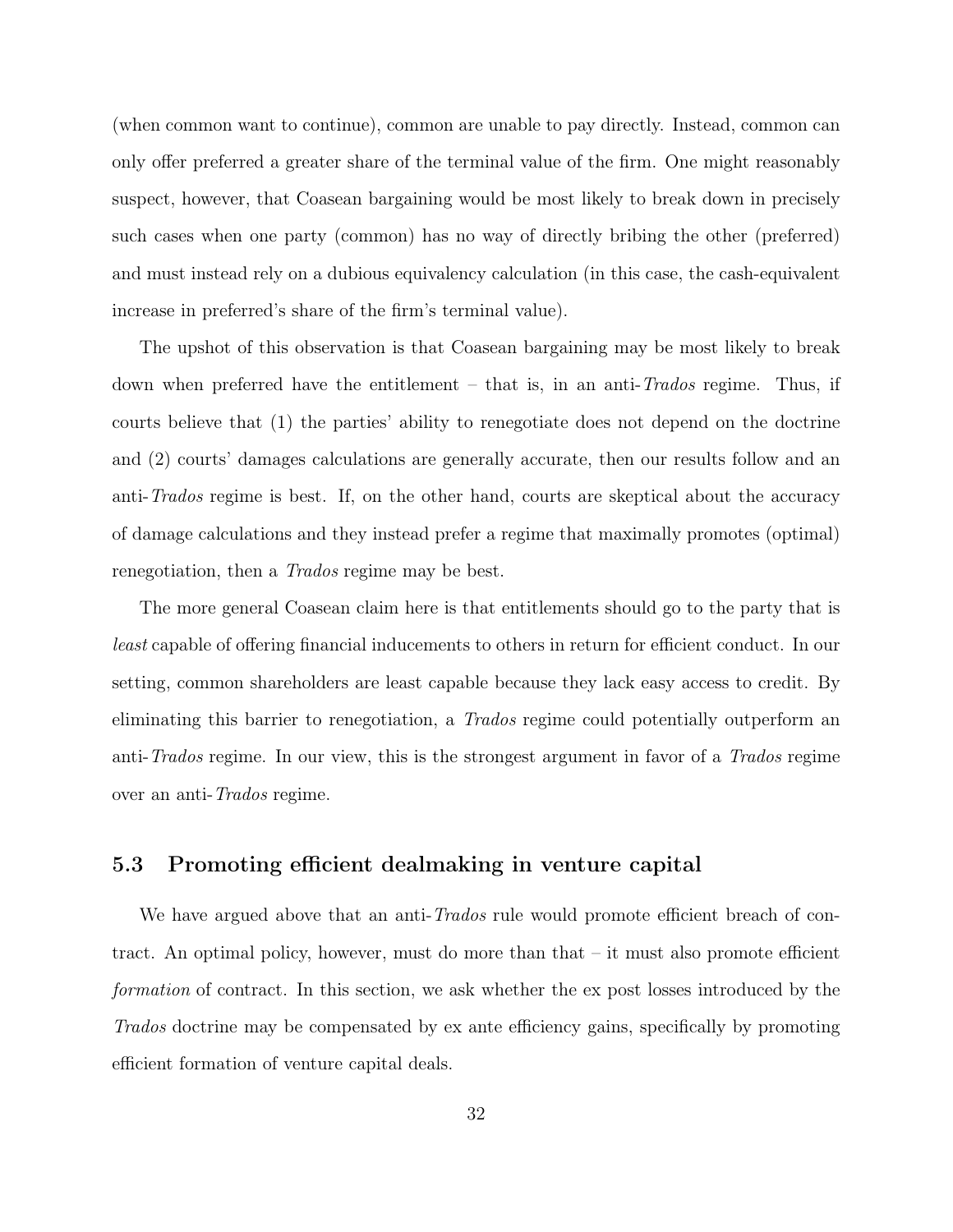In our view, the potential ex ante gains are more ambiguous and more speculative than the clear ex post gains of an anti-Trados regime. This is because the existence and magnitude of potential ex ante gains will depend on additional assumptions on bargaining dynamics that are difficult to generalize and on specific parameter values (such as private benefits to control or the distribution of third-party bids), which are difficult to measure precisely. Nevertheless, here we informally discuss two of the more plausible sources of ex ante gains that might tip the balance back in favor of the conventional Trados doctrine. The first is based on optimal "in-kind" compensation, and the second is based on rent extraction.

In-kind compensation. If founders privately value control over their company – for its own sake and not for the sake of, say, self-dealing – then it *might* be cheaper to compensate them with control rather than salary or non-controlling equity. Indeed, it is not difficult to imagine situations in which founders are more personally invested in their project compared to the VC and thus more willing to work harder and forgo financial gain in order to retain control over their creation. In this case, a Trados regime, whether mandated by a court or privately adopted by the parties, could produce ex ante benefits not captured by our model because it allocates control to the party that values it most.

This explanation, however, requires that founders demand a very particular kind of control, namely, control that is operationalized and discharged as a fiduciary obligation on the part of directors (rather than control that is operationalized as a contractual obligation of the corporation). Since fiduciary obligations can be enforced with injunctive orders, this is effectively a demand for a control right backed by a property rule (rather than a control right backed by a liability rule, as a contract would create). A founder might demand a propertyrule-backed control right if her private benefits of control are (1) incommensurable and thus truly worth more than any amount of money, (2) worth more than what a VC is willing to pay under any circumstance and thus "as good as" infinite, or (3) state-contingent and thus, from an incomplete contracting perspective, too onerous to specify up front (perhaps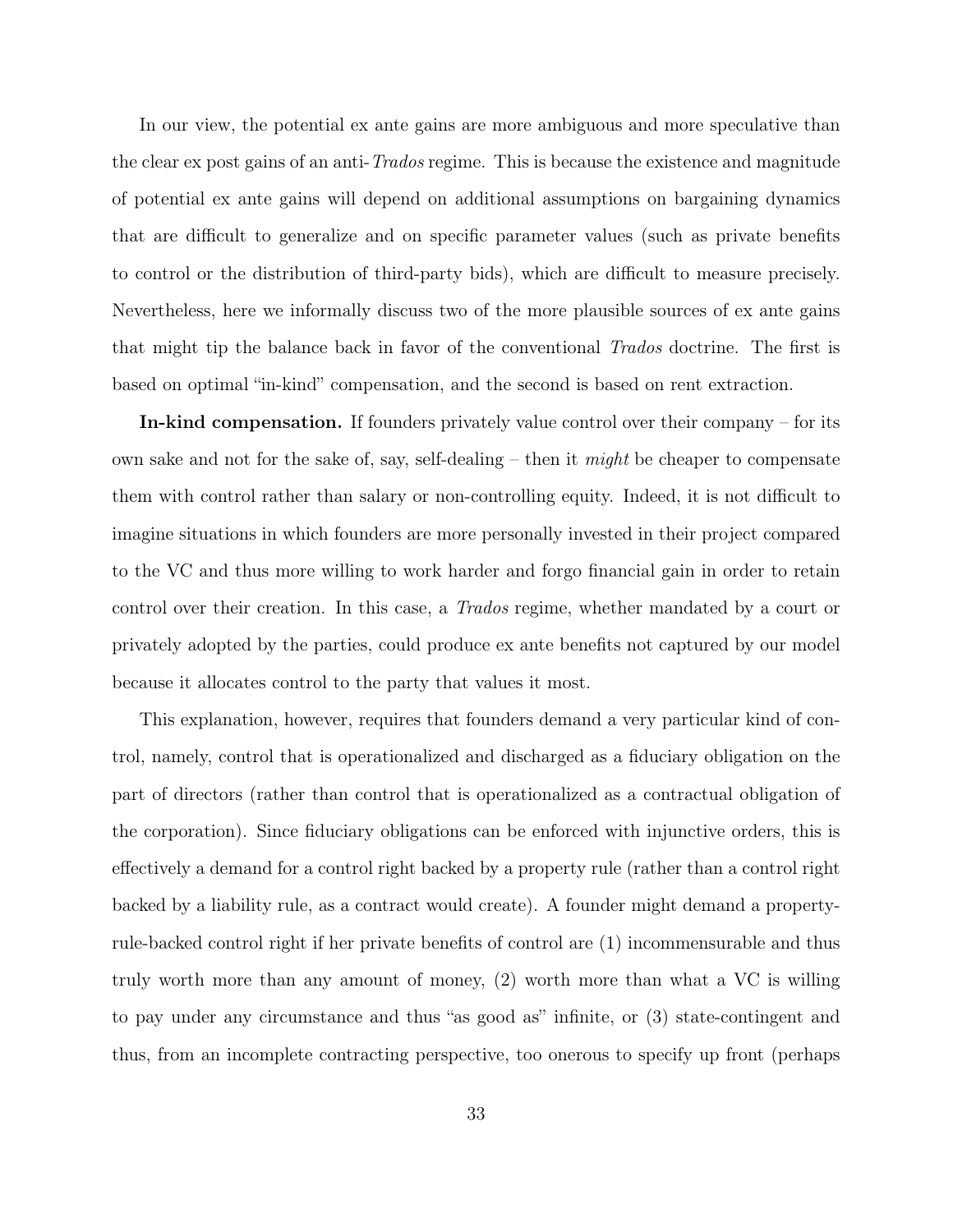it depends on the company's uncertain financial prospects or on the employees' unverifiable attitudes or plans for the future). Thus, for the in-kind compensation theory to hold, it is not enough that founders' private benefits of control exceed the VC's costs of giving up control. It must also be that the nature of the founder-VC relationship makes it cheaper to design and enforce that control through a fiduciary obligation, rather than a contractual one.

Moreover, the in-kind compensation explanation also requires founders' private benefits to be large enough to overcome the ex post losses from inefficient exit/continue decisions induced by a  $Trados$  rule – that is, large enough for VCs to embrace  $Trados$  and compensate founders with control over the board. Yet, if anything, the trend seems to be headed in the opposite direction. The National Venture Capital Association (NVCA) has repeatedly reformulated its model governance documents in ways that attempt to sidestep – if not effectively abrogate –  $Trados$  and its progeny.<sup>34</sup> Thus, while we recognize the theoretical possibility that control – and specifically control backed by a property right – may be a more efficient way to compensate founders, the ex ante gains are theoretically speculative and in practice not sufficiently large to convince the NVCA. For these reasons, optimal compensation is not a compelling efficiency rationale for the Trados doctrine.

Rent extraction. A second source of potential ex ante gains might come through a strategic attempt to extract a larger acquisition premium upon exit. In our model, the M&A market is presumed to be perfectly competitive, so any gains from an acquisition  $(v - S_0)$ are already captured by the target. If, however, bidders had some market/bargaining power, then the target shareholders might find it jointly optimal to appropriate some of the buyer's rents by committing to a reservation price that is strictly above the going-concern value of the

<sup>&</sup>lt;sup>34</sup>The NVCA model corporate charter gives preferred stockholders an explicit redemption/put right, and the refusal to redeem begins to accrue interest at a high penalty rate, meant to incentivize a decision to exit. The NVCA's model agreements are available at https://nvca.org/model-legal-documents/. See also Cable (2019) (discussing the NVCA's "sale right"). As we have shown, however, even penalty-like provisions can be inadequate to induce efficient decisions by common stockholders when their claim is underwater.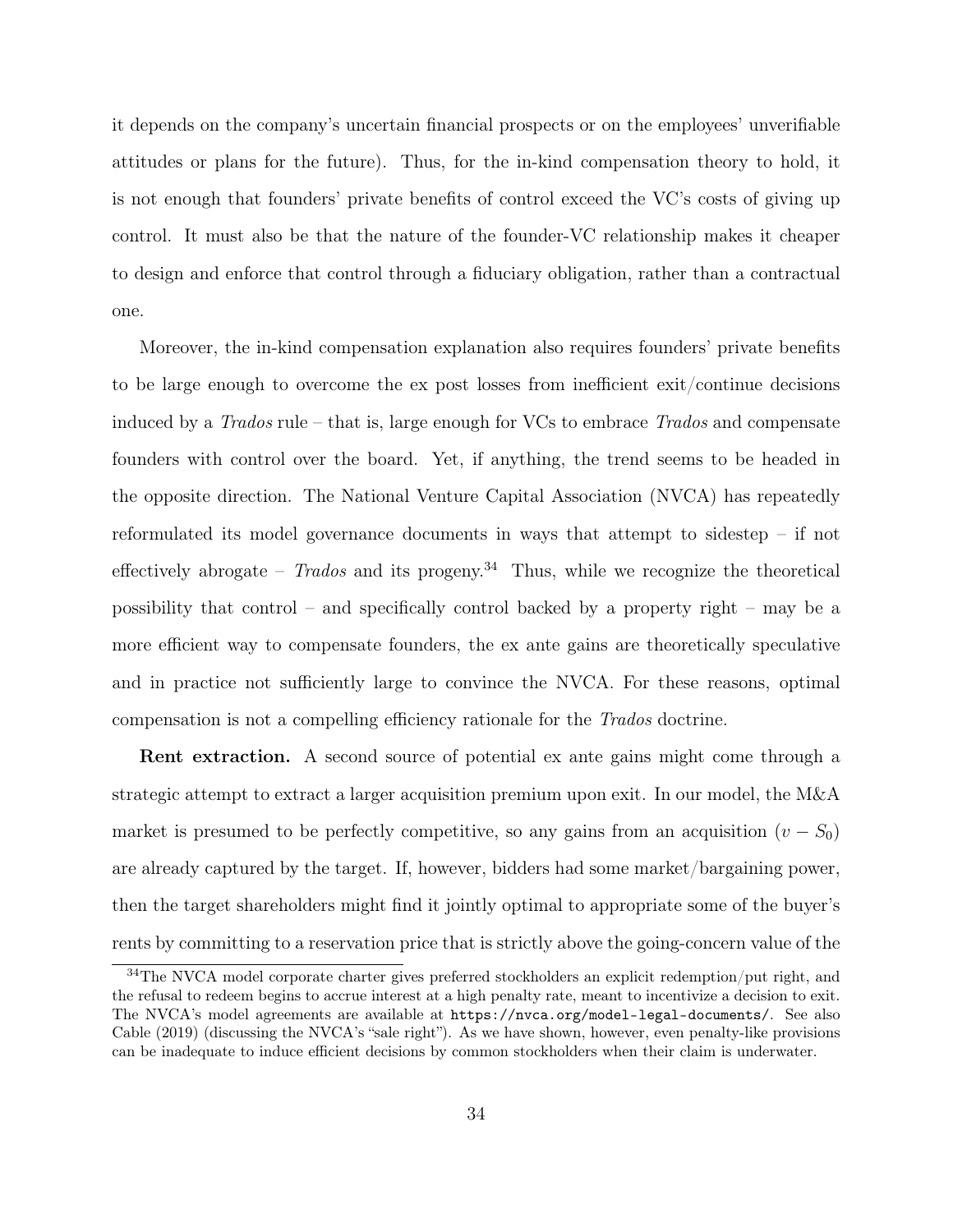firm (see, e.g., Choi and Talley (2018)). Under a Trados-style rule, giving control to common shareholders might just do the trick: for such a structure credibly commits the common shareholders to a "high" reservation price (never less than the liquidation preference,  $K$ ), and no bid below that amount would ever be accepted by common (regardless of damages). Thus, in a model where bidders have bargaining power, a Trados rule could enable the VC and founders to seize some of it back, reducing the probability of an acquisition but at the same time increasing the expected premium (conditional on being acquired). Depending on a variety of deep parameters, including the distribution of acquirers' valuations, the net effect on a target's value could be positive.

While perhaps plausible on strategic grounds, this is not a compelling policy justification because the ex ante benefit to target shareholders is a variant on monopoly pricing. It diverts rents from potential buyers and likely increases deadweight loss. From the standpoint of theory, this mechanism is equivalent to an over-liquidated damages provision designed to extract monopoly rents from a potential competitor  $-$  a mechanism that has long been recognized as a source of inefficiency (Aghion and Bolton, 1987; Spier and Whinston, 1995). From the standpoint of law, Delaware courts have been wary about mandating M&A doctrines that generate such unintended and inefficient consequences; a target-shareholder-based justification does not comport with Delaware's general approach.<sup>35</sup> Finally, as with the in-kind compensation argument above, if the rent extraction rationale were actually privately optimal, founders and VCs should be independently incentivized to embrace the *Trados* rule on their own, with no need for judicial encouragement. As explained above, however, responses of the NVCA seem to suggest the opposite.<sup>36</sup>

<sup>35</sup>See, for example, the recent holdings in the context of firm valuation in merger appraisal actions: DFC Global Corp. v. Muirfield Value Partners, L.P., 172 A.3 346 (Del. 2017); Dell, Inc. v. Magnetar Global Event Driven Master Fund Ltd., 177 A.3d 1 (Del. 2017); Verition Partners Master Fund Ltd. v. Aruba Networks, Inc., 210 A.3d 128 (Del. 2019).

<sup>&</sup>lt;sup>36</sup>The familiar Coase theorem also calls into question the credibility of common shareholders' ability to hold out for a high price under the Trados doctrine, since acquirers, common, and preferred would presumably have the incentive to renegotiate an inefficient allocation on the spot. This critique might also apply more broadly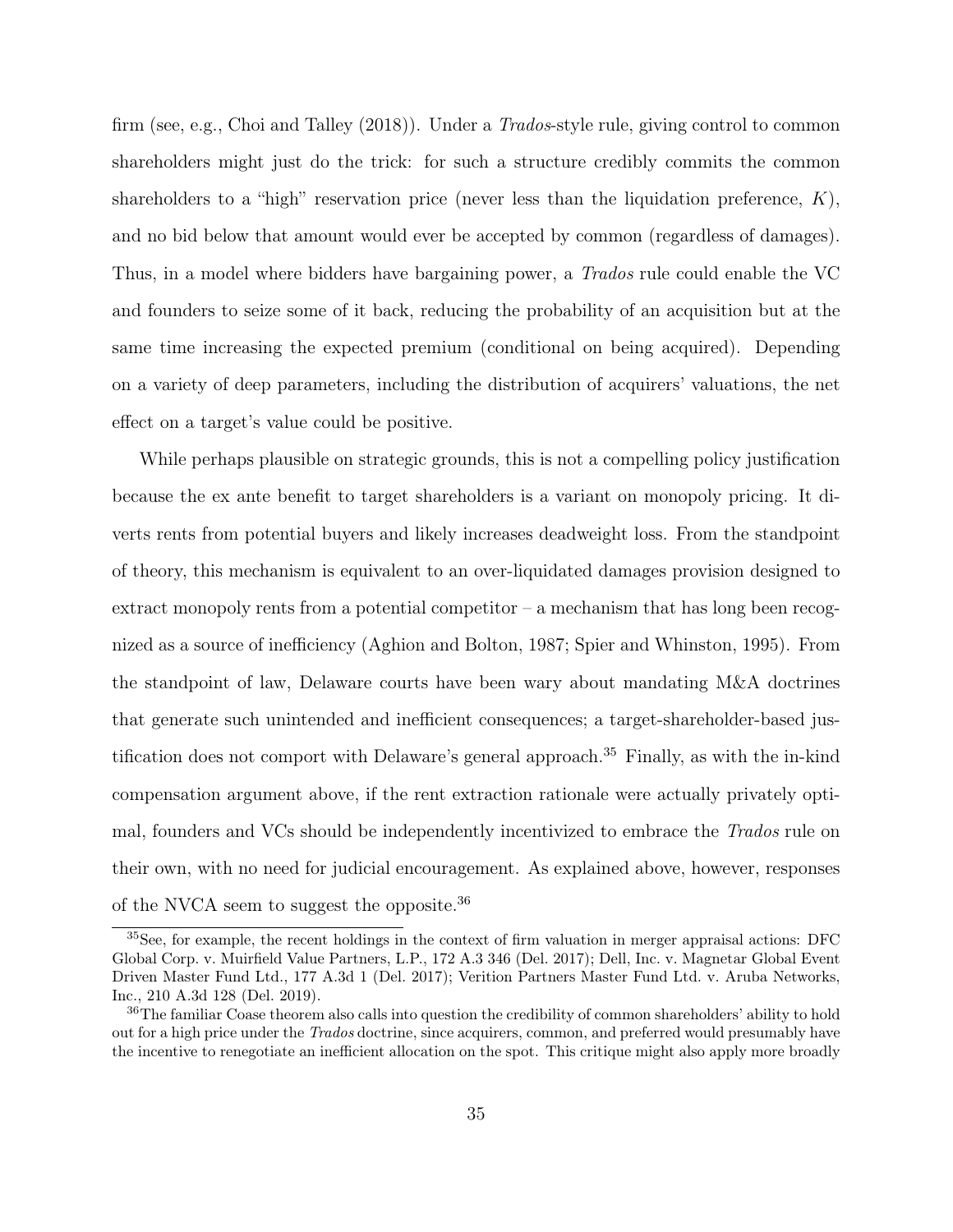All told, the ex post inefficiencies induced by the *Trados* doctrine (and identified by our model) constitute a prima facie argument against it. To overcome this, one must find a sufficiently large ex ante benefit. In our view, such potential benefits are speculative, at least compared to the relatively straightforward ex post losses. Of course, it does not follow that courts ought mandate an anti-Trados rule. Rather, it only suggests that companies backed by venture capital may be just as (if not more) efficiently run if they were allowed to adopt such a rule on their own.

## 6 Conclusion

This paper developed a model of venture capital dealmaking to analyze conflicts between founders (who typically hold common stock) and VCs (who typically hold preferred stock). We showed that (1) the existence and magnitude of the preferred-common conflict is jointly determined by a firm's intrinsic value and its value to potential third-party acquirers, (2) combinations of intrinsic and outside valuations cause both common and preferred shareholders to make inefficient decisions, and (3) efficient decisions can be induced by a rule that obligates the board to prioritize preferred shareholders' interest and to treat common shareholders as contractual claimants. We used this last result to critique Delaware's emergent Trados doctrine, which effectively mandates the opposite; under Trados, directors owe mandatory fiduciary duties to common and must treat preferred's special rights like any other contractual claim.

More generally, our model shows how capital structure and corporate governance *jointly* determine firm value. Our approach stands in contrast to much of the theoretical and to our analysis in the previous section, or indeed to any model in which litigation occurs in equilibrium. There is some evidence that, after Trados, preferred shareholders have begun to pay common a "true up" payment upon exit even if common's position in the firm's capital structure is still underwater. See, e.g., Cable (2019). That said, the explosion of litigation in this area suggests that transaction and information costs continue to play an important role, inhibiting the frictionless operation of the Coase theorem. See Spier and Whinston (1995).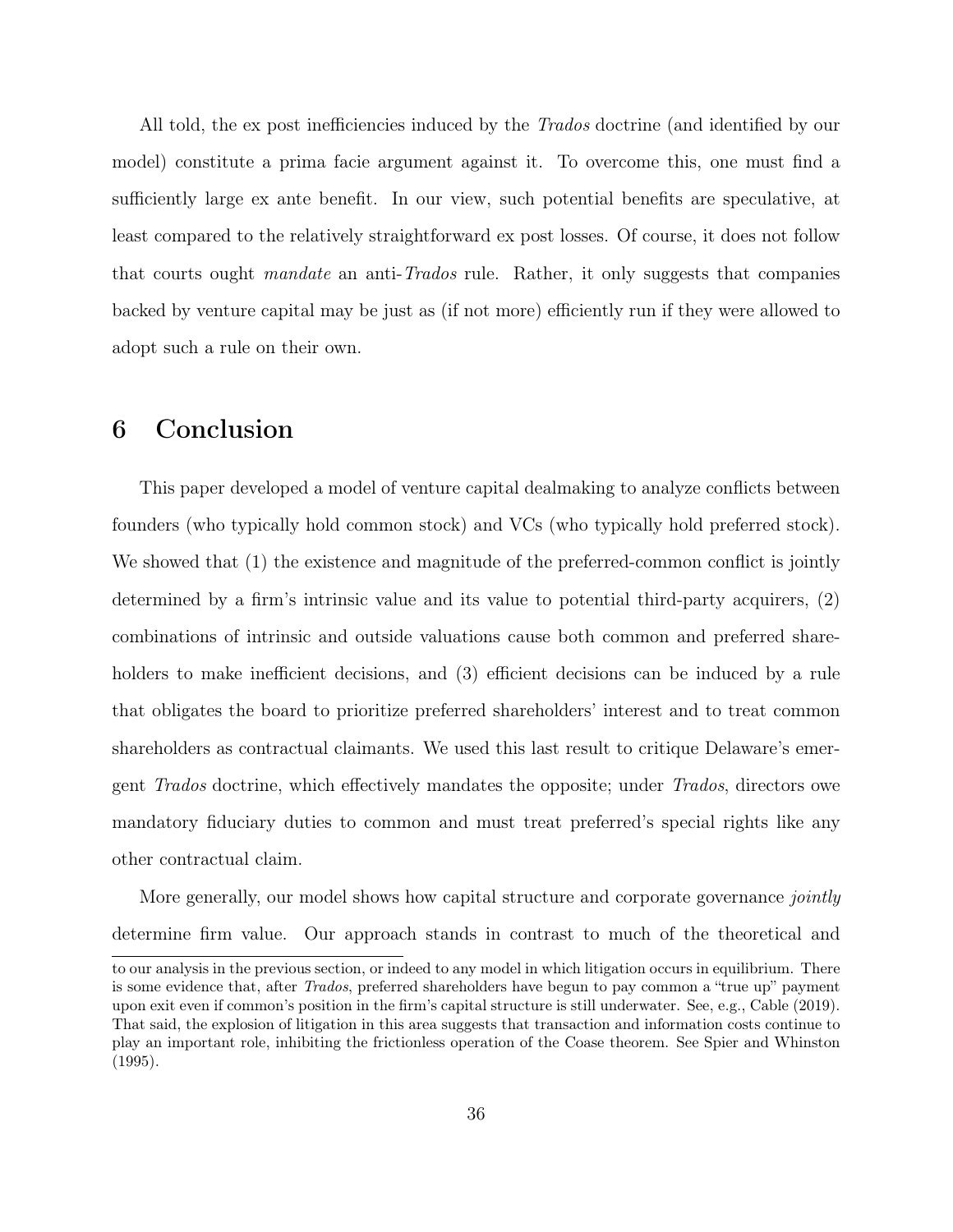empirical literature, which tends to consider financial and governance-based sources of value in isolation. Indeed, such approaches are an inevitable result of the scholarly divergence between the literatures of corporate law and corporate finance. In our view, a thorough analysis of VC-backed companies requires an approach that unites these two otherwise alltoo-disparate fields.

## References

- Aghion, Philippe and Patrick Bolton, "Contracts as a Barrier to Entry," American Economic Review, 1987, pp. 388–401.
- and  $\Box$ , "An incomplete contracts approach to financial contracting," The review of economic Studies, 1992, 59 (3), 473–494.
- Ayres, Ian and Eric Talley, "Solomonic bargaining: Dividing a legal entitlement to facilitate Coasean trade," Yale LJ, 1994, 104, 1027.
- Azar, José, Martin C Schmalz, and Isabel Tecu, "Anticompetitive Effects of Common Ownership," Journal of Finance, 2015.
- Bartlett, Robert P, "Venture Capital, Agency Costs, and the False Dichotomy of the Corporation," UCLA Law Review, 2006, 54, 37–115.
- Barzuza, Michal and Eric Talley, "Short-Termism and Long-Termism," Manuscript, Available at http://ssrn.com/abstract=2731814, 2016.
- Bebchuk, Lucian A, Reinier Kraakman, and George Triantis, "Stock Pyramids, Cross-Ownership, and Dual Class Equity: The Mechanisms and Agency Costs of Separating Control from Cash-Flow Rights," in "Concentrated Corporate Ownership," University of Chicago Press, 2000, pp. 295–318.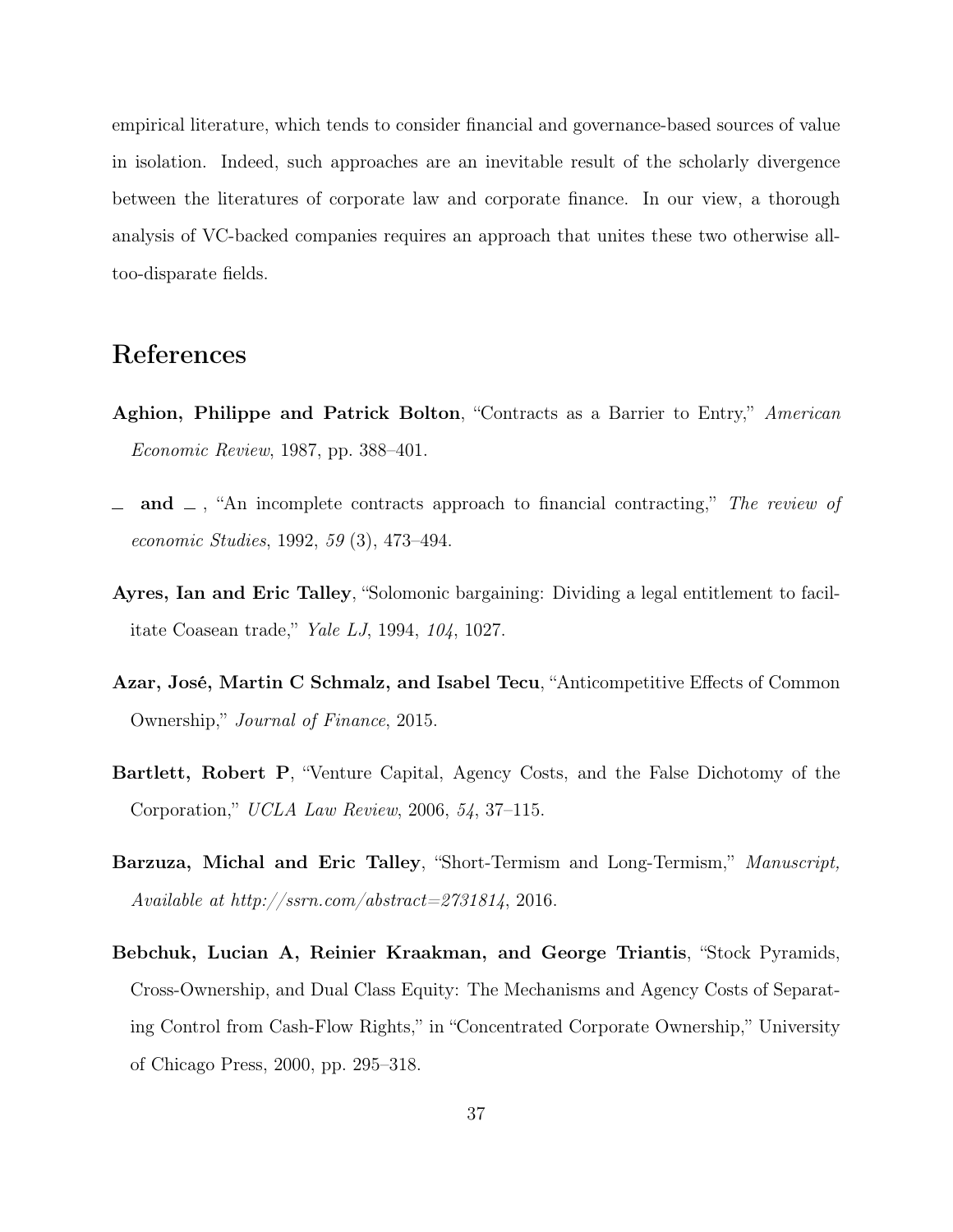- **Berglof, Erik**, "A control theory of venture capital finance," *Journal of Law Economics*  $\mathcal{B}$ Organization, 1994, 10, 247.
- Black, Fischer and Myron Scholes, "The Pricing of Options and Corporate Liabilities," Journal of Political Economy, 1973, 81 (3), 637–654.
- Blodget, Henry, "No Conflict, No Interest: John Doerr, Twitter, And The Rise Of Secondary Private Markets," Business Insider, March 11, 2011.
- Bratton, William W, "Venture Capital on the Downside: Preferred Stock and Corporate Control," Michigan Law Review, 2002, 100 (5), 891–945.
- and Michael L Wachter, "A Theory of Preferred Stock," University of Pennsylvania Law Review, 2012, 161, 1815–1906.
- Cable, Abraham J. B., "Does Trados Matter?," Journal of Corporate Law, 2019, 45, 311.
- Casey, Anthony J, "The Creditors' Bargain and Option-Preservation Priority in Chapter 11," University of Chicago Law Review, 2011, 78, 759–807.
- Chesley, Karen A., "Not Without Consent: Protecting Consent Rights Against Deliberate Breach," Maryland Law Review, forthcoming 2021.
- Choi, Albert H and Eric Talley, "Appraising the "Merger Price" Appraisal Rule," Journal of Law, Economics, and Organization, 2018, 34 (4), 543–578.
- Cumming, Douglas, "Contracts and exits in venture capital finance," The Review of Financial Studies, 2008, 21 (5), 1947–1982.
- Fried, Jesse M and Mira Ganor, "Agency Costs of Venture Capitalist Control in Startups," New York University Law Review, 2006, 81, 967–1025.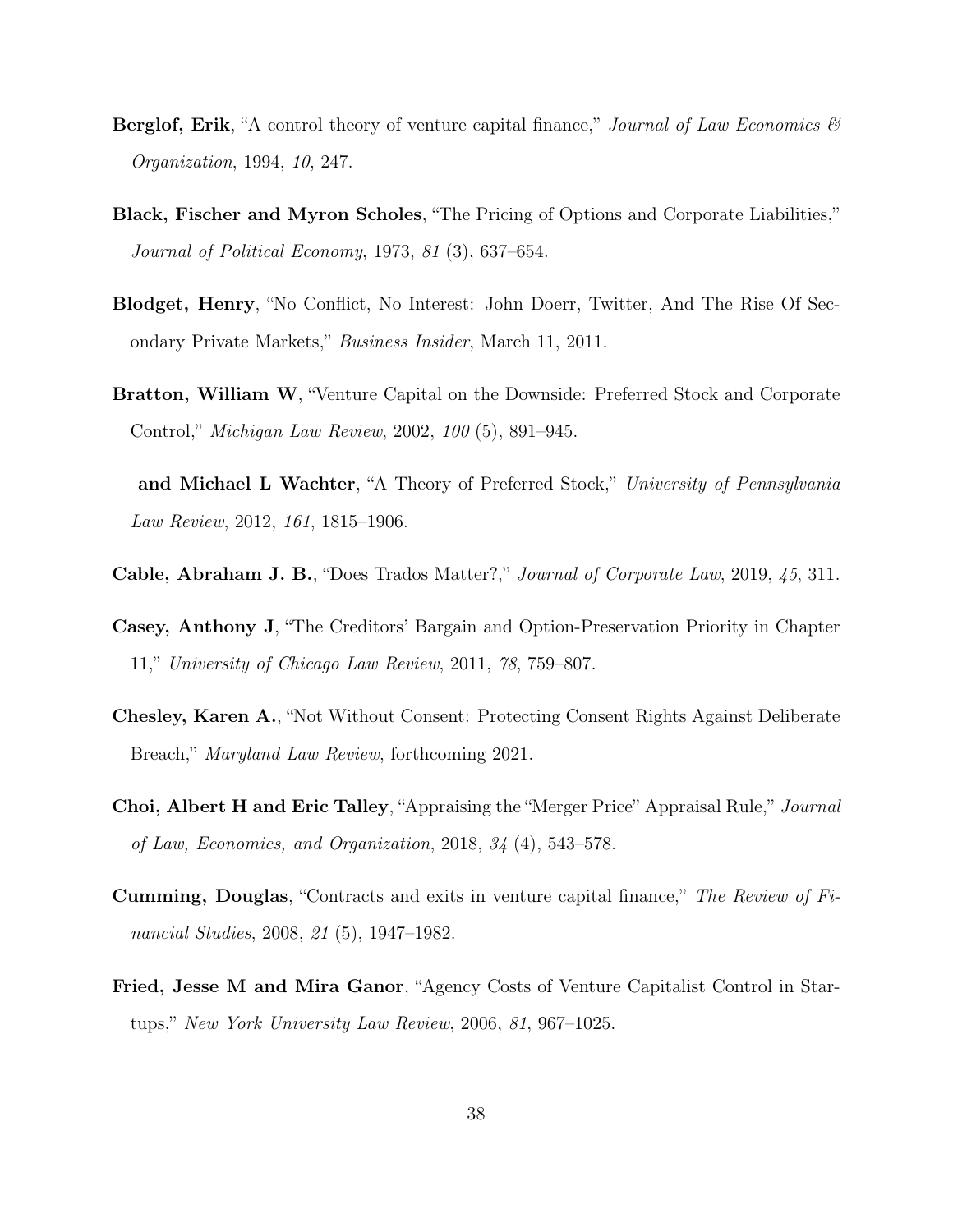- Gilo, David, "The Anticompetitive Effect of Passive Investment," Michigan Law Review, 2000,  $99(1)$ , 1–47.
- Gilson, Ronald J and David M Schizer, "Understanding Venture Capital Structure: A Tax Explanation for Convertible Preferred Stock," Harvard Law Review, 2003, 116 (3), 874–916.
- Hart, Oliver, "Financial contracting," Journal of economic Literature, 2001, 39 (4), 1079– 1100.
- Hellmann, Thomas, "The allocation of control rights in venture capital contracts," The Rand Journal of Economics, 1998, pp. 57–76.
- $\Box$ , "IPOs, acquisitions, and the use of convertible securities in venture capital," *Journal of* Financial Economics, 2006, 81, 649–679.
- and Manju Puri, "Venture capital and the professionalization of start-up firms: Empirical evidence," The journal of finance,  $2002, 57(1), 169-197$ .
- Kaplan, Steven N and Per Strömberg, "Financial Contracting Theory Meets the Real World: An Empirical Analysis of Venture Capital Contracts," The review of economic studies, 2003, 70 (2), 281–315.
- Laster, J Travis and John Mark Zeberkiewicz, "The Rights and Duties of Blockholder Directors," The Business Lawyer, 2014, pp. 33–60.
- Masulis, Ronald W, Cong Wang, and Fei Xie, "Agency Problems at Dual-Class Companies," Journal of Finance, 2009, 64 (4), 1697–1727.
- Merton, Robert C, "Theory of Rational Option Pricing," The Bell Journal of Economics and Management Science, 1973, pp. 141–183.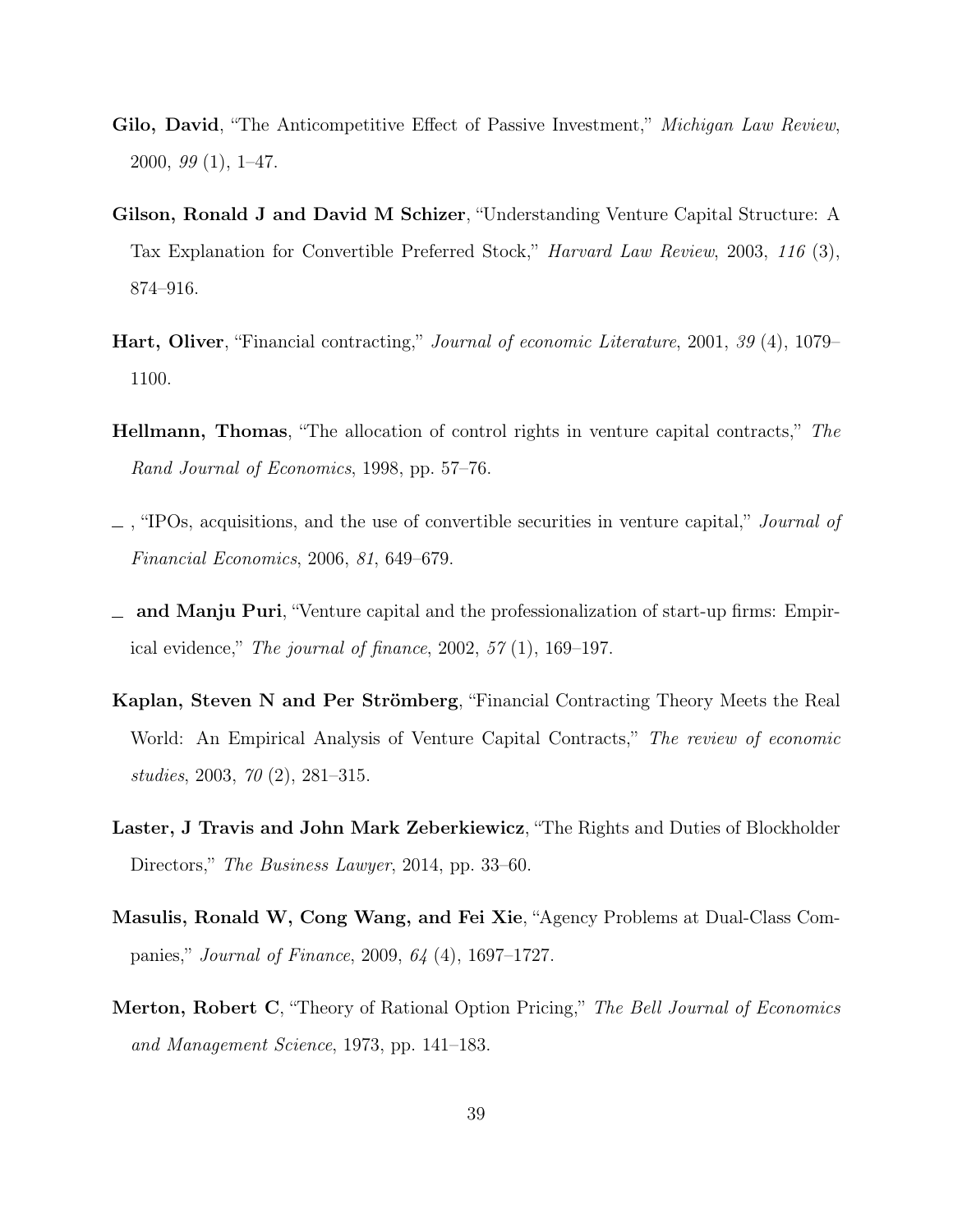- Rauterberg, Gabriel and Eric Talley, "Contracting out of the fiduciary duty of loyalty: An empirical analysis of corporate opportunity waivers," Colum. L. Rev., 2017, 117, 1075.
- Sahlman, William A, "The structure and governance of venture-capital organizations," Journal of financial economics, 1990, 27 (2), 473–521.
- Sanga, Sarath, "A Theory of Corporate Joint Ventures," California Law Review, 2018, 108.
- Schmidt, Klaus M, "Convertible securities and venture capital finance," The Journal of Finance, 2003, 58 (3), 1139–1166.
- Spier, Kathryn E and Michael D Whinston, "On the Efficiency of Privately Stipulated Damages for Breach of Contract: Entry Barriers, Reliance, and Renegotiation," The RAND Journal of Economics, 1995, pp. 180–202.
- Webber, David, The Rise of the Working-Class Shareholder: Labor's Last Best Weapon, Harvard University Press, 2018.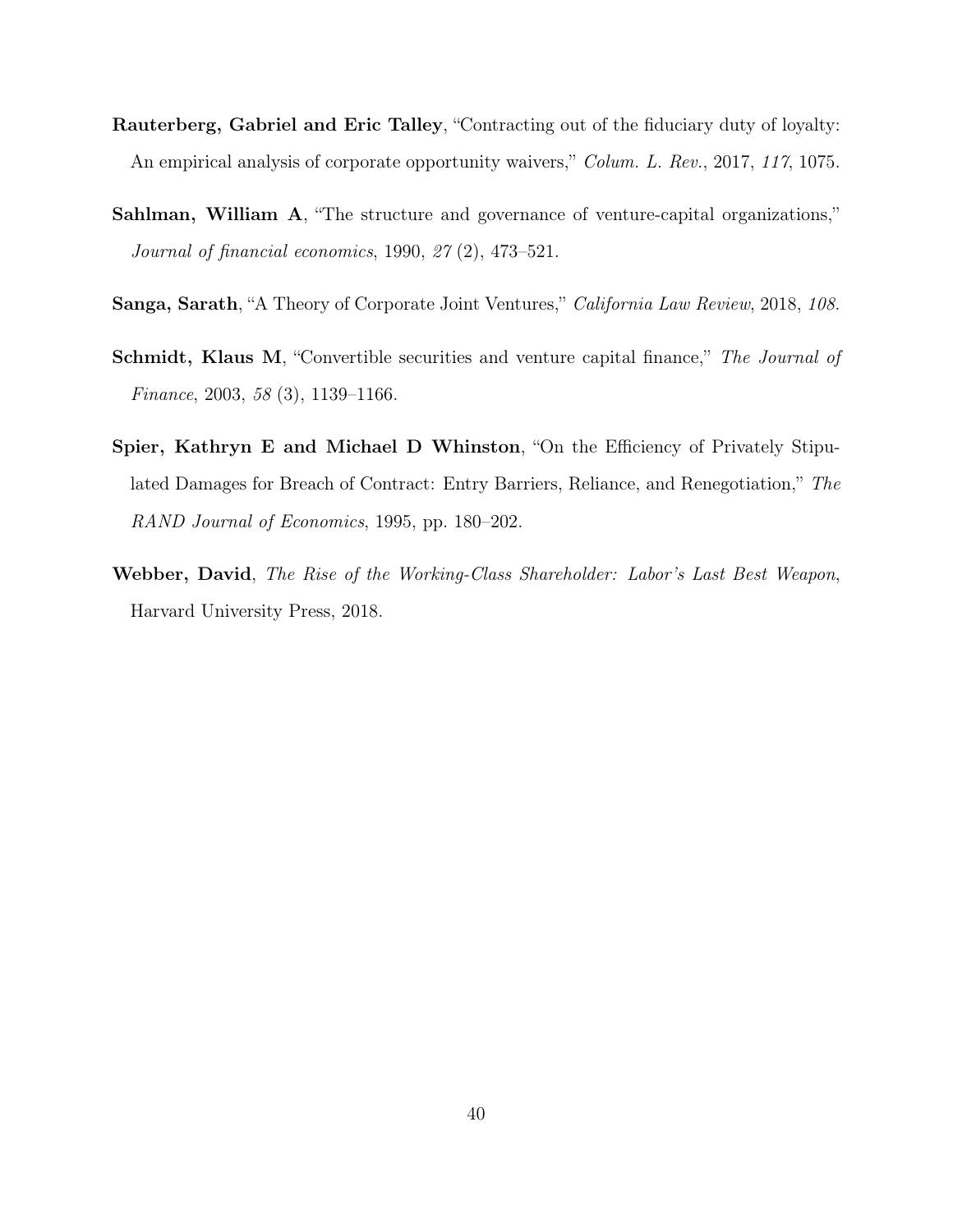## A Proposition 1: Optimal Damages without Conversion Rights ( $\gamma = 0$ )

## A.1 Part 1  $(g = pc)$

When preferred is subject to damages for wrongful exit in the amount of  $D_p$ , preferred accepts the bid when its exit payoff (net of damages) exceeds its continuation payoff:

$$
-D_p + \min\{v, K\} \ge S_0 - c(K|S_0). \tag{10}
$$

If damages are

$$
D_p^* = c(K|S_0) - \max\{v - K, 0\},\tag{11}
$$

then preferred accepts when

$$
-D_p^* + \min\{v, K\} \ge S_0 - c(K|S_0)
$$
 (12)

$$
- [c(K|S_0) - \max\{v - K, 0\}] + \min\{v, K\} \ge S_0 - c(K|S_0)
$$
\n(13)

$$
\max\{v - K, 0\} + \min\{v, K\} \ge S_0
$$
\n(14)

$$
v \ge S_0 \tag{15}
$$

which is the efficient rule.<sup>37</sup> Note that  $D_p^*$  is the expectation measure; it is the difference between what common would have received by continuing and what it actually receives in the sale.

<sup>&</sup>lt;sup>37</sup>To explain each step: (1) Substitute  $D_p^*$ . (2) Cancel terms. (3)  $v - K < 0 \implies v < K$ . Also,  $v - K > 0 \implies v > K$ . Thus, the left side is always v.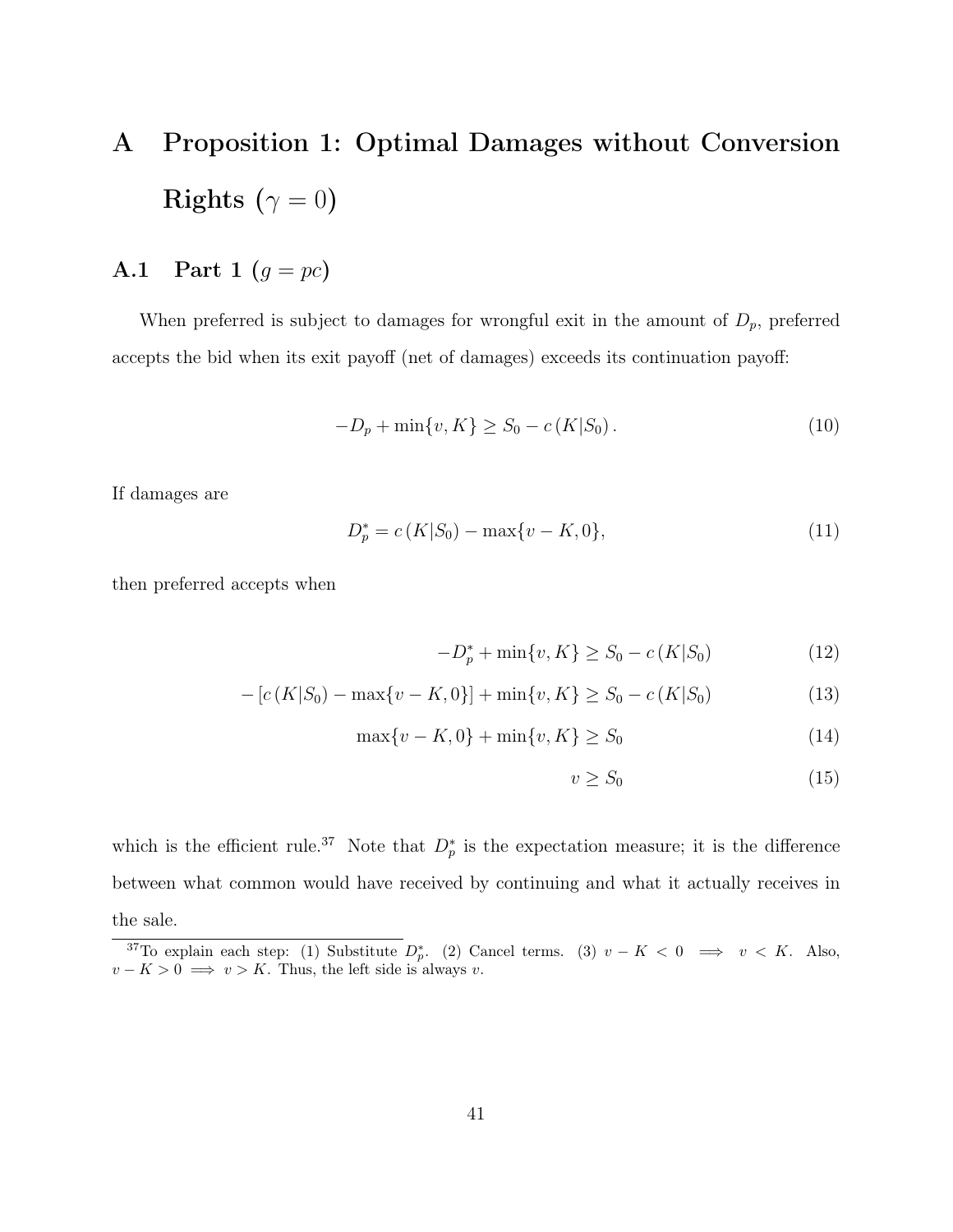### A.2 Part 2  $(g = cc)$

When common is subject to damages for wrongful continuation in the amount of  $D_c$ , common rejects the bid when its continuation payoff (net of damages) exceeds the bid. Since common can only pay damages out of the firm's future profits, the sole effect of damages under the cc rule is to increase the effective strike price (that is, the liquidation preference of the preferred) if the firm continues. Common will therefore exit when

$$
v - K \ge c(K + D_c | S_0). \tag{16}
$$

**Case 1.** When  $v \leq K$ , equation 16 cannot be satisfied for any value of  $D_c$  because  $c(\cdot)$  is strictly positive. Since exit leaves common with nothing, common always continues regardless of the level of damages. An efficient damages rule does not exist.

**Case 2.** When  $v > K$ , there are two cases to consider: (a)  $S_0 \leq K$  and (b)  $S_0 > K$ .

(a) Suppose  $S_0 \leq K$ . Then  $v > K \geq S_0$  and the efficient decision is *always* to exit. To induce common to exit, damages must be sufficiently high to satisfy equation 16. Let  $D_c^{min}$ denote the minimum level of damages necessary to satisfy equation 16:

$$
v - K = c(K + D_c^{min}|S_0).
$$
\n(17)

(Note that  $D_c^{min}$  will depend on v, K, and  $S_0$ .) Then the efficient damages level is

$$
D_c^* = \{ D_c \mid D_c \ge D_c^{\min}(v, K, S_0) \}.
$$
\n(18)

Note the efficient damages level is not unique: damages need only exceed the threshold to induce common to sell. Intuitively, since the efficient decision is always to exit, damages can never be "too high" (they can, however, be "too low").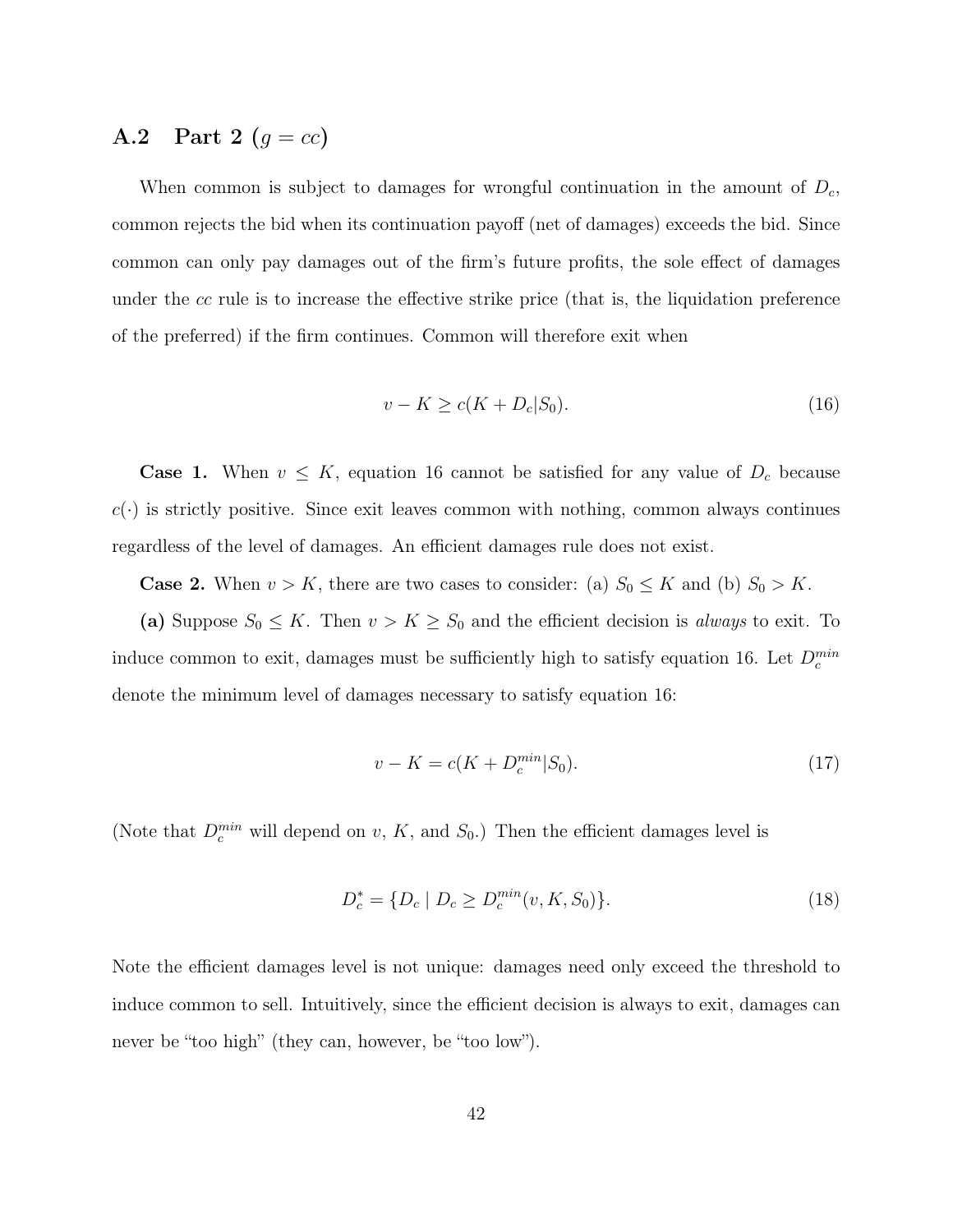(b) Suppose instead  $S_0 > K$ . Then an efficient damages rule exists and is unique. To see this, note the following properties of  $c(K + D<sub>c</sub>|S<sub>0</sub>)$ :

- $c(K + D_c|S_0)$  is continuous in  $D_c$  for all K,
- $c(K + D_c|S_0)$  is strictly decreasing in  $D_c$ ,
- $c(K + D_c|S_0)|_{D_c=K=0} = S_0$ ,
- $c(K + D_c|S_0)|_{K>0:D_c=0} > S_0 K$ , and
- $\lim_{D_c \to \infty} c(K + D_c | S_0) = 0.$

It then follows that for any  $K \in [0, S_0)$  there exists a unique  $D_c^*$  satisfying

$$
K + c(K + D_c^* | S_0) = S_0,
$$
\n(19)

at which level common accepts when

$$
v \ge K + c(K + D_c^* | S_0)
$$
\n(20)

$$
=S_0\tag{21}
$$

which is the efficient rule. Intuitively, unlike case (a), damages are unique in case (b) because it is not always efficient to exit. It may be that  $v > S_0$  or  $v < S_0$ . Damages thus can be both "too high" and "too low."

Collecting the results from all cases, the efficient damages rule is:

$$
D_c^* = \begin{cases} \varnothing & \text{if } v \le K \\ \{D_c \mid D_c \ge D_c^{min}(v, K, S_0)\} & \text{if } v > K \text{ and } S_0 \le K \\ D_c & s.t. \quad K + c(K + D_c^* | S_0) = S_0 & \text{if } v > K \text{ and } S_0 > K. \end{cases}
$$
 (22)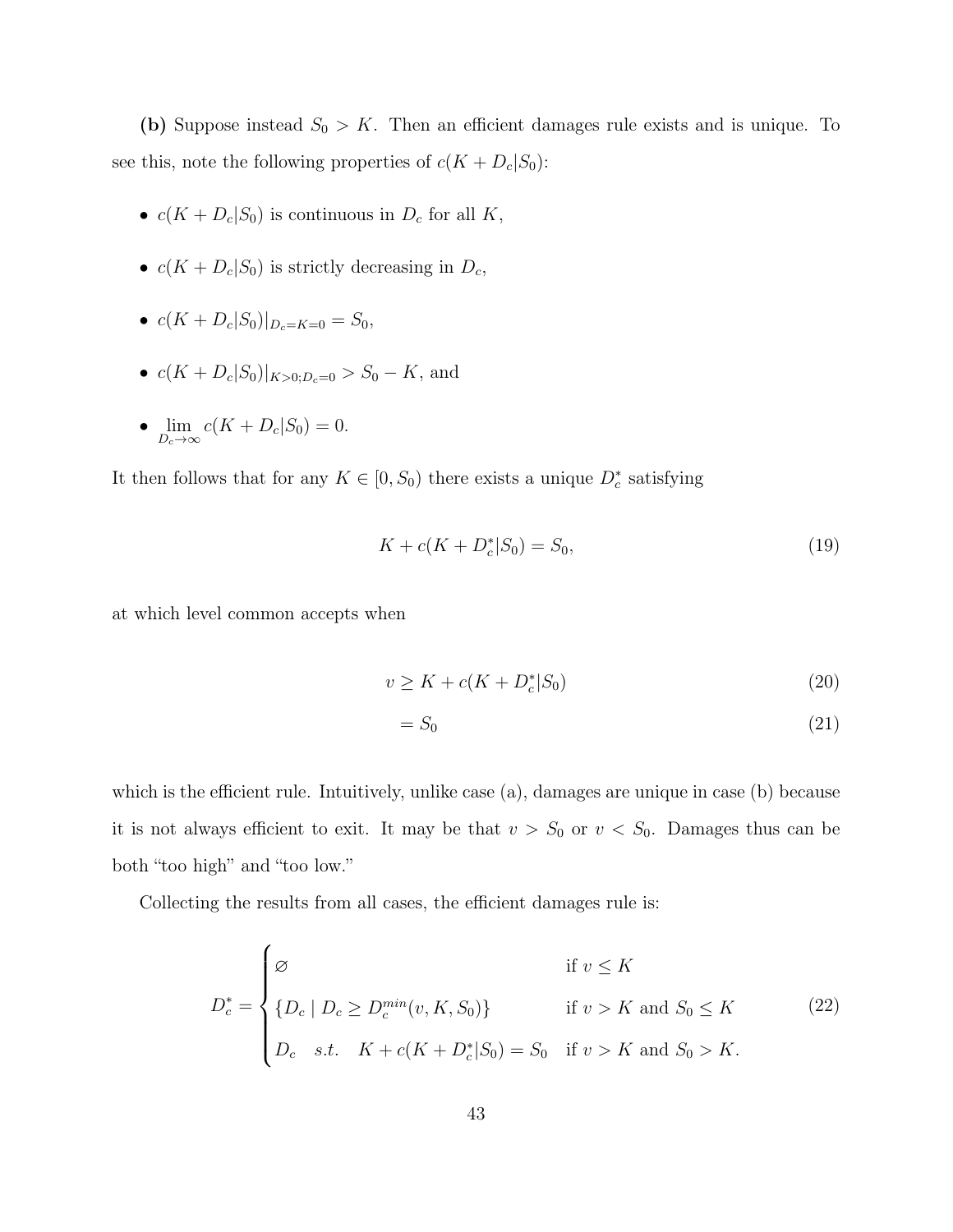Unlike  $D_p^*|_{\gamma=0}$ ,  $D_c^*|_{\gamma=0}$  is generally not equal to the expectation measure. Recall the expectation measure is the difference between what preferred could have received in a sale and what it actually receives by continuing:

$$
\min\{v, K\} - [S_0 - c(K|S_0)] \neq D_c^*.
$$
\n(23)

In particular,  $D_c^*$  increases arbitrarily as  $S_0 \to K$  from above. Thus,  $D_c^*$  can be (arbitrarily) greater than the expectation measure, and resemble (arbitrarily) punitive damages.

# B Proposition 2: Optimal Damages with Conversion Rights  $(\gamma > 0)$

## **B.1** Part 1a  $(g = pc, v < S^*)$

When preferred is subject to damages for wrongful exit in the amount of  $D_p$ , preferred accepts the bid when its exit payoff (net of damages) exceeds its continuation payoff:

$$
-D_p + \max\{\min\{v, K\}, \gamma v\} \ge S_0 - c(K|S_0) + \gamma \cdot c(K/\gamma|S_0). \tag{24}
$$

If damages are

$$
D_p^* = c(K|S_0) - \gamma \cdot c(K/\gamma|S_0) - \max\{v - K, 0\},\tag{25}
$$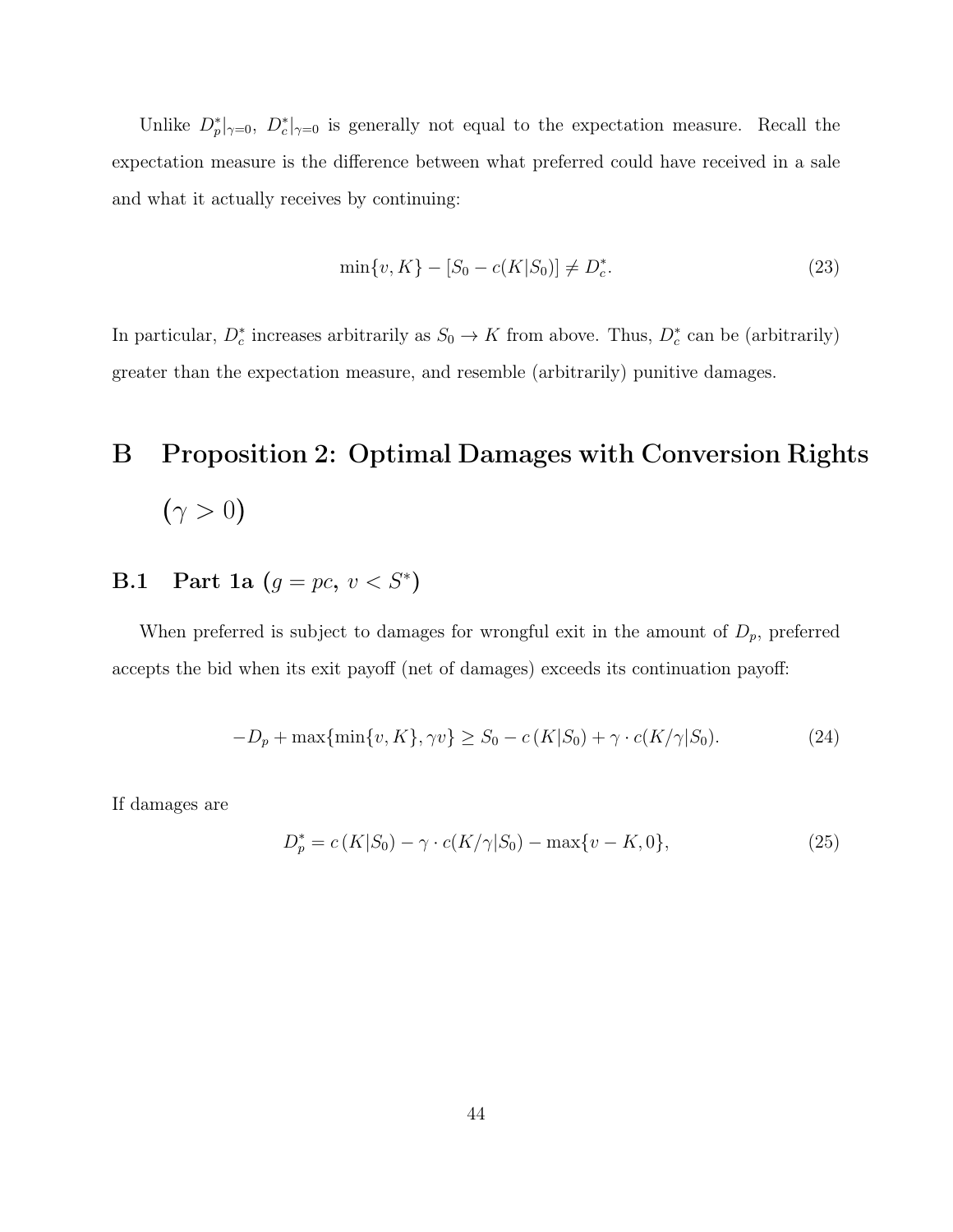then preferred accepts the bid when

$$
-D_p^* + \max\{\min\{v, K\}, \gamma v\} \ge S_0 - c(K|S_0) + \gamma \cdot c(K/\gamma|S_0)
$$

$$
-D_p^* + \min\{v, K\} \ge S_0 - c(K|S_0) + \gamma \cdot c(K/\gamma|S_0)
$$

$$
- [c(K|S_0) - \gamma \cdot c(K/\gamma|S_0) - \max\{v - K, 0\}] + \min\{v, K\} \ge S_0 - c(K|S_0) + \gamma \cdot c(K/\gamma|S_0)
$$

$$
\max\{v - K, 0\} + \min\{v, K\} \ge S_0
$$

$$
v \ge S_0
$$

which is the efficient rule.<sup>38</sup> Note that  $D_p^*$  is the expectation measure; it is the difference between what common's payoffs would have received from continuing and its actual payoffs from the sale.

## **B.2** Part 1b  $(g = cc, v < S^*)$

When common is subject to damages for wrongful continuation in the amount of  $D_c$ , common rejects the bid when its continuation payoff (net of damages) exceeds the bid. Since common are liquidity constrained, the sole effect of damages is to increase the effective strike price. Common will therefore sell only when

$$
v - K \ge c(K + D_c|S_0) - \gamma \cdot c(K/\gamma + D_c|S_0). \tag{26}
$$

The efficient damages rule here closely resembles the no conversion right case (see section A.2).

$$
\max\{\min\{v, K\}, \gamma v\} = \min\{v, K\}.
$$

<sup>&</sup>lt;sup>38</sup>To explain each step: (1)  $v < S^*$  implies  $v < K/\gamma$ . Thus, in the event of an exit, preferred does not convert to common stock and so its exit payoff is

<sup>(2)</sup> Substitute  $D_p^*$ . (3) Cancel terms. (4)  $v - K > 0 \implies v < K$ . Also,  $v - K \implies v > K < 0$ . Thus, the left side is always  $v$ .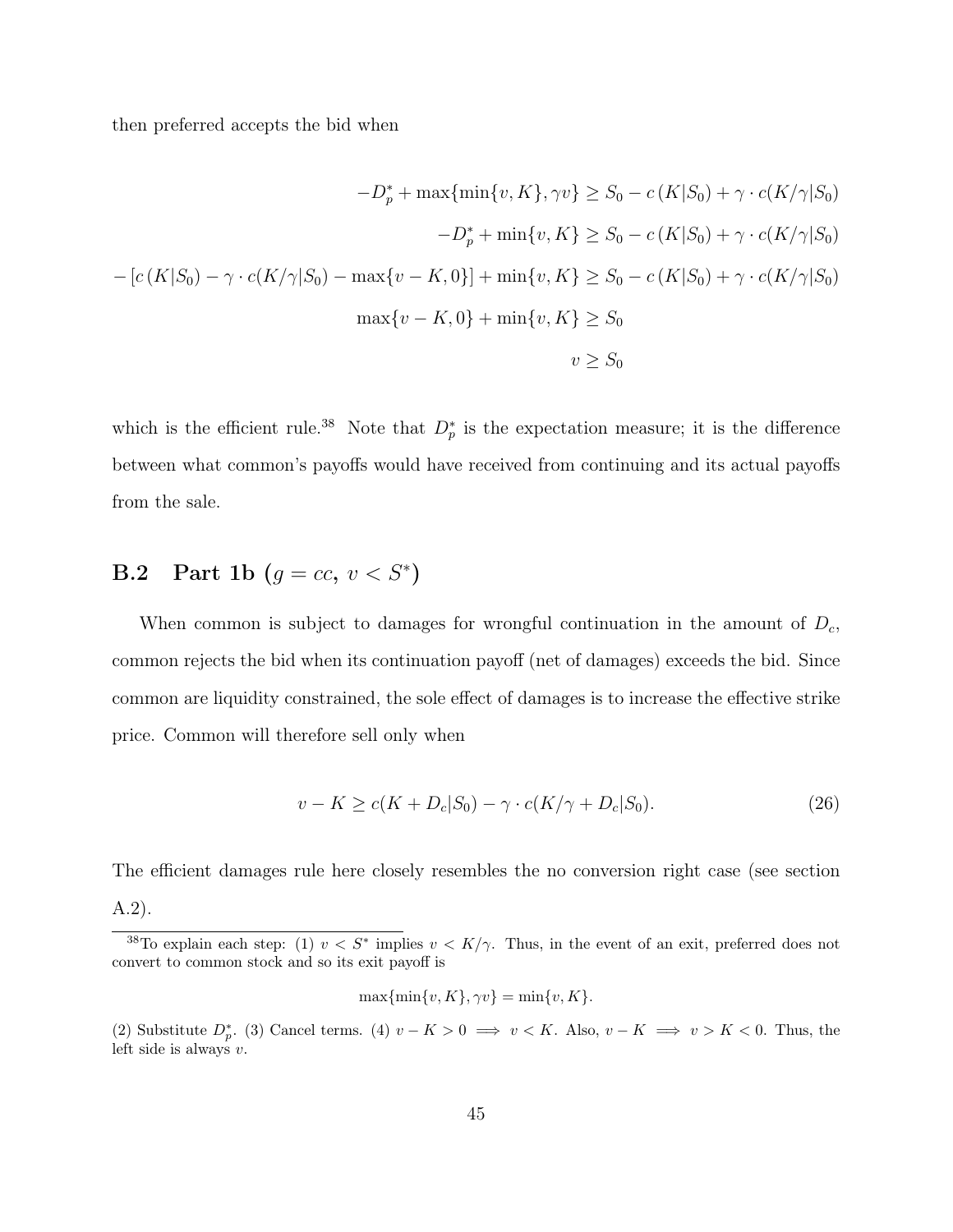**Case 1.** When  $v \leq K$ , equation 26 cannot be satisfied for any value of  $D_c$  because the right term is strictly positive.<sup>39</sup> Since exit leaves common with nothing, common always continues regardless of the level of damages. An efficient damages rule does not exist.

**Case 2.** When  $v > K$ , there are two cases to consider: (a)  $S_0 \leq K$  and (b)  $S_0 > K$ .

(a) Suppose  $S_0 \leq K$ . Then  $v > K \geq S_0$  and the efficient decision is always to exit. To induce common to exit, damages must be sufficiently high to satisfy equation 26. Let  $D_c^{min}(\gamma)$  denote the minimum level of damages necessary to satisfy equation 26:

$$
v - K = c(K + D_c^{min}|S_0) - \gamma \cdot c(K/\gamma + D_c^{min}|S_0). \tag{27}
$$

(Note that  $D_c^{min}$  will depend on v, K, S<sub>0</sub>, and  $\gamma$ .) Then the efficient damages level is

$$
D_c^* = \{ D_c \mid D_c \ge D_c^{\min}(v, K, S_0, \gamma) \}.
$$
\n(28)

Note the efficient damages level is not unique: damages need only exceed the threshold to induce common to sell.

(b) Suppose instead  $S_0 > K$ . Then, by the properties of  $c(\cdot)$  listed in section A.2, for any  $K \in [0, S_0)$ , there exists a unique  $D_c^*$  satisfying

$$
S_0 - K = c(K + D_c^* | S_0) - \gamma \cdot c(K/\gamma + D_c^* | S_0), \tag{29}
$$

 $39c(K|S_0)$  >  $\gamma \cdot c(K/\gamma|S_0)$  because the option on left side has a higher strike price  $(K/\gamma > K)$  and because the option on the right side is discounted by  $\gamma \in (0, 1)$ .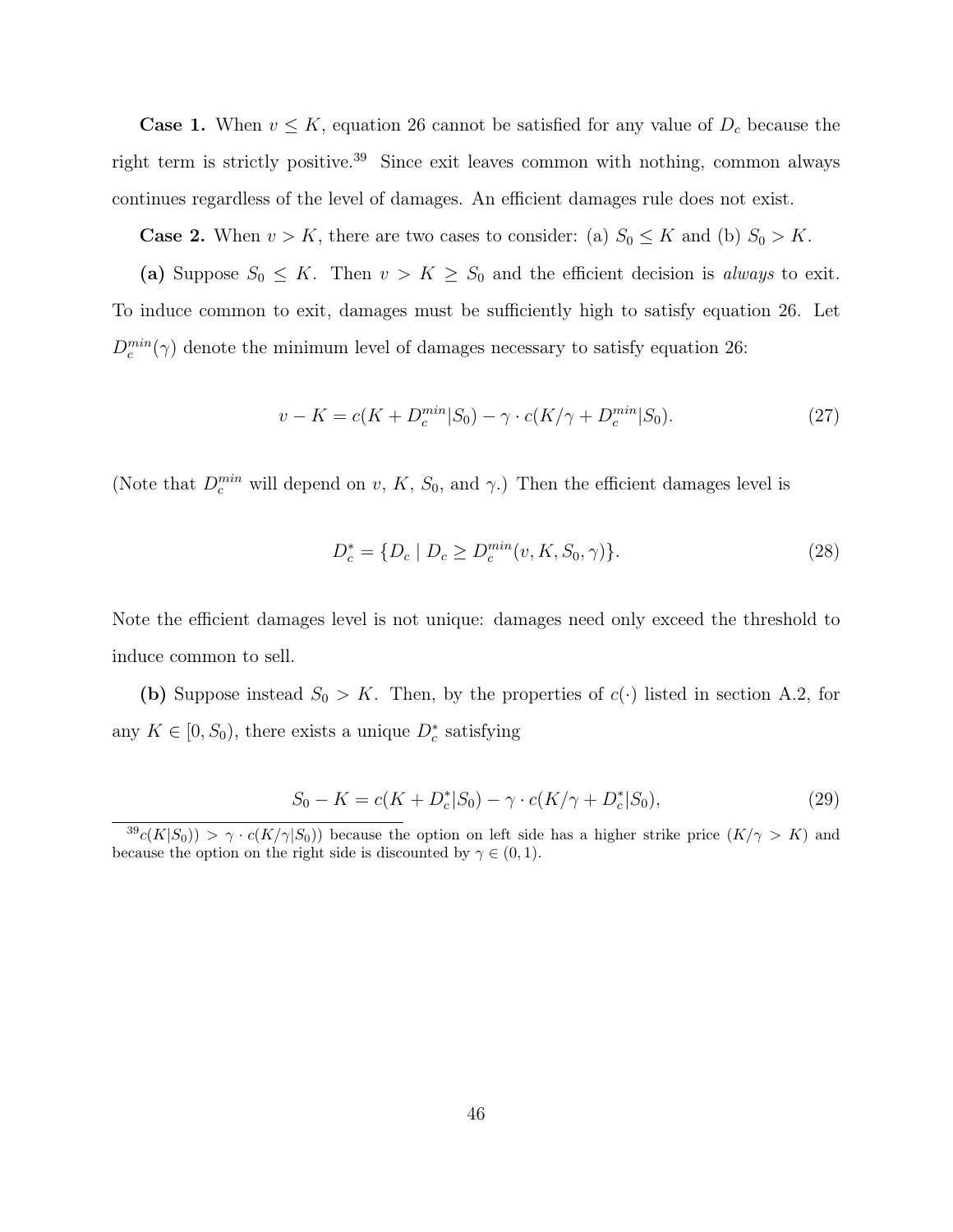at which level common accepts when $40$ 

$$
\min\{\max\{v - K, 0\}, (1 - \gamma)v\} \ge c(K + D_c^*|S_0) - \gamma \cdot c(K/\gamma + D_c^*|S_0)
$$
(30)

$$
\max\{v - K, 0\} \ge c(K + D_c^* | S_0) - \gamma \cdot c(K/\gamma + D_c^* | S_0)
$$
 (31)

$$
\max\{v - K, 0\} \ge S_0 - K \tag{32}
$$

$$
v \ge S_0 \tag{33}
$$

which is the efficient rule.

Collecting the results from all cases, the efficient damages rule is:

$$
D_c^*|_{K>0,\gamma>0} = \begin{cases} \varnothing & \text{if } v \le K \\ \{D_c \mid D_c \ge D_c^{min}(v, K, S_0, \gamma)\} & \text{if } v > K \text{ and } S_0 \le K \\ D_c & s.t. \quad S_0 - K = c(K + D_c^*|S_0) - \gamma \cdot c(K/\gamma + D_c^*|S_0) & \text{if } v > K \text{ and } S_0 > K. \end{cases}
$$
(34)

Unlike  $D_p^*|_{\gamma>0}$ ,  $D_c^*|_{\gamma>0}$  is generally not equal to the expectation measure. The expectation measure is the difference between what preferred could have received in a sale and what it actually receives by continuing:

$$
\min\{v, K\} - [S_0 - c(K|S_0) + \gamma \cdot c(K/\gamma|S_0)] \neq D_c^*.
$$
\n(35)

In particular,  $D_c^*$  increases arbitrarily as  $K \to S_0$  from below.

$$
\min\{\max\{v - K, 0\}, (1 - \gamma)v\} = \max\{v - K, 0\}.
$$

(2) Substitute equation 29. (3)  $v > K$  by assumption.

<sup>&</sup>lt;sup>40</sup>To explain each step: (1)  $v < S^*$  implies  $v < K/\gamma$ . Thus, in the event of exit, preferred does not convert to common stock; preferred either fails to recover its preference (leaving common with 0) or recoups its preference (leaving common with  $v - K$ ), so common's exit payoff is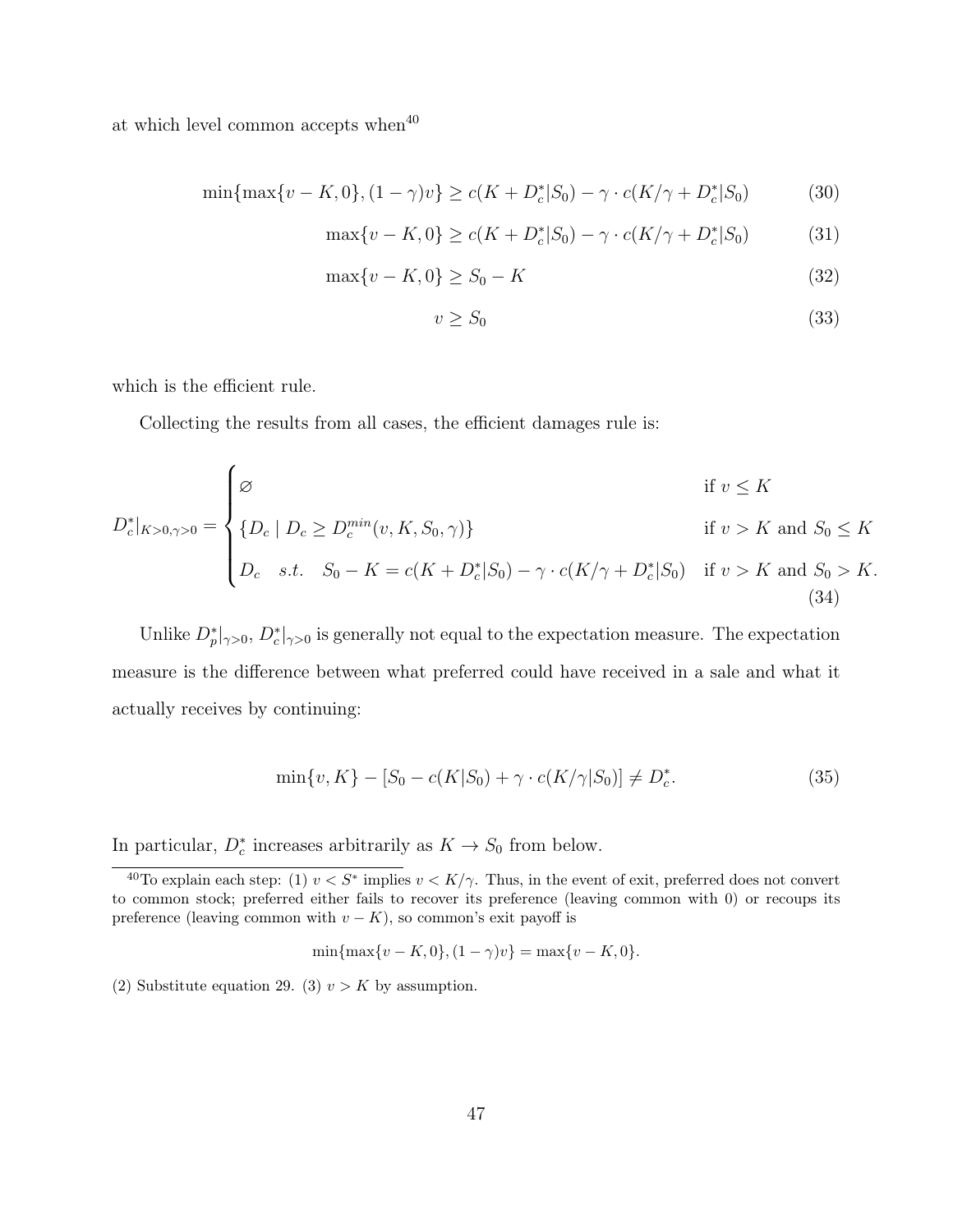## **B.3** Part 2a  $(g = pc, v > S^*)$

When preferred is subject to expectation damages for wrongful continuation in the amount of

$$
D_p^* = \min\{v - K, (1 - \gamma)v\} - c(K|S_0) + \gamma \cdot c(K/\gamma|S_0),\tag{36}
$$

preferred accepts the bid when

$$
\max{\min\{v, K\}, \gamma v} \ge S_0 - c(K|S_0) + \gamma \cdot c(K/\gamma|S_0) - D_p^*
$$
  
\n
$$
\max\{K, \gamma v\} \ge S_0 - c(K|S_0) + \gamma \cdot c(K/\gamma|S_0) - D_p^*
$$
  
\n
$$
D_p^* + \max\{K, \gamma v\} \ge S_0 - c(K|S_0) + \gamma \cdot c(K/\gamma|S_0)
$$
  
\n
$$
\min\{v - K, (1 - \gamma)v\} - c(K|S_0) + \gamma \cdot c(K/\gamma|S_0) + \max\{K, \gamma v\} \ge S_0 - c(K|S_0) + \gamma \cdot c(K/\gamma|S_0)
$$
  
\n
$$
\min\{v - K, (1 - \gamma)v\} + \max\{K, \gamma v\} \ge S_0
$$
  
\n
$$
v \ge S_0
$$

which is the efficient rule.<sup>41</sup> Note that  $D_p^*$  is the expectation measure; it is the difference between what common's payoffs would have been from exiting and its actual payoff from continuing.

## **B.4** Part 2b  $(g = cc, v > S^*)$

When common is subject to damages for wrongful exit in the amount of

$$
D_c^* = S_0 - c(K/\gamma|S_0) + \gamma \cdot c(K/\gamma|S_0) - \max{\gamma v, K},
$$
\n(37)

$$
\max\{\min\{v, K\}, \gamma v\} = \max\{K, \gamma v\}.
$$

<sup>&</sup>lt;sup>41</sup>To explain each step: (1)  $v > S^*$  implies  $v > K$ . Thus, in the event of an exit, preferred either converts to common stock or receives its full liquidation preference, so its exit payoff is

<sup>(2)</sup> Rearrange terms. (3) Substitute  $D_p^*$ . (4) Cancel terms. (5)  $v - K < (1 - \gamma)v \implies K > \gamma v$ . Also,  $v - K > (1 - \gamma)v \implies K < \gamma v$ . Thus, the left side is always v.